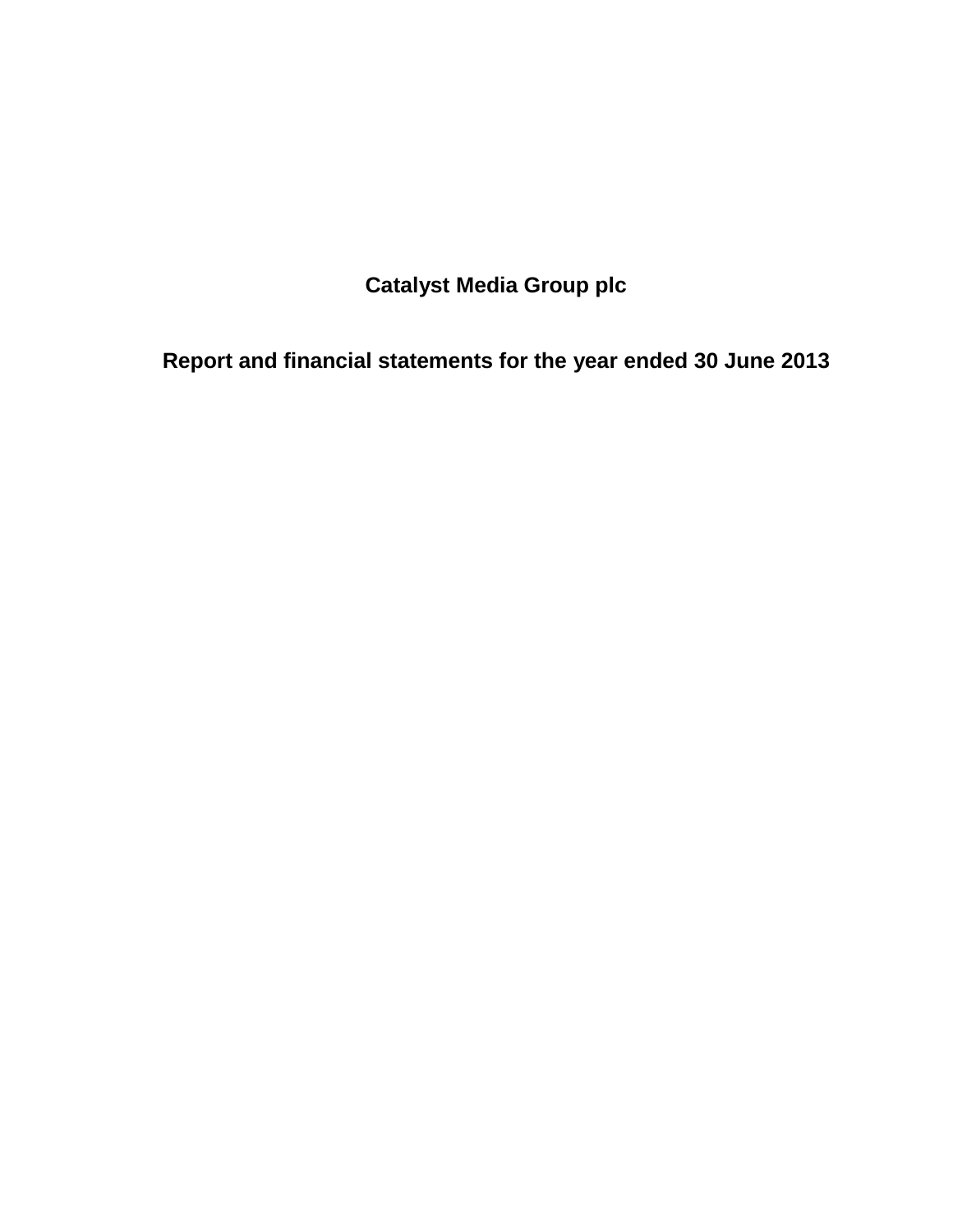#### **CATALYST MEDIA GROUP PLC Report and financial statements for the year ended 30 June 2013 Contents**

|                                                | Page: |
|------------------------------------------------|-------|
| Directors, Secretary and Advisors              | 2     |
| Chairman's statement                           | 3     |
| Directors' report                              | 6     |
| Independent auditors' report                   | 11    |
| Consolidated statement of comprehensive income | 13    |
| Consolidated statement of financial position   | 14    |
| Consolidated statement of cash flows           | 15    |
| Company statement of financial position        | 16    |
| Company statement of cash flows                | 17    |
| Notes forming part of the financial statements | 18    |
| Consolidated statement of changes in equity    | 37    |
| Company statement of changes in equity         | 39    |
| Notice of Annual General Meeting               | 41    |

**\_\_\_\_\_\_\_\_\_\_\_\_\_\_\_\_\_\_\_\_\_\_\_\_\_\_\_\_\_\_\_\_\_\_\_\_\_\_\_\_\_\_\_\_\_\_\_\_\_\_\_\_\_\_\_\_\_\_\_\_\_\_\_\_\_\_\_\_\_\_\_\_\_\_\_\_\_**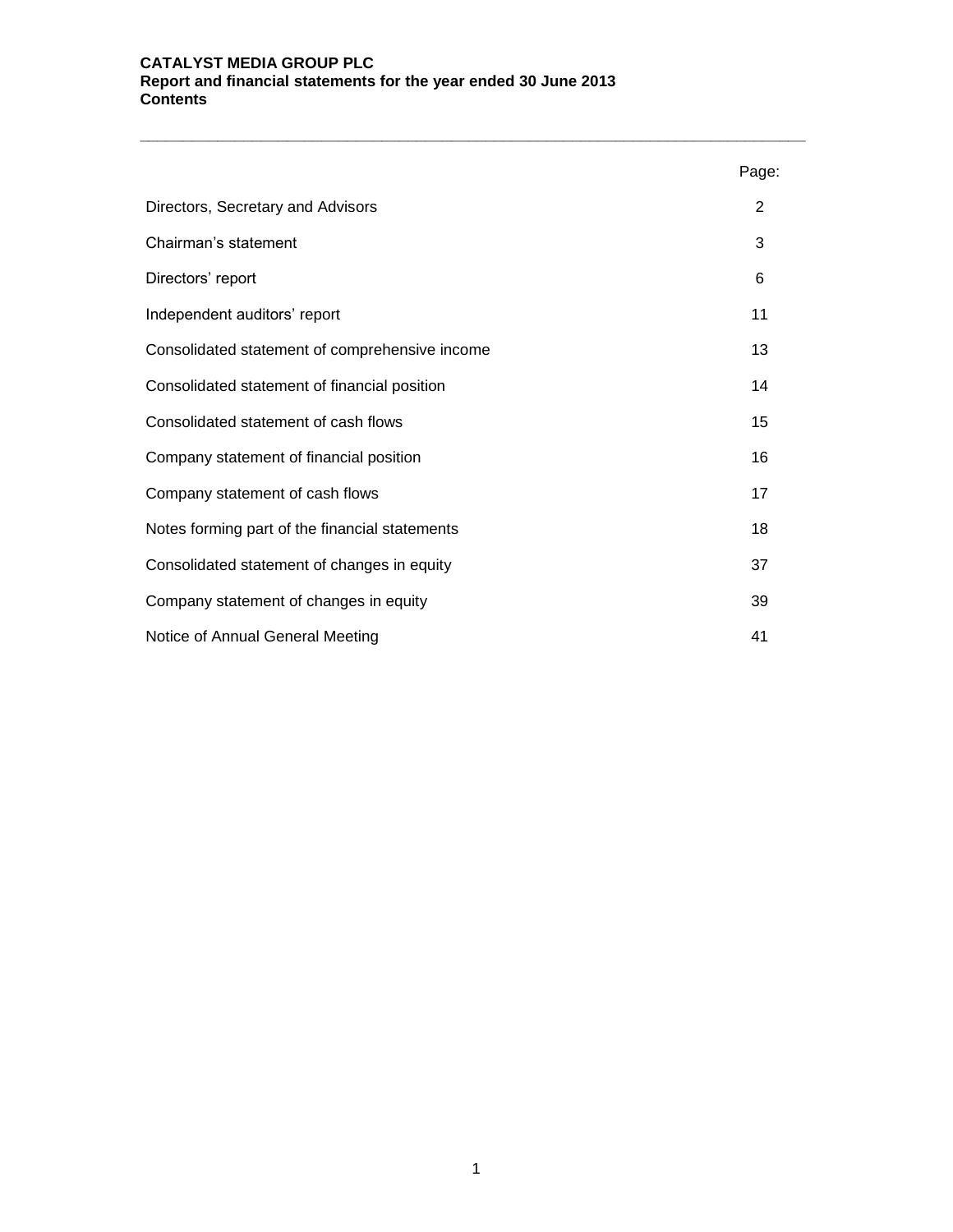#### **CATALYST MEDIA GROUP PLC Report and financial statements for the year ended 30 June 2013 Directors, Secretary and Advisors**

#### **Directors**

Michael Rosenberg OBE Chairman<br>Mark Hawtin Chairman Non-exect Melvin Lawson Non-executive Director Christopher Mills **Non-executive Director** 

CETC (Nominees) Limited Cuadrant House<br>
Quadrant House 4 Thomas More ( 4 Thomas More Square

# **Solicitors**

Lewis Silkin LLP 5 Chancery Lane Clifford's Inn London EC4A 1BL

#### **Nominated Adviser & Broker Registrars**

Strand Hanson Ltd<br>
26 Mount Row<br>
26 Mount Row London W1K 3SQ 18 Laurel Lane

# **Auditors**

UHY Hacker Young Quadrant House 4 Thomas More Square London E1W 1YW

#### **Bankers**

National Westminster Bank Plc Hammersmith Branch 22 Kings Mall London W6 0QD

Non-executive Director

**\_\_\_\_\_\_\_\_\_\_\_\_\_\_\_\_\_\_\_\_\_\_\_\_\_\_\_\_\_\_\_\_\_\_\_\_\_\_\_\_\_\_\_\_\_\_\_\_\_\_\_\_\_\_\_\_\_\_\_\_\_\_\_\_\_\_\_\_\_\_\_\_\_\_\_\_\_**

#### **Secretary Registered office and Company registration number**

4 Thomas More Square<br>London E1W 1YW London E1W 1YW Registration number: 03955206

Neville House Halesowen West Midlands B63 3DA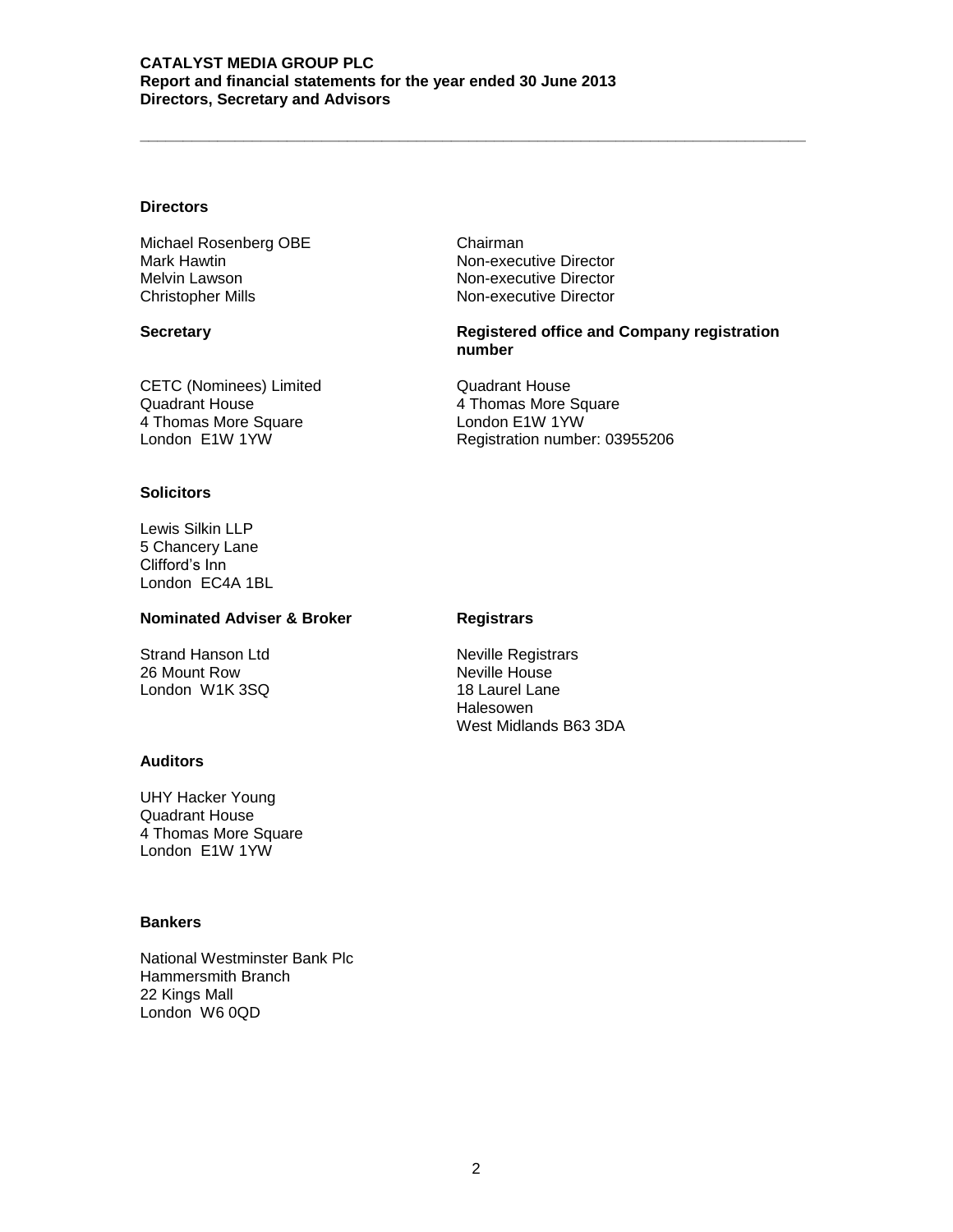#### **CATALYST MEDIA GROUP PLC Report and financial statements for the year ended 30 June 2013 Chairman's statement**

The Board of CMG report that for the 12 month period ended 30 June 2013 the audited accounts show a profit before tax and impairment charges of  $£4.7$  million (2012 £4.3 million) after including its 20.54% equity share of profits in Satellite Information Services (Holdings) Ltd (SIS) for its year ended 31 March 2013, of £4.9 million (2012: £4.5 million). After taking account of an impairment charge of £8.4 million, CMG recorded a loss of £3.7 million before taxation. The loss arises from the decision by the Board of CMG to make a provision of £8.4 million for the impairment of the value of the 20.54% share in SIS as a result of its review of its investment in SIS following the loss of the outside broadcasting contract with the BBC as detailed below. Net assets after that impairment review as at 30 June 2013 were £28.6 million (2012: £36.1 million) with net assets per share of 103.6p (2012: 128.4p). Net cash at 30 June 2013 was approximately £0.62 million, and as at 9 December 2013 CMG had net cash of £0.58 million.

**\_\_\_\_\_\_\_\_\_\_\_\_\_\_\_\_\_\_\_\_\_\_\_\_\_\_\_\_\_\_\_\_\_\_\_\_\_\_\_\_\_\_\_\_\_\_\_\_\_\_\_\_\_\_\_\_\_\_\_\_\_\_\_\_\_\_\_\_\_\_\_\_\_\_\_\_\_**

For the year ended 31 March 2013, SIS generated turnover of £261 million (2012: £240 million) and a profit before taxation of £27.8 million (2012: £25.3 million). Dividends totalling £15million were declared during the year (2012: £12million). Net cash inflow from operating activities was £52.5million (2012: £51.6million).

The principal activities of SIS during the period under review were:

The long established business of providing integrated television and information services delivered via satellite to licensed betting offices in the United Kingdom, Ireland and overseas and the production of television services for other broadcasters of racing (SIS Betting).

The provision of satellite news-gathering and associated transmission services and outside broadcast television production units, including sound, support and communication (together branded as SIS LIVE); and

The services provided by SIS to the betting industry are supported in the main by fixed term contracts both with the retail owners of betting shops and with the racecourses that enable pictures to be delivered to those shops. SIS now holds media rights representing in excess of 50% of all UK horse racing fixtures. This ensures the supply of images and data from the coverage of horseracing fixtures at various racecourses and also has rights covering dog track racing expiring at various dates between now and 2018. The number of betting shops has remained stable and the racing services business is trading in line with budget.

SIS provides more than 45,000 betting opportunities per year to its customers including exclusive racing from 26 UK and 26 Irish tracks and greyhound racing, together with international racing from South Africa, France, Germany and the UAE. Services also include football and the exclusive rights to distribute official English and Scottish FA and FIFA football data. Virtual content includes numbers games, football and racing with up to 40 new virtual events every day.

The SIS uplink division owns and operates the largest uplink fleet in Europe, with over 500 MHz of permanently leased satellite capacity and a comprehensive connectivity infrastructure which includes two large broadcast teleports/MCRs and a national fibre network. A new seven year agreement has recently been signed with ITV and ITN which includes the provision of a highlyspecified fleet of 18 HD SNG vehicles, downlinks, IP systems and satellite capacity, to facilitate ITV and ITN's satellite news gathering requirements in the UK

During 2012 SIS underwent one of the biggest developments in its history with the move out of its head offices in Corsham St, London where it had been based since 1986. The operations have now been successfully moved to the expanded Milton Keynes facility and the new base in MediaCityUK in Salford. Operating exceptional costs relating to the relocation of £3.8million (2012: £2.4million) have been charged to the Profit and Loss account for the year ended 31 March 2013.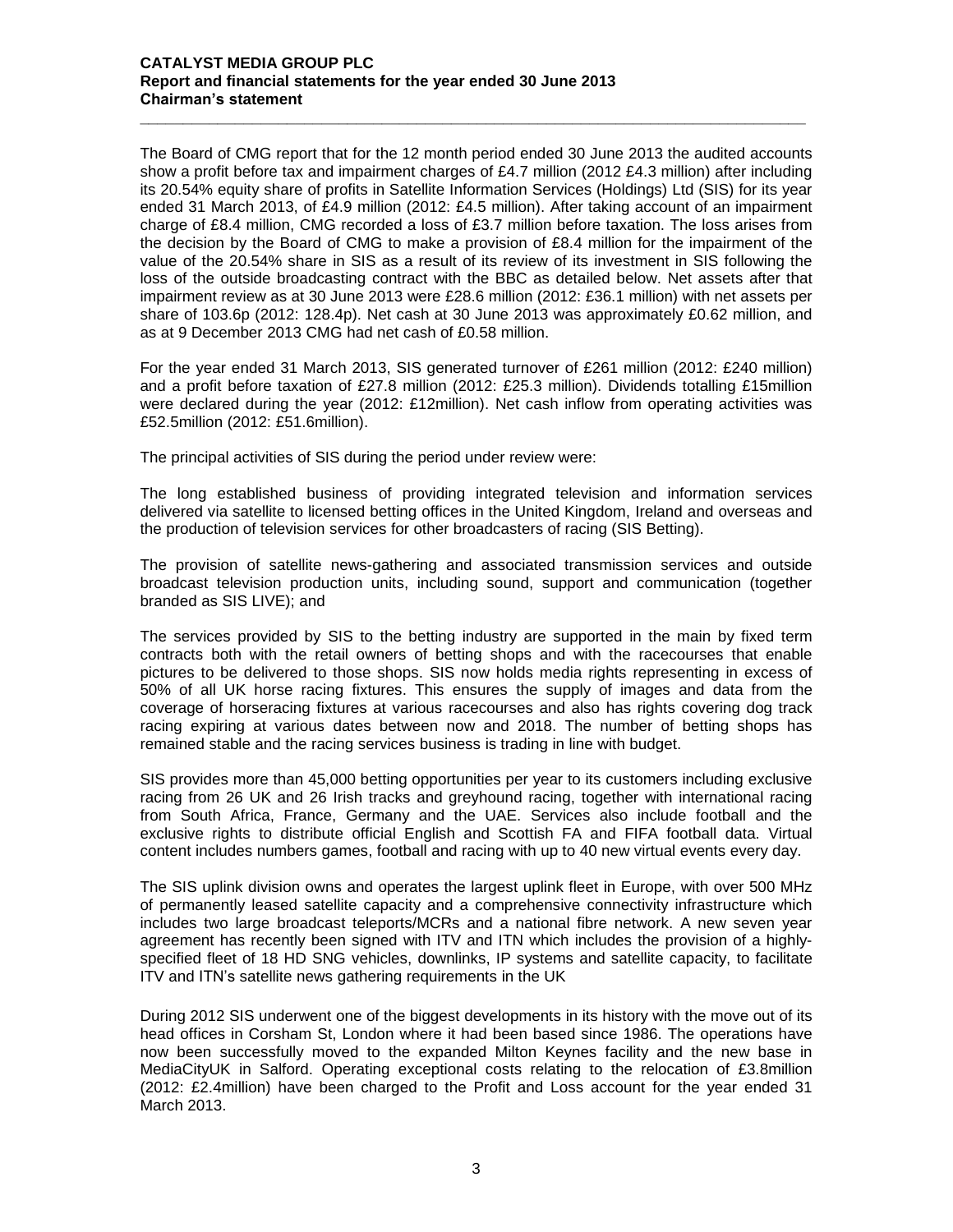#### **CATALYST MEDIA GROUP PLC Report and financial statements for the year ended 30 June 2013 Chairman's statement**

The outside broadcast division achieved an exceptional performance in the year, mainly due to a large number of major events occurring in the same year including the London 2012 Olympics, the Euros and the Queen's Jubilee alongside the many recurring events for the major broadcasters.

**\_\_\_\_\_\_\_\_\_\_\_\_\_\_\_\_\_\_\_\_\_\_\_\_\_\_\_\_\_\_\_\_\_\_\_\_\_\_\_\_\_\_\_\_\_\_\_\_\_\_\_\_\_\_\_\_\_\_\_\_\_\_\_\_\_\_\_\_\_\_\_\_\_\_\_\_\_**

However, the contract with the BBC, which was entered into in 2008, under which SIS provided certain outside broadcasting services, was put out to tender following the year end and in September 2013 the BBC announced that despite efforts to renew it by SIS, it had awarded these contracts to a number of other service providers due to a failure to reach satisfactory commercial terms with SIS. Accordingly, the present contract is to be terminated at the end of its period in March 2014.

As a result of this decision, the Board of SIS undertook a strategic review of its Outside Broadcasting Division and its future. It concluded that the return on capital employed did not justify continuing this business given the increasing competitive nature of the sector and announced in October 2013 that it intends to close this division. This decision will involve exceptional closure costs that will impact the profits for the year to 31 March 2014 and to a lesser extent the following two years.

The full extent of these costs is still to be determined but in the light of this decision, the Board of CMG has reviewed the valuation of its investment in SIS, which as at 30 June 2012 was £34.6 million. It has concluded that a fair value for this investment is currently £28.0 million. In arriving at this value it has noted that the ongoing contribution to the profits of SIS of the Outside Broadcasting division was relatively small (with the exception of the year ended March 2013 which was unusually active) and the remainder of the core business of SIS continues to trade profitably and in line with budget expectations with strong cash generation.

The results of SIS for the year ended 31 March 2013 are as follows:

|                                                   | 31 March 2013<br>£'000 | 31 March 2012<br>£'000 |
|---------------------------------------------------|------------------------|------------------------|
| Turnover                                          | 260,758                | 239,583                |
|                                                   |                        |                        |
| Operating expenses                                | (231, 368)             | (211, 970)             |
| Operating profit                                  | 29,390                 | 27,613                 |
| Ongoing operations                                | 33,144                 | 30,054                 |
| <b>Exceptional items</b>                          | (3,754)                | (2, 441)               |
| Share of operating profit/(loss) of joint venture | 251                    | (53)                   |
| Profit on disposal of fixed asset                 | 424                    | 49                     |
| Net interest payable                              | (2, 345)               | (2, 281)               |
| Profit on ordinary activities before tax          | 27,720                 | 25,328                 |
| Tax on profit on ordinary activities              | (7, 273)               | (6, 723)               |
| Retained profit transferred to reserves           | 20,447                 | 18,605                 |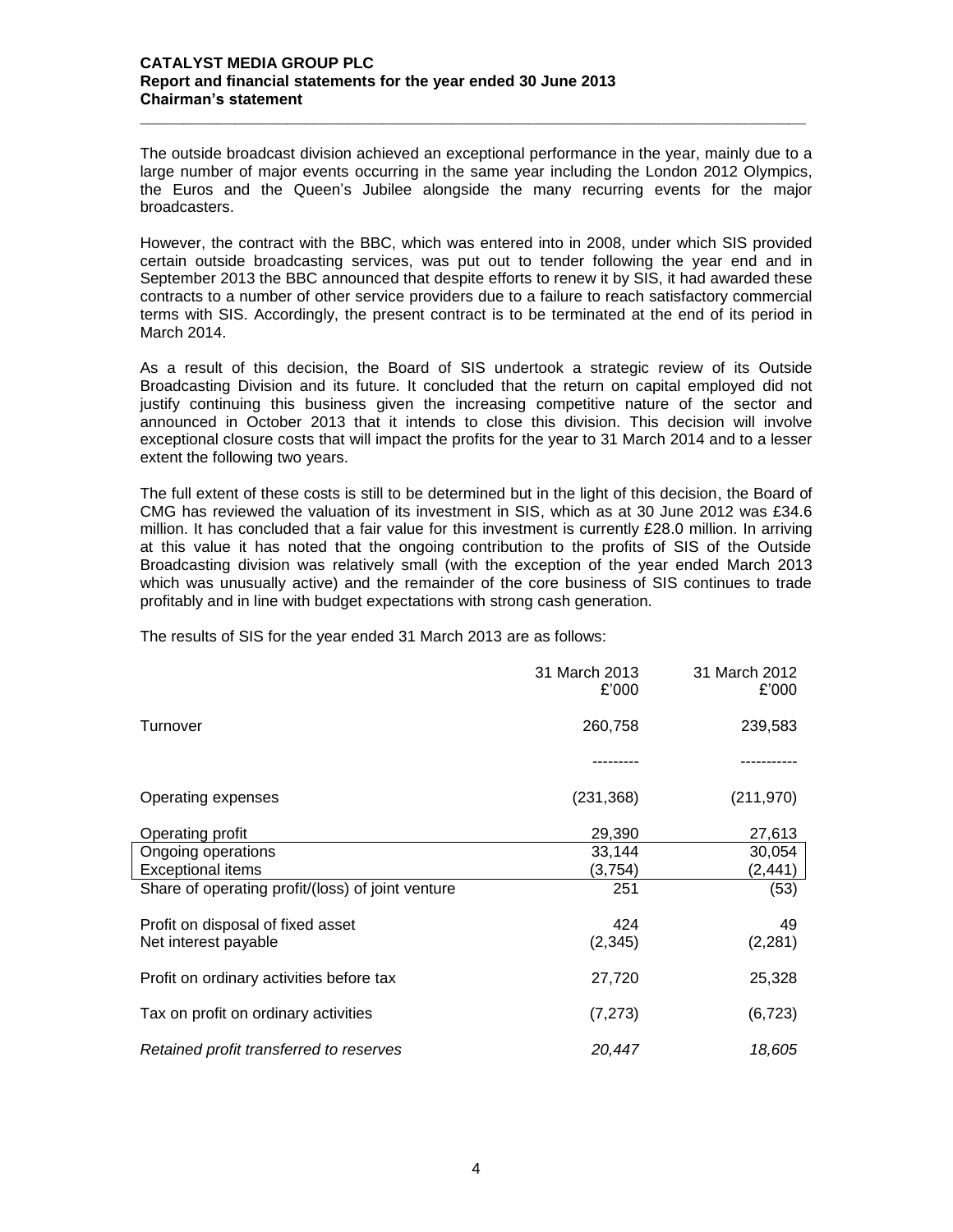#### **Dividends**

During the year under review SIS paid dividends to its shareholders totalling £15 million and in turn CMG has distributed approximately £3.9 million of dividends to its shareholders. It is the policy of SIS to continue the distribution of dividends subject always to cash requirements for the business. However, in light of the closure of the outside broadcast division and the costs associated with this process, the timing of any future dividends from SIS is uncertain pending clarification of the related costs of that closure. As a result, the Company does not propose to pay a final dividend.

**\_\_\_\_\_\_\_\_\_\_\_\_\_\_\_\_\_\_\_\_\_\_\_\_\_\_\_\_\_\_\_\_\_\_\_\_\_\_\_\_\_\_\_\_\_\_\_\_\_\_\_\_\_\_\_\_\_\_\_\_\_\_\_\_\_\_\_\_\_\_\_\_\_\_\_\_\_**

#### **CMG overheads**

The current rate of overheads per annum is approximately £150,000 and is not expected to change in the near future.

#### **AGM**

A Notice of the Annual General Meeting of CMG is attached. This will be held on 17 January 2014 at 10.00 a.m. at 6 Stratton Street, London W1J 8LD. It is proposed to renew the special authority to enable the company to repurchase shares by way of a Special Resolution. No shares were purchased during the period under review.

#### **Michael Rosenberg OBE Chairman**

11 December 2013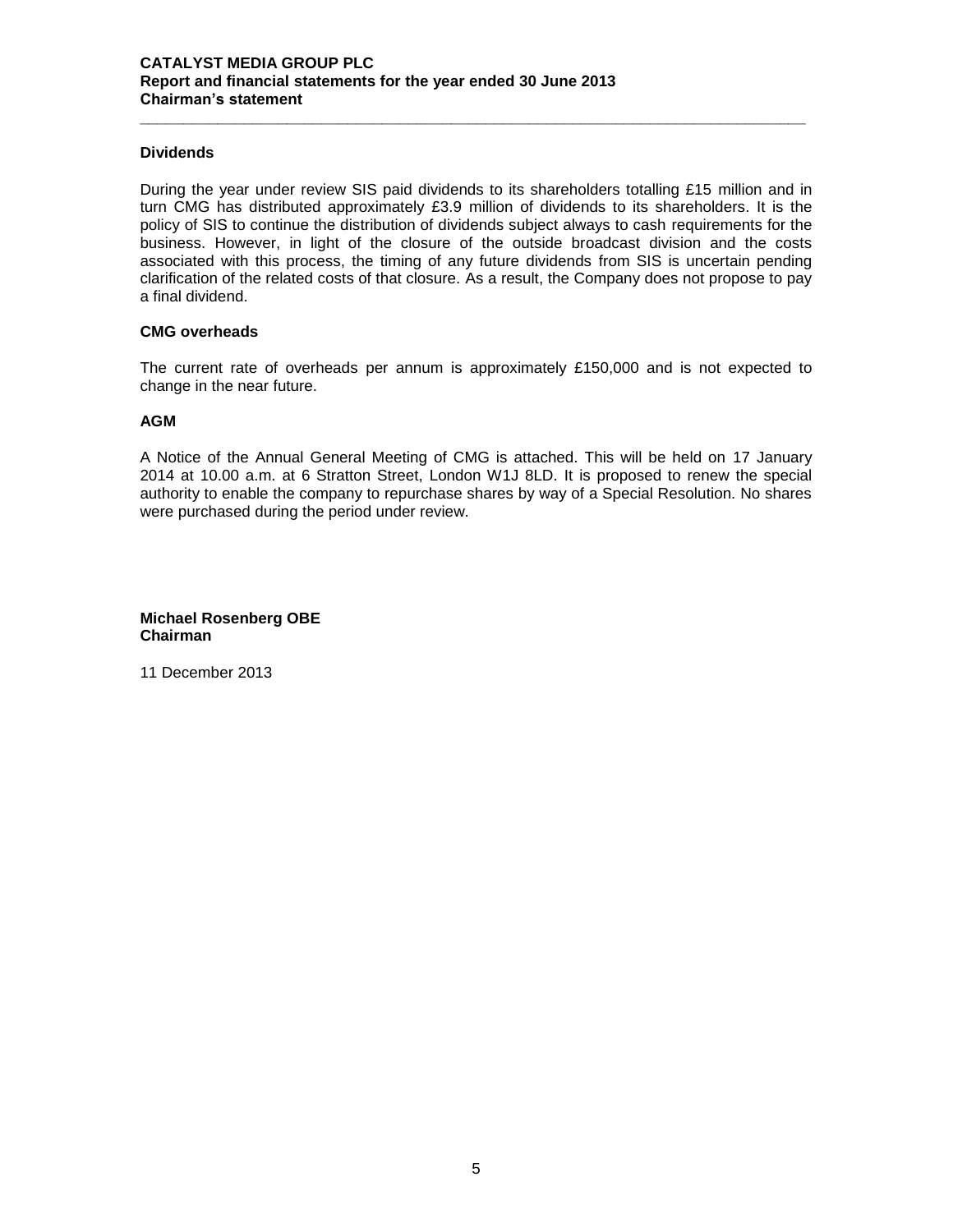The Directors present their annual report and the audited financial statements for the year ended 30 June 2013.

**\_\_\_\_\_\_\_\_\_\_\_\_\_\_\_\_\_\_\_\_\_\_\_\_\_\_\_\_\_\_\_\_\_\_\_\_\_\_\_\_\_\_\_\_\_\_\_\_\_\_\_\_\_\_\_\_\_\_\_\_\_\_\_\_\_\_\_\_\_\_\_\_\_\_\_\_\_**

#### **Financial reporting**

The financial statements for 2013 have been prepared in accordance with the Group's accounting policies under International Financial Reporting Standards (IFRSs) as adopted by the European Union.

#### **Results and dividends**

The Group sustained a loss (including its share of other comprehensive income of associate) after taxation of £3.6 million (2012: £4.3 million). Further details are shown in the Group Consolidated statement of comprehensive income on page 13.

Dividends totalling £3,870,394 were declared and paid during the period.

#### **Principal activities and review of the business**

The principal activities of the business are outlined and reviewed in the Chairman's Statement. A review of the business is included within the Chairman's Statement.

#### **Principal risks and uncertainties**

#### **Investment in SIS**

The principal strategic investment of the Group is its 20.54% holding in Satellite Information Services (Holdings) Limited (SIS). The Group is entitled to appoint one director to the board of SIS which currently comprises nine directors, of which six are appointed by shareholders, two are independent and one is the Chairman. Although it can influence the board on strategic decisions, the Group is not in a position to control the day-to-day business and affairs of SIS other than with the support of other directors and a majority of shareholders of SIS.

SIS has adopted a dividend policy to pay out a proportion of its distributable earnings subject to cash flow considerations. However any future dividends paid by SIS are, *inter alia*, dependent on the profitability of SIS and the resolutions of the board of SIS to declare such dividends.

There are a number of risks and uncertainties associated with the business of SIS which could potentially have an adverse impact on the value of the Group's investment.

- SIS operates in competitive markets and, as can be evidenced by the loss of the outside broadcasting contract with the BBC, this can result in downward pressure on prices and loss of customers. SIS aims to mitigate this risk by expanding the range of products and services it offers.
- The customers of SIS rely upon real time data and uninterrupted content delivery. Loss of content would result in reduced quality of services and potentially reduced income. Therefore SIS has adopted advanced disaster recovery solutions and has built back up facilities which are located around the country.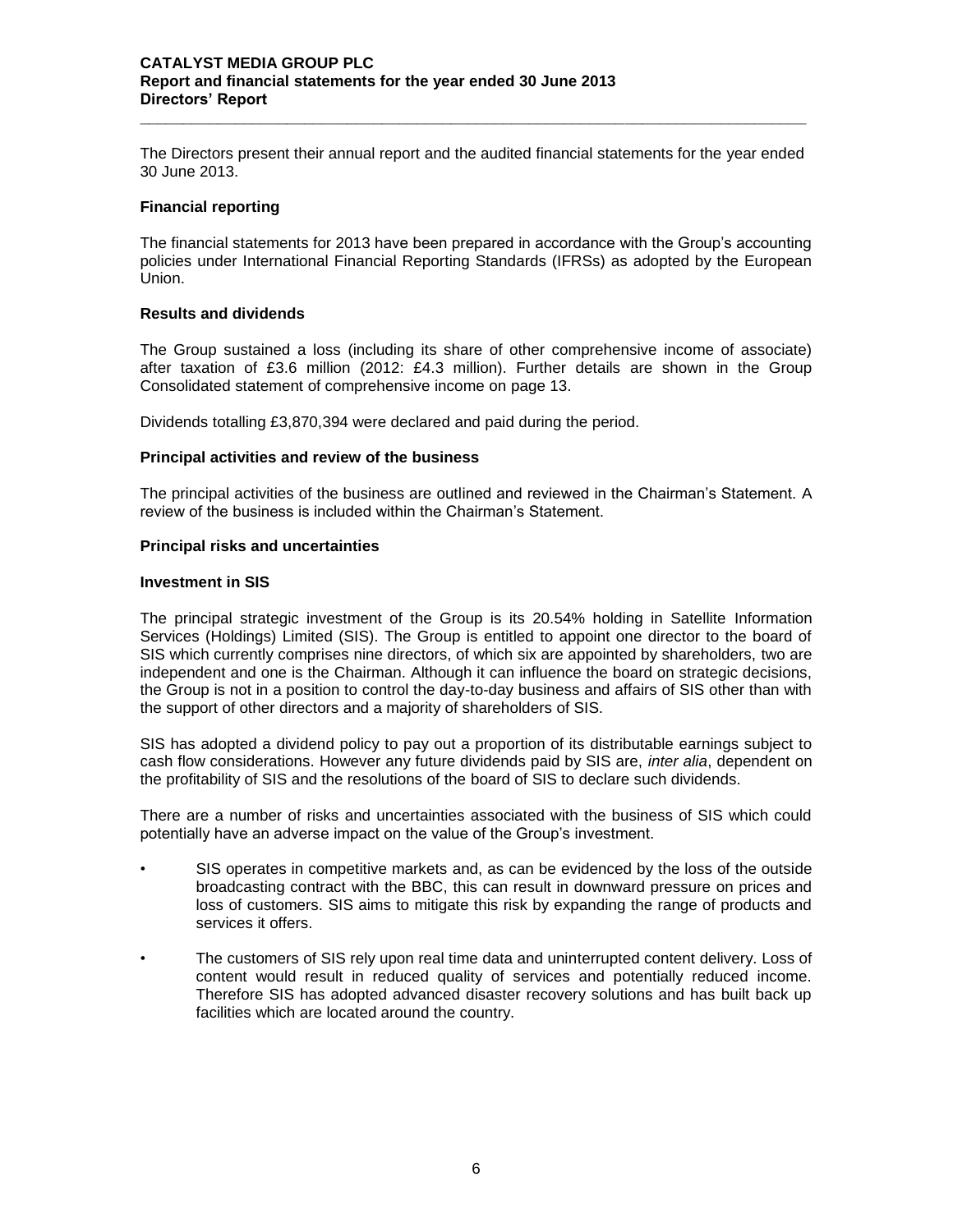#### **Financial risk**

Dividend income from the Group's investment in SIS is currently a major source of funding for the Group.

**\_\_\_\_\_\_\_\_\_\_\_\_\_\_\_\_\_\_\_\_\_\_\_\_\_\_\_\_\_\_\_\_\_\_\_\_\_\_\_\_\_\_\_\_\_\_\_\_\_\_\_\_\_\_\_\_\_\_\_\_\_\_\_\_\_\_\_\_\_\_\_\_\_\_\_\_\_**

The Group is subject to financial risk through its exposure to financial assets and liabilities.

#### **Credit risk**

Credit risk with cash and cash equivalents is reduced by placing funds with banks with high credit ratings.

#### **Liquidity risk**

Liquidity risk arises from the Group's and Company's management of working capital. There is the risk that the Group will encounter difficulty in meeting its financial obligations as they fall due.

The Group's policy is to ensure that it will always have sufficient cash to allow it to meet its liabilities when they become due. The principal liabilities of the Group and Company arise in respect of administrative expenditure and trade and other payables. Trade and other payables are all payable within three months.

The Board receives cash flow projections on a regular basis as well as information on cash balances.

#### **Interest rate risk**

The Group and Company are exposed to interest rate risk in respect of surplus funds held on deposit. The Board does not currently undertake hedging arrangements.

#### **Key Performance Indicators (KPIs)**

The Company's key performance indicators used by the Board in monitoring the general performance of the Group and its investments are:

#### **Earnings per share (EPS)**

EPS shows the relative performance year-on-year of the Group's profitability measured as an amount of profit or loss attributable to one Ordinary share. The calculation of earnings per share is based on the weighted average number of issued ordinary shares in issue for the financial year and the profit/(loss) after taxation attributable to ordinary shareholders. EPS in respect of operations for the year and the previous year is shown in the Group consolidated statement of comprehensive income on page 13.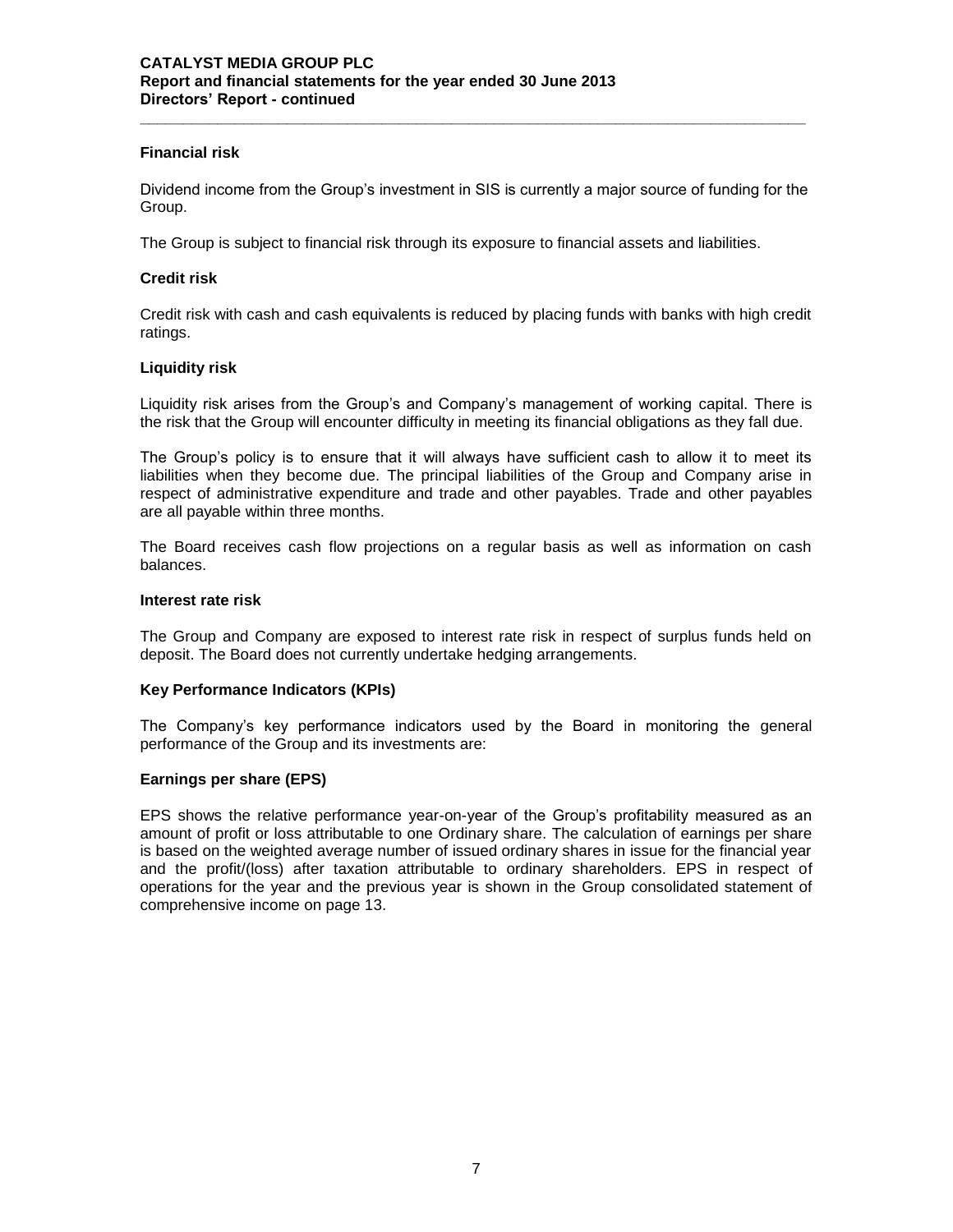#### **Net asset value per share**

The net asset value per share of the Group is 103.6 pence (2012: 128.4 pence). The net asset value per share has decreased over the year to 30 June 2013 mainly due to the impairment of the value of the Group's associate, SIS. The net asset value of the Group at 30 June 2013 and 30 June 2012 is shown in the Group's consolidated statement of financial position on page 15.

**\_\_\_\_\_\_\_\_\_\_\_\_\_\_\_\_\_\_\_\_\_\_\_\_\_\_\_\_\_\_\_\_\_\_\_\_\_\_\_\_\_\_\_\_\_\_\_\_\_\_\_\_\_\_\_\_\_\_\_\_\_\_\_\_\_\_\_\_\_\_\_\_\_\_\_\_\_**

#### **Key Performance Indicators of Associate**

The Directors additionally monitor the performance of SIS in order to evaluate the general performance of the Group.

#### **Directors**

The Directors of the Company during the period were:

| Michael Rosenberg OBE    | Chairman               |
|--------------------------|------------------------|
| Mark Hawtin              | Non-executive Director |
| Melvin Lawson            | Non-executive Director |
| <b>Christopher Mills</b> | Non-executive Director |

The Company has Directors' and Officers' liability insurance in place.

#### **Employees**

The Group had no other employees other than the Directors as at 30 June 2013.

The Directors' interests in the share capital of the company are included in note 23.

#### **Cancellation of Treasury shares**

On 15 October 2012, the Group cancelled, from Treasury, 497,524 ordinary shares.

#### **Policy and practice on the payment of creditors**

The policy of the Group is to settle supplier invoices within the terms and conditions of trade agreed with individual suppliers. At the year end the Group had an average of 11 days (2012: 10 days) purchases outstanding.

#### **Political and charitable donations**

The Group made no political or charitable donations during the year (2012: £nil).

#### **Going concern**

The Directors can report that based on the Group's budgets and financial projections, they have satisfied themselves that the business is a going concern. The Board has a reasonable expectation that the Company and Group have adequate resources and facilities to continue in operational existence for the foreseeable future and therefore the accounts are prepared on a going concern basis.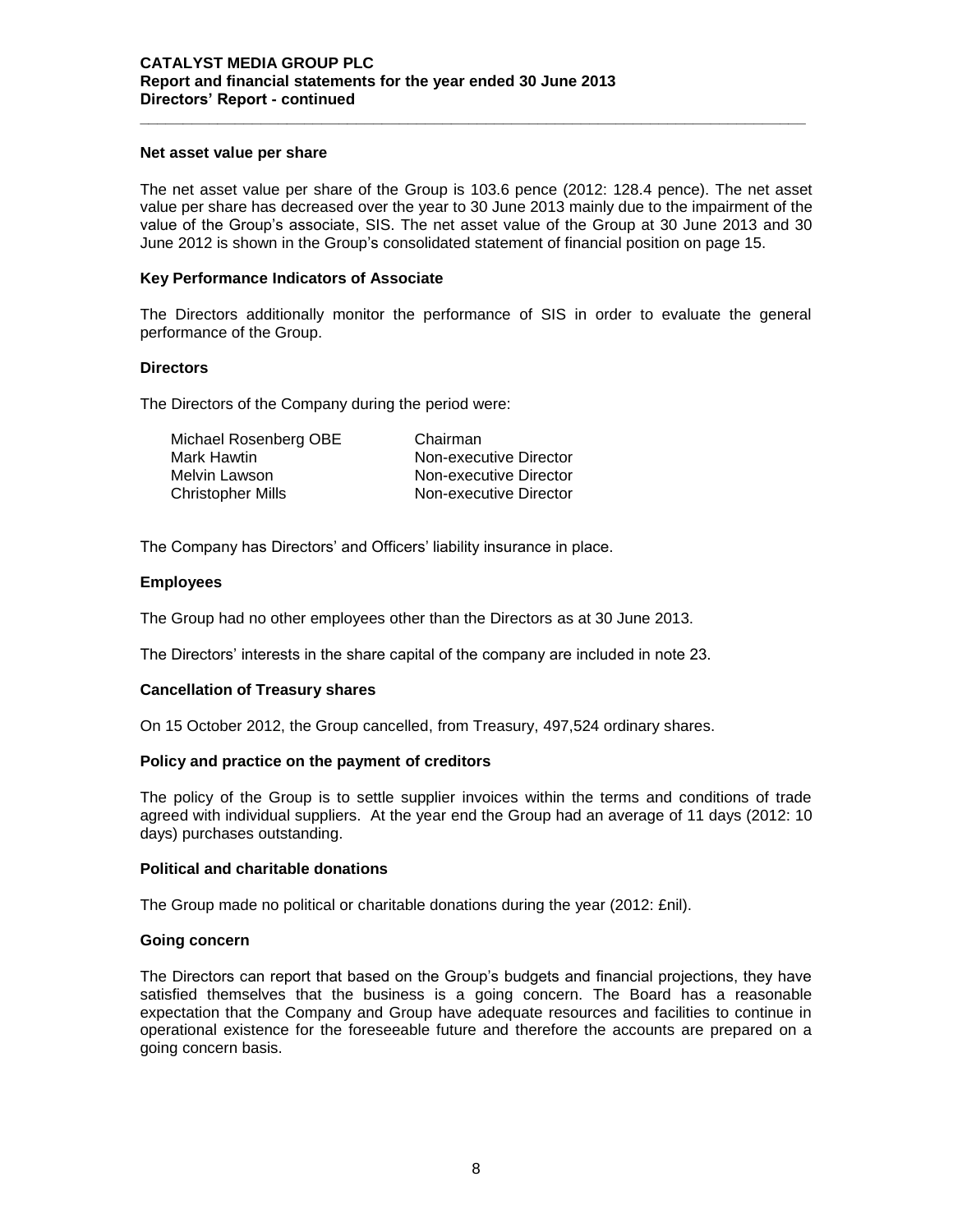#### **Auditors**

In the case of each person who was a Director at the time this report was approved:

 so far as that Director was aware there was no relevant available information of which the Company's auditors were unaware; and

**\_\_\_\_\_\_\_\_\_\_\_\_\_\_\_\_\_\_\_\_\_\_\_\_\_\_\_\_\_\_\_\_\_\_\_\_\_\_\_\_\_\_\_\_\_\_\_\_\_\_\_\_\_\_\_\_\_\_\_\_\_\_\_\_\_\_\_\_\_\_\_\_\_\_\_\_\_**

• that Director has taken all steps that the Director ought to have taken as a Director to make himself or herself aware of any relevant audit information and to establish that the Company's auditors were aware of that information.

UHY Hacker Young LLP were appointed auditors to the Company in accordance with section 485 of the Companies Act 2006, a resolution proposing they be re-appointed will be put at the General Meeting, notice of which is set out at the end of the accounts.

#### **Corporate governance**

#### *Internal financial control*

The Group operates a system of internal financial control commensurate with its current size and activities, designed to ensure that the possibility of misstatement or loss is kept to a minimum. There is a comprehensive system in place for financial reporting and the Board receives a number of reports to enable it to carry out these functions in the most efficient manner. These procedures include the preparation of management accounts and other ad hoc reports. All transactions are subject to Director approval and all payments require approval by a minimum of two Directors. The Board has responsibility for the effectiveness of the internal financial control framework. Such a system can only provide reasonable and not absolute assurance against material misstatement. The Group does not currently have, nor considers there is currently a need for an internal audit function.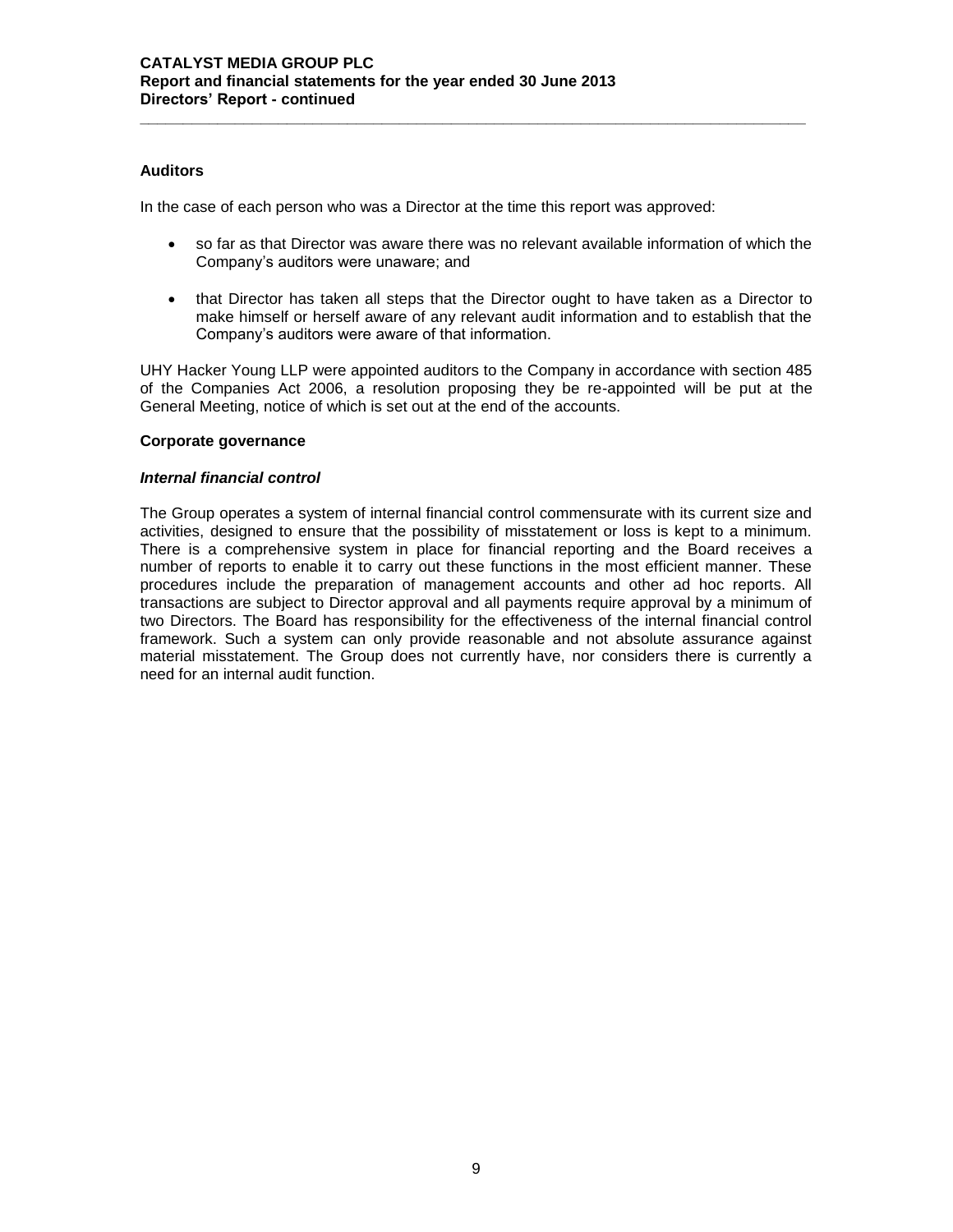#### **Directors' responsibilities**

The Directors are responsible for preparing the Directors' Report and the financial statements in accordance with applicable law and regulations.

**\_\_\_\_\_\_\_\_\_\_\_\_\_\_\_\_\_\_\_\_\_\_\_\_\_\_\_\_\_\_\_\_\_\_\_\_\_\_\_\_\_\_\_\_\_\_\_\_\_\_\_\_\_\_\_\_\_\_\_\_\_\_\_\_\_\_\_\_\_\_\_\_\_\_\_\_\_**

Company law requires the Directors to prepare Group and Parent Company financial statements for each financial period. Under that law the Directors have elected to prepare the Group and the Parent Company financial statements in accordance with IFRS as adopted by the EU and applicable law.

Under company law the Directors must not approve the financial statements unless they are satisfied that they give a true and fair view of the state of affairs of the Group and Parent Company and of their profit or loss for that period.

In preparing these financial statements, the Directors are required to:

- select suitable accounting policies and then apply them consistently;
- make judgements and accounting estimates that are reasonable and prudent;
- state whether they have been prepared in accordance with IFRS as adopted by the EU; and
- prepare the financial statements on the going concern basis unless it is inappropriate to presume that the Group and the Parent Company will continue in business.

The Directors are responsible for keeping adequate accounting records that are sufficient to show and explain the Group and Parent Company's transactions and disclose with reasonable accuracy at any time the financial position of the Group or Parent Company and enable them to ensure that the financial statements comply with the Companies Act 2006. They are also responsible for safeguarding the assets of the Group and Parent Company and hence for taking reasonable steps for the prevention and detection of fraud and other irregularities.

Financial statements are published on the Group's website in accordance with legislation in the United Kingdom governing the preparation and dissemination of financial statements, which may vary from legislation in other jurisdictions. The maintenance and integrity of the Group's website is the responsibility of the directors. The Directors' responsibility also extends to the ongoing integrity of the financial statements contained therein.

#### **Annual General Meeting**

Notice of the Annual General Meeting of the Company for 2013 is on page 41.

On behalf of the Board

**Michael Rosenberg OBE** Chairman

11 December 2013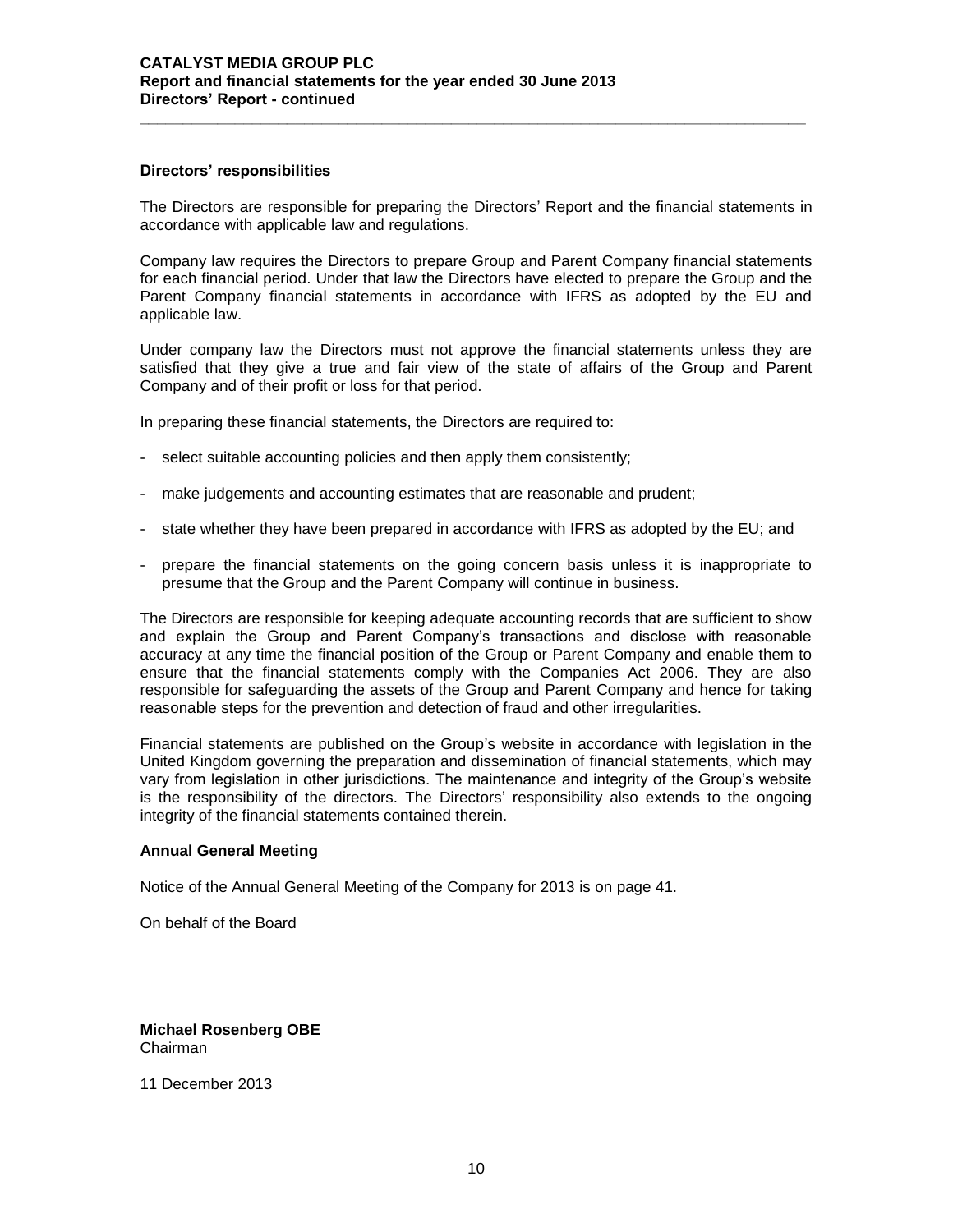

#### **Independent auditors' report to the members of Catalyst Media Group plc for the year ended 30 June 2013**

**\_\_\_\_\_\_\_\_\_\_\_\_\_\_\_\_\_\_\_\_\_\_\_\_\_\_\_\_\_\_\_\_\_\_\_\_\_\_\_\_\_\_\_\_\_\_\_\_\_\_\_\_\_\_\_\_\_\_\_\_\_\_\_\_\_\_\_\_\_\_\_\_\_\_\_\_\_**

We have audited the Group and Parent Company financial statements (the 'financial statements') of Catalyst Media Group plc for the year ended 30 June 2013 which comprise the Consolidated Statement of Comprehensive Income, the Consolidated and Parent Company Statements of Financial Position, the Consolidated and Parent Company Statements of Cash Flows, the Consolidated and Parent Company Statements of Changes in Equity, and the related notes. The financial reporting framework that has been applied in their preparation is applicable law and International Financial Reporting Standards (IFRSs) as adopted by the European Union and as regards the Parent Company financial statements, as applied in accordance with the provisions of the Companies Act 2006.

This report is made solely to the Parent Company's members, as a body, in accordance with Chapter 3 of Part 16 of the Companies Act 2006. Our audit work has been undertaken so that we might state to the Parent Company's members those matters we are required to state to them in an auditors' report and for no other purpose. To the fullest extent permitted by law, we do not accept or assume responsibility to anyone other than the Parent Company and the Parent Company's members as a body, for our audit work, for this report, or for the opinions we have formed.

#### **Respective responsibilities of directors and auditors**

As explained more fully in the Directors' Responsibilities Statement set out on page 10 the Directors are responsible for the preparation of the financial statements and for being satisfied that they give a true and fair view. Our responsibility is to audit and express an opinion on the financial statements in accordance with applicable law and International Standards on Auditing (UK and Ireland). Those standards require us to comply with the Auditing Practices Board's (APB's) Ethical Standards for Auditors.

#### **Scope of the audit of the financial statements**

A description of the scope of an audit of financial statements is provided on the APB's web-site at [www.frc.org.uk/apb/scope/private.cfm.](http://www.frc.org.uk/apb/scope/private.cfm)

#### **Opinion on financial statements**

In our opinion:

- the financial statements give a true and fair view of the state of the Group's and of the Parent Company's affairs as at 30 June 2013 and of the Group's loss for the year then ended;
- the Group financial statements have been properly prepared in accordance with IFRSs as adopted by the European Union;
- the Parent Company financial statements have been properly prepared in accordance with IFRSs as adopted by the European Union and as applied in accordance with the provisions of the Companies Act 2006; and
- the financial statements have been prepared in accordance with the requirements of the Companies Act 2006.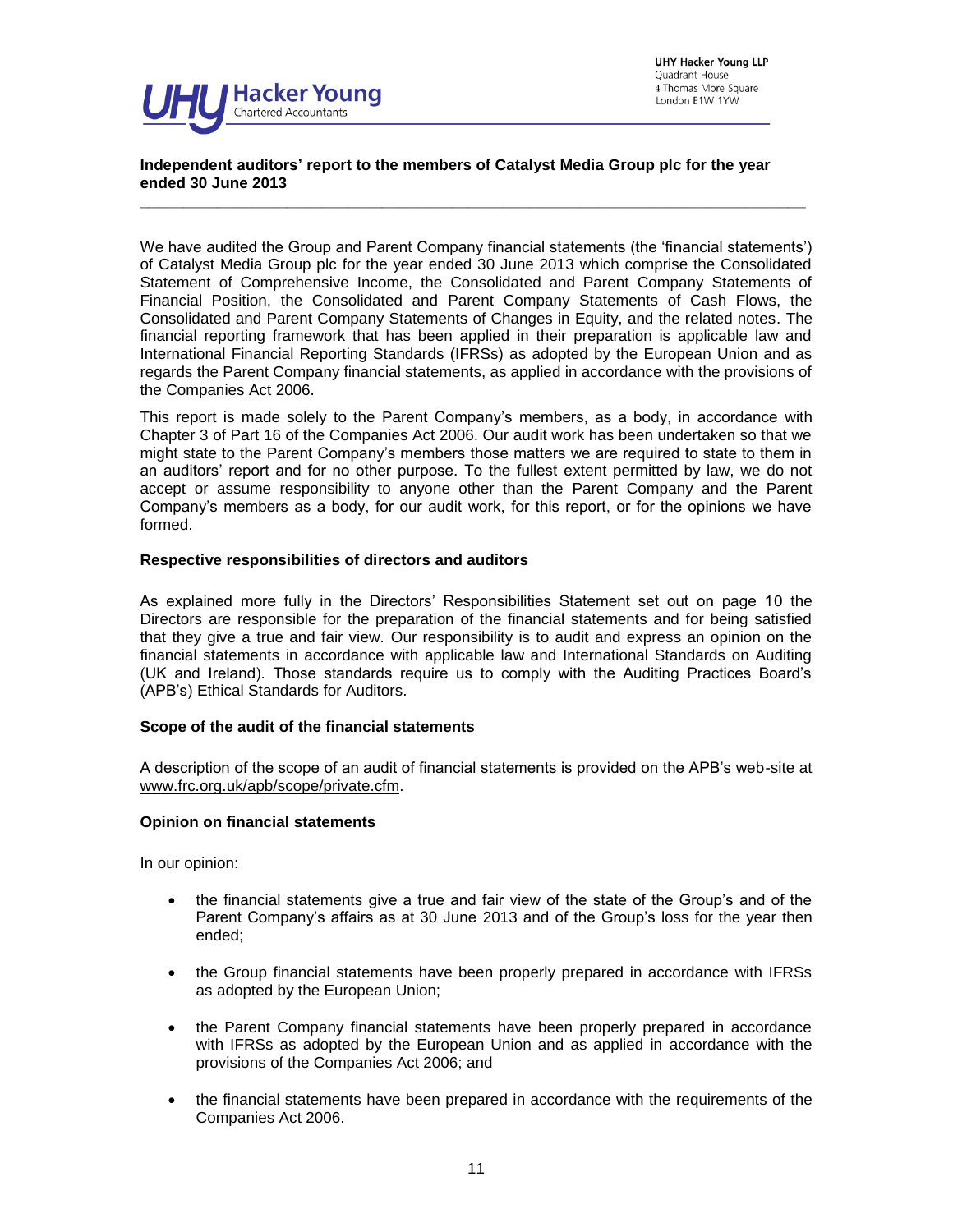

#### **Independent auditors' report to the members of Catalyst Media Group plc for the year ended 30 June 2013**

**\_\_\_\_\_\_\_\_\_\_\_\_\_\_\_\_\_\_\_\_\_\_\_\_\_\_\_\_\_\_\_\_\_\_\_\_\_\_\_\_\_\_\_\_\_\_\_\_\_\_\_\_\_\_\_\_\_\_\_\_\_\_\_\_\_\_\_\_\_\_\_\_\_\_\_\_\_**

#### **Opinion on other matters prescribed by the Companies Act 2006**

In our opinion the information given in the Directors' Report for the financial year for which the financial statements are prepared is consistent with the financial statements.

## **Matters on which we are required to report by exception**

We have nothing to report in respect of the following matters where the Companies Act 2006 requires us to report to you if, in our opinion:

- adequate accounting records have not been kept or returns adequate for our audit have not been received from branches not visited by us; or
- the financial statements are not in agreement with the accounting records and returns; or
- certain disclosures of directors' remuneration specified by law are not made; or
- we have not received all of the information and explanations we require for our audit.

#### **Colin Jones (Senior Statutory Auditor)**

#### **For and on behalf of UHY Hacker Young LLP**

Chartered Accountants Registered Auditors

**11 December 2013**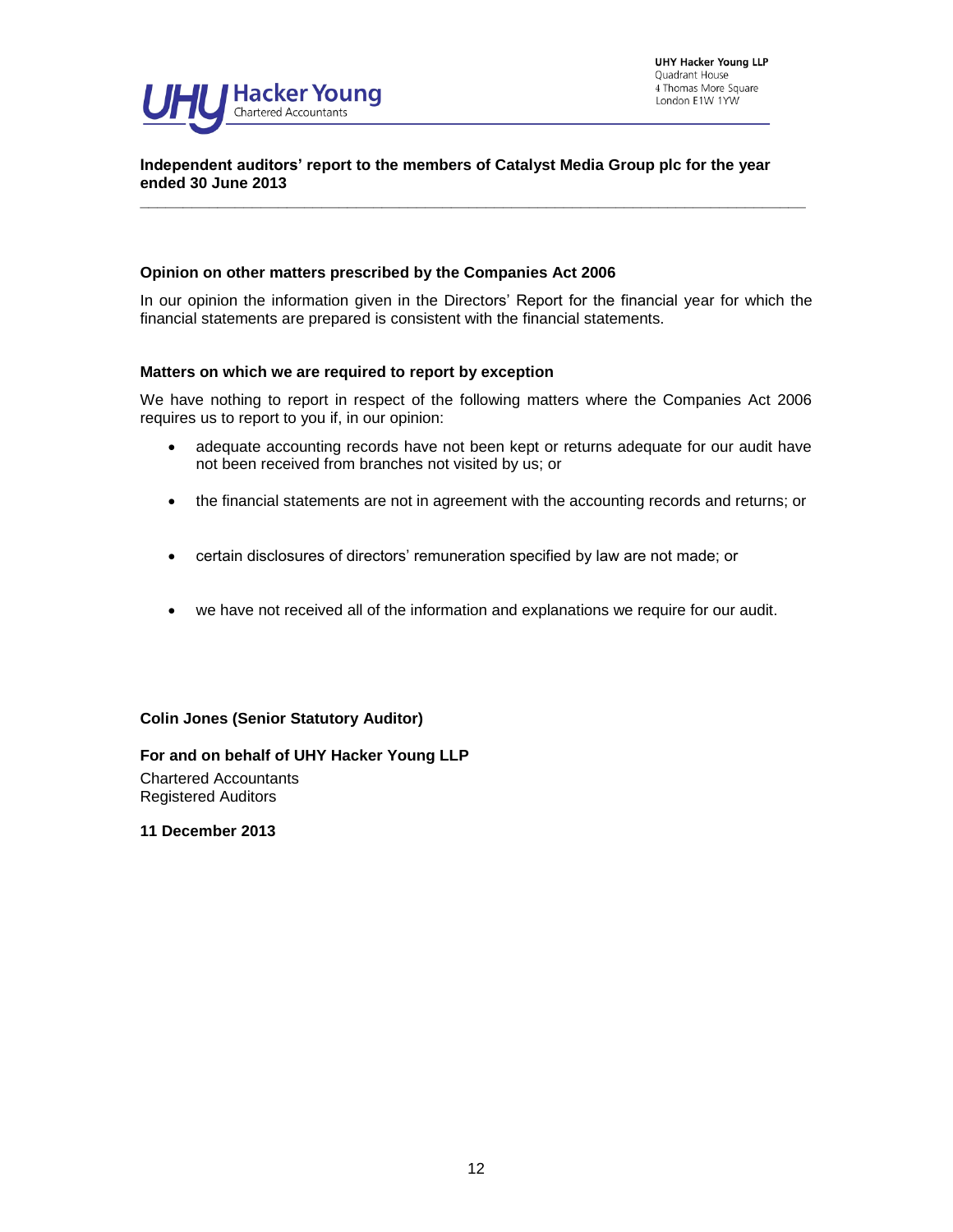#### **CATALYST MEDIA GROUP PLC Report and financial statements for the year ended 30 June 2013 Consolidated statement of comprehensive income**

**\_\_\_\_\_\_\_\_\_\_\_\_\_\_\_\_\_\_\_\_\_\_\_\_\_\_\_\_\_\_\_\_\_\_\_\_\_\_\_\_\_\_\_\_\_\_\_\_\_\_\_\_\_\_\_\_\_\_\_\_\_\_\_\_\_\_\_\_\_\_\_\_\_\_**

|                                                                                                       | <b>Note</b> | Year ended<br>30 June<br>2013<br>£ | Year ended<br>30 June<br>2012<br>£ |
|-------------------------------------------------------------------------------------------------------|-------------|------------------------------------|------------------------------------|
| Revenue                                                                                               | $\mathbf 2$ | 25,000                             | 25,000                             |
| Cost of sales                                                                                         |             |                                    |                                    |
| Gross profit                                                                                          |             | 25,000                             | 25,000                             |
| Administrative expenses                                                                               |             | (147, 698)                         | (166, 682)                         |
| Operating loss                                                                                        |             | (122, 698)                         | (141, 682)                         |
| Financial income<br><b>Financial costs</b>                                                            | 8<br>9      | 10,763<br>(20)                     | 3,069<br>(27, 846)                 |
| Net financial costs                                                                                   |             | 10,743                             | (24, 777)                          |
| Share of profit of equity-accounted associate, net of tax<br>Impairment of equity-accounted associate | 1<br>1      | 4,854,420<br>(8,400,767)           | 4,466,218                          |
| (Loss)/profit before taxation                                                                         |             | (3,658,302)                        | 4,299,759                          |
| <b>Taxation</b>                                                                                       | 10          | 25,836                             | 41,700                             |
| (Loss)/profit for the year                                                                            |             | (3,632,466)                        | 4,341,459                          |
| Share of other comprehensive income/(loss) of associate                                               | 1           | 8,832                              | (46, 420)                          |
| Total comprehensive (loss)/income for the year                                                        |             | (3,623,634)                        | 4,295,039                          |
| Attributable to equity holders of the Company                                                         |             | (3,623,634)                        | 4,295,039                          |
| (Loss)/earnings per share:                                                                            |             |                                    |                                    |
| Basic                                                                                                 | 11          | (13.07p)                           | 15.43p                             |
| <b>Diluted</b>                                                                                        | 11          | (13.07p)                           | 15.43p                             |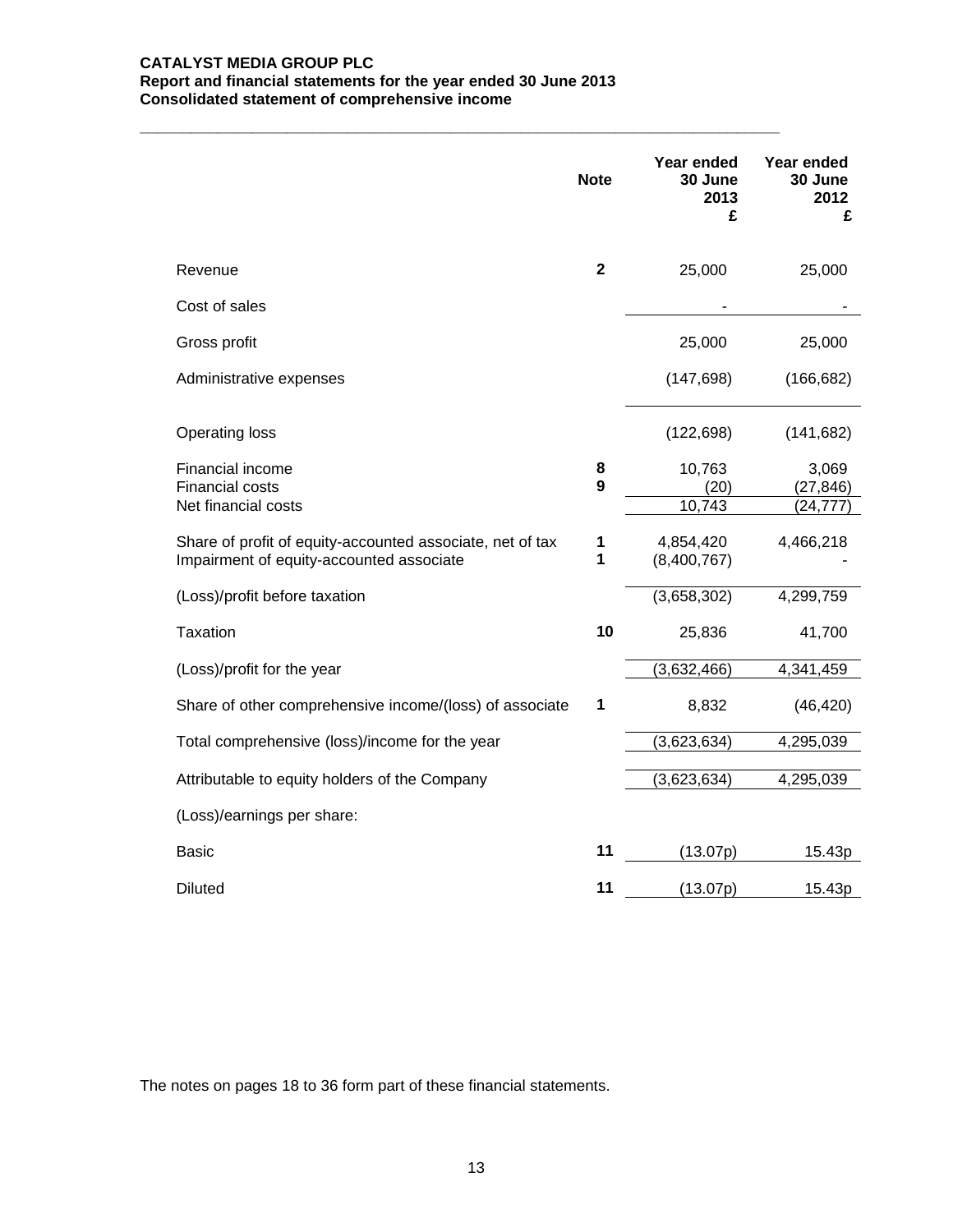#### **CATALYST MEDIA GROUP PLC Report and financial statements for the year ended 30 June 2013 Consolidated statement of financial position**

|                                                                      | <b>Note</b> | 30 June<br>2013<br>£ | 30 June<br>2012<br>£ |
|----------------------------------------------------------------------|-------------|----------------------|----------------------|
| <b>Assets</b>                                                        |             |                      |                      |
| <b>Non-current assets</b>                                            |             |                      |                      |
| Intangible assets                                                    | 12          |                      |                      |
| Investment in associate                                              | 1           | 28,000,000           | 34,618,166           |
|                                                                      |             | 28,000,000           | 34,618,166           |
| <b>Current assets</b>                                                |             |                      |                      |
| Trade and other receivables                                          | 14          | 9,493                | 14,512               |
| Corporation tax receivable                                           | 15          | 192                  | 10,927               |
| Cash and cash equivalents                                            | 16          | 622,763              | 1,481,309            |
|                                                                      |             | 632,448              | 1,506,748            |
| <b>Total assets</b>                                                  |             | 28,632,448           | 36,124,914           |
| <b>Equity and liabilities</b>                                        |             |                      |                      |
| Capital and reserves attributable to equity<br>holders of the parent |             |                      |                      |
| Share capital                                                        | 17          | 2,764,567            | 2,814,319            |
| Capital redemption reserve                                           | 17          | 49,752               |                      |
| Merger reserve                                                       |             | 2,402,674            | 2,402,674            |
| Retained profits                                                     |             | 23,374,056           | 30,868,084           |
| <b>Total equity</b>                                                  |             | 28,591,049           | 36,085,077           |
| <b>Current liabilities</b>                                           |             |                      |                      |
| Trade and other payables                                             | 19          | 41,399               | 39,837               |
|                                                                      |             | 41,399               | 39,837               |
| <b>Total equity and liabilities</b>                                  |             | 28,632,448           | 36,124,914           |

**\_\_\_\_\_\_\_\_\_\_\_\_\_\_\_\_\_\_\_\_\_\_\_\_\_\_\_\_\_\_\_\_\_\_\_\_\_\_\_\_\_\_\_\_\_\_\_\_\_\_\_\_\_\_\_\_\_\_\_\_\_\_\_\_\_\_\_\_\_\_\_\_\_\_\_\_\_**

The financial statements were approved by the Board of Directors and authorised for issue on 11 December 2013.

#### **Michael Rosenberg OBE Director**

#### **Company registration number: 03955206**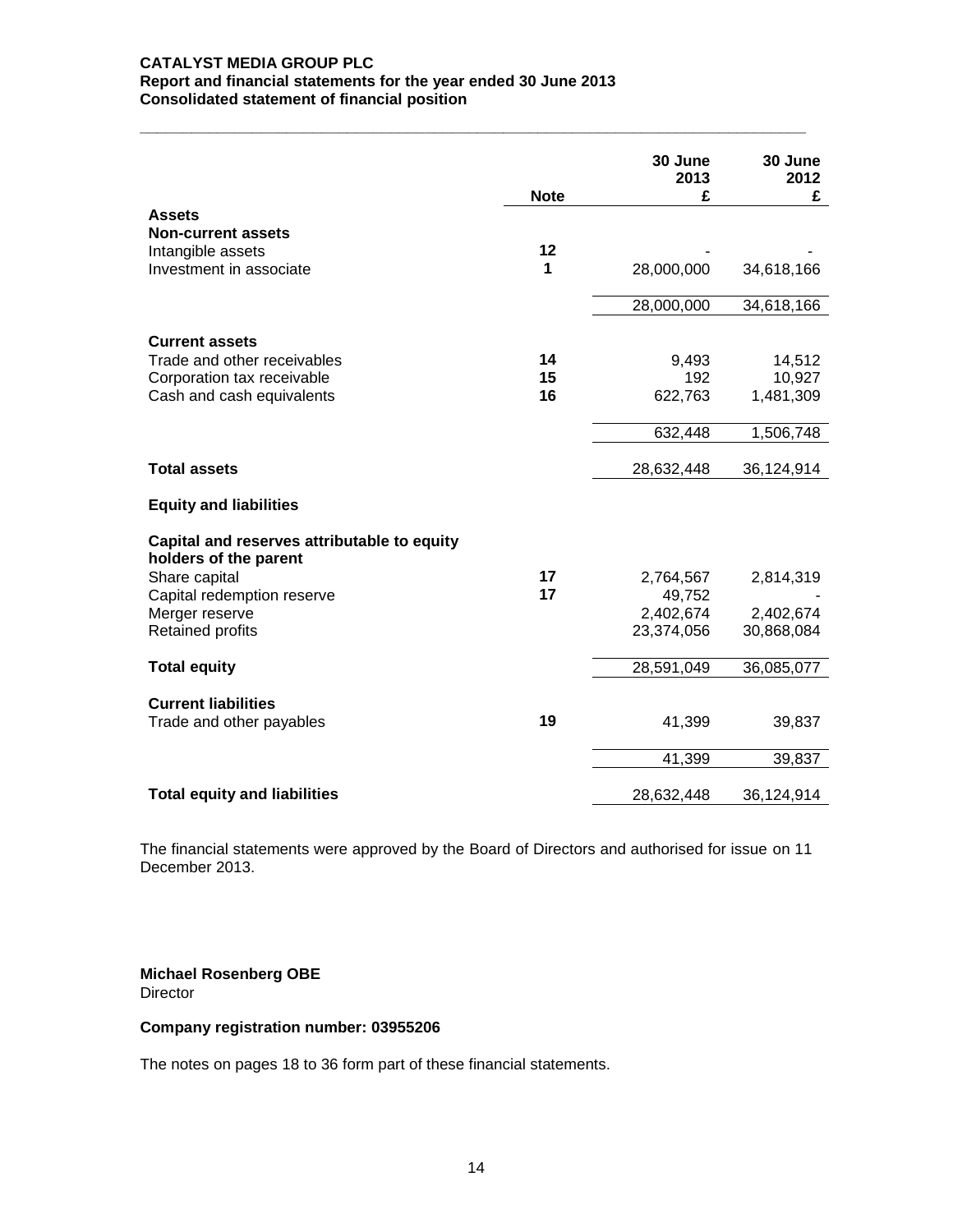#### **CATALYST MEDIA GROUP PLC Report and financial statements for the year ended 30 June 2012 Consolidated statement of cash flows**

|                                                           | <b>Note</b> | Year ended<br>30 June<br>2013<br>£ | Year ended<br>30 June<br>2012<br>£ |
|-----------------------------------------------------------|-------------|------------------------------------|------------------------------------|
|                                                           |             |                                    |                                    |
| Cash flow from operating activities                       |             |                                    |                                    |
| (Loss) / profit before taxation                           |             | (3,658,302)                        | 4,299,759                          |
| Adjustments for:                                          |             |                                    |                                    |
| Share of profit from associate<br>Impairment of associate |             | (4,854,420)<br>8,400,767           | (4,466,218)                        |
| Finance income                                            |             | (10, 763)                          | (3,069)                            |
| Finance expense                                           |             | 20                                 | 27,846                             |
| Corporation taxes recovered                               |             | 36,572                             | 41,659                             |
| Net cash flow used in operating activities before         |             |                                    |                                    |
| changes in working capital                                |             | (86, 126)                          | (100, 023)                         |
| Decrease in trade and other receivables                   |             | 2,024                              | 2,965                              |
| Increase / (decrease) in trade and other payables         |             | 1,561                              | (9,373)                            |
| Net cash flow used in operating activities                |             | (82, 541)                          | (106, 431)                         |
| <b>Investing activities</b>                               |             |                                    |                                    |
| Dividend received                                         |             | 3,080,651                          | 2,464,357                          |
| Interest received                                         |             | 13,758                             | 74                                 |
| Net cash flow from investing activities                   |             | 3,094,409                          | 2,464,431                          |
| <b>Financing activities</b>                               |             |                                    |                                    |
| Shares purchased into Treasury                            |             |                                    | (253, 737)                         |
| Repayment of long-term borrowings                         |             |                                    | (634, 635)                         |
| Dividends paid                                            |             | (3,870,394)                        |                                    |
| Interest paid                                             |             | (20)                               | (15, 901)                          |
| Net cash flow used in financing activities                |             | (3,870,414)                        | (904, 273)                         |
| Net (decrease) / increase in cash and cash                |             |                                    |                                    |
| equivalents in the year                                   |             | (858, 546)                         | 1,453,727                          |
| Cash and cash equivalents at the beginning of the         |             |                                    |                                    |
| year                                                      |             | 1,481,309                          | 27,582                             |
| Cash and cash equivalents at the end of the               | 16          |                                    |                                    |
| year                                                      |             | 622,763                            | 1,481,309                          |

**\_\_\_\_\_\_\_\_\_\_\_\_\_\_\_\_\_\_\_\_\_\_\_\_\_\_\_\_\_\_\_\_\_\_\_\_\_\_\_\_\_\_\_\_\_\_\_\_\_\_\_\_\_\_\_\_\_\_\_\_\_\_\_\_\_\_\_\_\_\_\_\_\_\_\_\_\_\_\_\_\_\_\_\_\_\_**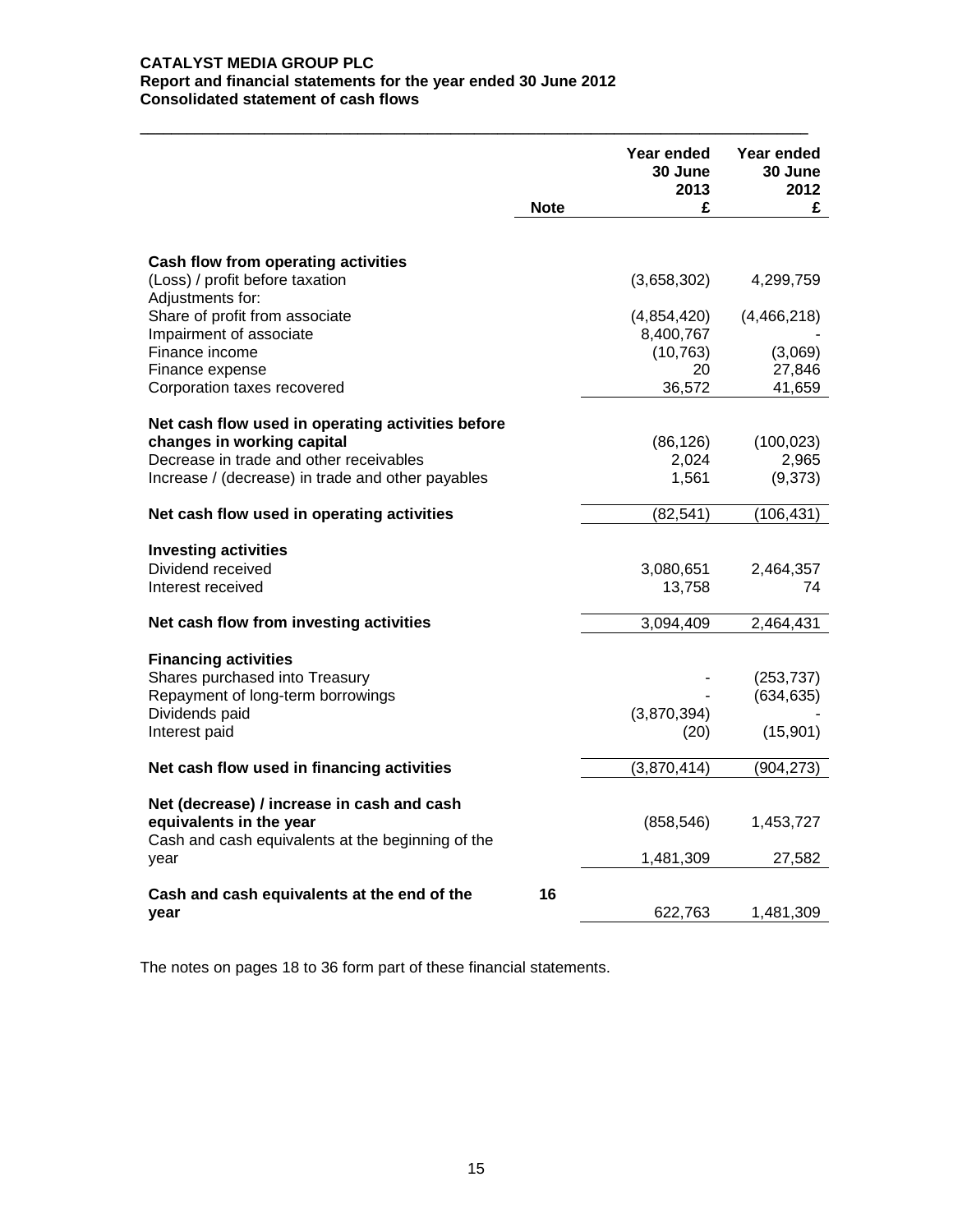#### **CATALYST MEDIA GROUP PLC Report and financial statements for the year ended 30 June 2013 Company statement of financial position**

|                                                                       | <b>Note</b> | 30 June<br>2013<br>£ | 30 June<br>2012<br>£ |
|-----------------------------------------------------------------------|-------------|----------------------|----------------------|
| <b>Assets</b>                                                         |             |                      |                      |
| <b>Non-current assets</b>                                             |             |                      |                      |
| Intangible assets                                                     | 12          |                      |                      |
| Investments                                                           | 13          | 16,750,001           | 16,750,001           |
|                                                                       |             | 16,750,001           | 16,750,001           |
| <b>Current assets</b>                                                 |             |                      |                      |
| Trade and other receivables                                           | 14          | 3,037,819            | 3,042,854            |
| Corporation tax receivable                                            | 15          | 192                  | 10,927               |
| Cash and cash equivalents                                             | 16          | 622,773              | 1,481,284            |
|                                                                       |             | 3,660,784            | 4,535,065            |
| <b>Total assets</b>                                                   |             | 20,410,785           | 21,285,066           |
| <b>Equity and liabilities</b>                                         |             |                      |                      |
| Capital and reserves attributable to equity holders<br>of the company |             |                      |                      |
| Share capital                                                         | 17          | 2,764,567            | 2,814,319            |
| Capital redemption reserve                                            | 17          | 49,752               |                      |
| Merger reserve                                                        |             | 2,912,060            | 2,912,060            |
| Retained profit                                                       |             | 14,642,457           | 15,518,300           |
| <b>Total equity</b>                                                   |             | 20,368,836           | 21,244,679           |
| <b>Current liabilities</b>                                            |             |                      |                      |
| Trade and other payables                                              | 19          | 41,949               | 40,387               |
|                                                                       |             | 41,949               | 40,387               |
| <b>Total equity and liabilities</b>                                   |             | 20,410,785           | 21,285,066           |

**\_\_\_\_\_\_\_\_\_\_\_\_\_\_\_\_\_\_\_\_\_\_\_\_\_\_\_\_\_\_\_\_\_\_\_\_\_\_\_\_\_\_\_\_\_\_\_\_\_\_\_\_\_\_\_\_\_\_\_\_\_\_\_\_\_\_\_\_\_\_\_\_\_\_\_\_\_**

The financial statements were approved by the Board of Directors and authorised for issue on 11 December 2013.

Michael Rosenberg OBE Director

#### **Company registration number: 03955206**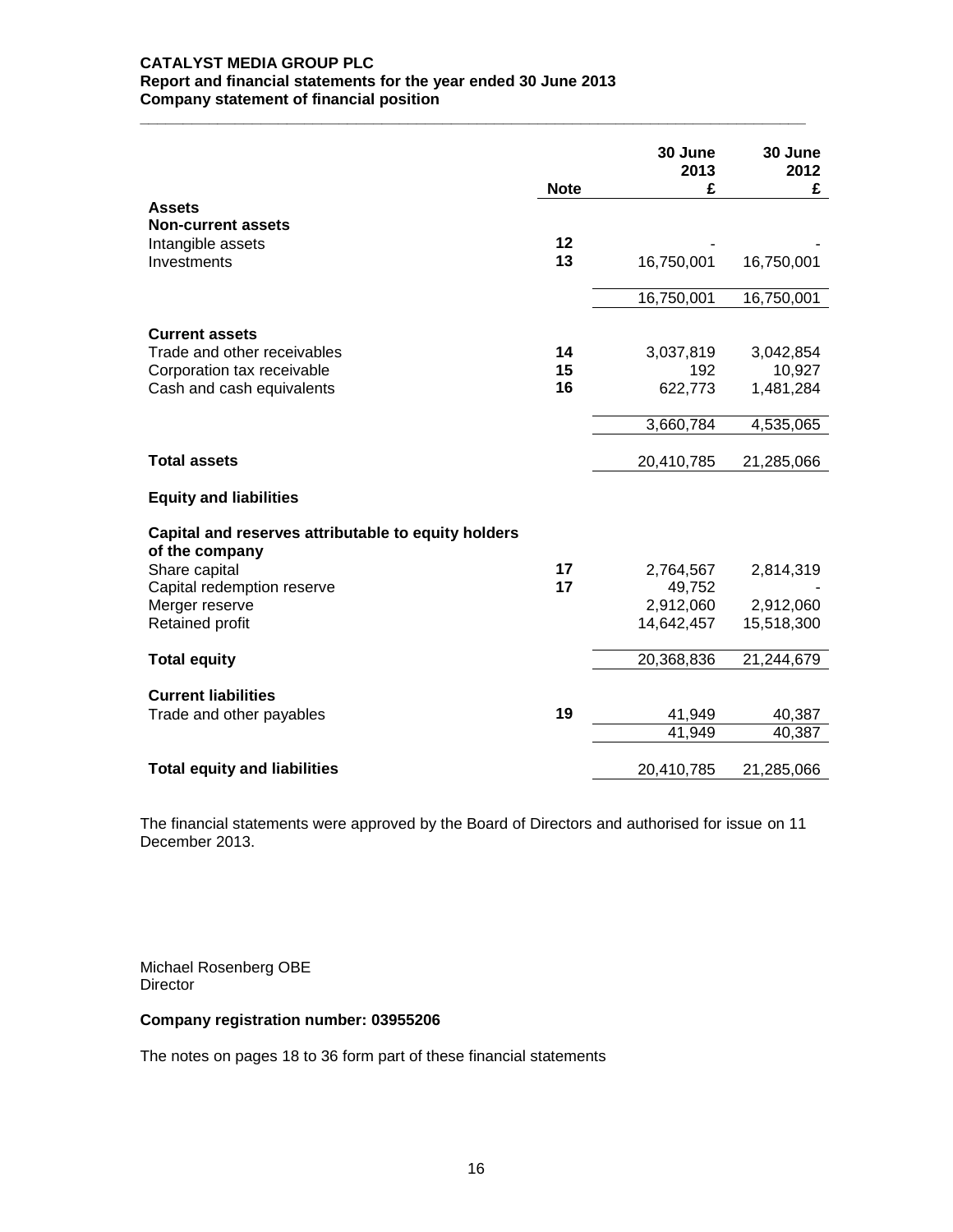#### **CATALYST MEDIA GROUP PLC Report and financial statements for the year ended 30 June 2013 Company statement of cash flows**

**\_\_\_\_\_\_\_\_\_\_\_\_\_\_\_\_\_\_\_\_\_\_\_\_\_\_\_\_\_\_\_\_\_\_\_\_\_\_\_\_\_\_\_\_\_\_\_\_\_\_\_\_\_\_\_\_\_\_\_\_\_\_\_\_\_\_\_\_\_\_\_\_**

|                                                        | <b>Note</b> | Year ended<br>30 June<br>2013<br>£ | Year ended<br>30 June<br>2012<br>£ |
|--------------------------------------------------------|-------------|------------------------------------|------------------------------------|
| Cash flow from operating activities                    |             |                                    |                                    |
| Profit before taxation<br>Adjustments for:             |             | 2,968,713                          | 1,679,512                          |
| Finance income                                         |             | (10, 763)                          | (3,069)                            |
| Dividend received                                      |             | (3,080,651)                        |                                    |
| Corporation taxes recovered                            |             | 36,571                             | 34,859                             |
| Net cash flow (used in) / from operating activities    |             |                                    |                                    |
| before changes in working capital                      |             | (86, 130)                          | 1,711,302                          |
| Decrease in trade and other receivables                |             | 2,042                              | 5,465                              |
| Increase / (decrease) in trade and other payables      |             | 1,562                              | (9,372)                            |
| Net cash flow (used in) / from operating activities    |             | (82, 526)                          | 1,707,395                          |
| <b>Investing activities</b>                            |             |                                    |                                    |
| Interest received                                      |             | 13,758                             | 74                                 |
| Dividend received                                      |             | 3,080,651                          |                                    |
| Net cash flow from investing activities                |             | 3,094,409                          | 74                                 |
| <b>Financing activities</b>                            |             |                                    |                                    |
| Shares purchased into Treasury                         |             |                                    | (253, 737)                         |
| Dividend paid                                          |             | (3,870,394)                        |                                    |
| Net cash flow used in financing activities             |             | (3,870,394)                        | (253, 737)                         |
|                                                        |             |                                    |                                    |
| Net (decrease) / increase in cash and cash             |             |                                    |                                    |
| equivalents in the year                                |             | (858, 511)                         | 1,453,732                          |
| Cash and cash equivalents at the beginning of the year |             | 1,481,284                          | 27,552                             |
| Cash and cash equivalents at the end of the year       | 16          | 622,773                            | 1,481,284                          |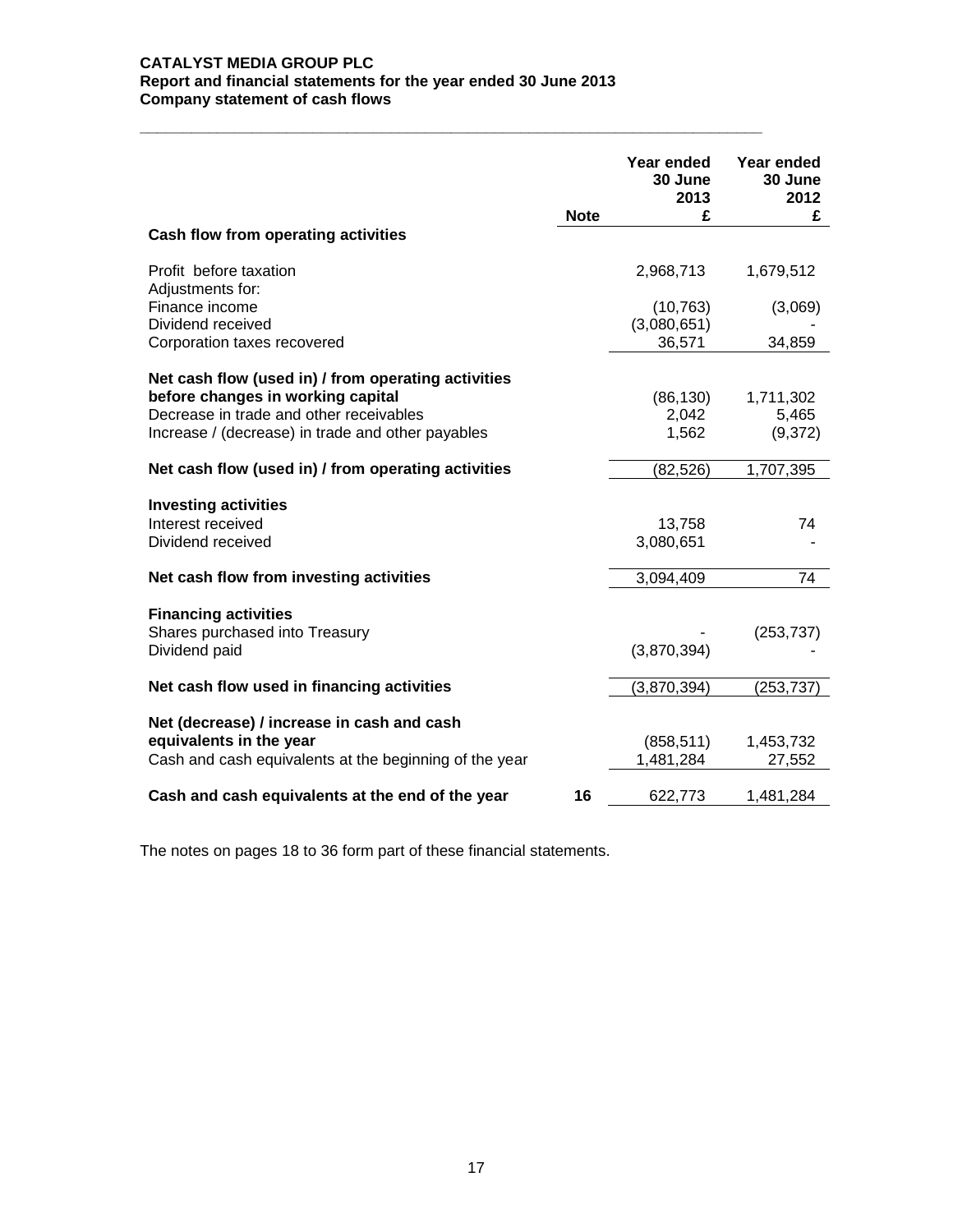| 1 Investment in associate           | <b>Share of net</b><br>assets | <b>Fair Value of</b><br><b>Intangibles</b> | Total       |
|-------------------------------------|-------------------------------|--------------------------------------------|-------------|
| Year Ended 30 June 2013             |                               |                                            |             |
|                                     | Group                         | Group<br>£                                 | Group       |
| Cost                                |                               |                                            |             |
| At 1 July 2012                      | 13,440,125                    | 21,178,041                                 | 34,618,166  |
| Share of profit                     | 4,854,420                     |                                            | 4,854,420   |
| Share of other comprehensive income | 8,832                         |                                            | 8,832       |
| Dividend received                   | (3,080,651)                   |                                            | (3,080,651) |
| Impairment                          |                               | (8,400,767)                                | (8,400,767) |
| At 30 June 2013                     | 15,222,726                    | 12,777,274                                 | 28,000,000  |

**\_\_\_\_\_\_\_\_\_\_\_\_\_\_\_\_\_\_\_\_\_\_\_\_\_\_\_\_\_\_\_\_\_\_\_\_\_\_\_\_\_\_\_\_\_\_\_\_\_\_\_\_\_\_\_\_\_\_\_\_\_\_\_\_\_\_\_\_\_\_\_\_**

The Group's interest in the associate, Satellite Information Services (Holdings) Limited (SIS), a company incorporated in Great Britain, is held by Alternateport Limited. Alternateport Limited holds an investment of 20.54% in the equity share capital of SIS and is entitled to appoint a director and alternate director to the SIS board. This right has been exercised since acquisition. Alternateport Limited is a wholly owned subsidiary of Catalyst Media Holdings Limited a wholly owned subsidiary of Catalyst Media Group plc.

Following an announcement in October 2013 that SIS would be closing one of its divisions and that exceptional closure costs would arise, the Board of CMG has reviewed the valuation of its investment and concluded that the fair value of the investment is currently £28,000,000 resulting in an impairment of £8,400,767. The recoverable amount of the investment has been calculated at its value in use, with a discount rate of 5% (2012: 5.35%).

| Share of profit of associate                     | 2013                      | 2013                      | 2012                      |
|--------------------------------------------------|---------------------------|---------------------------|---------------------------|
|                                                  | <b>SIS Total</b><br>£'000 | <b>CMG share</b><br>£'000 | <b>CMG share</b><br>£'000 |
| Revenue:                                         |                           |                           |                           |
| <b>SIS Betting Services</b>                      | 183,261                   | 37,642                    | 34,635                    |
| <b>SIS LIVE Services</b>                         | 77,497                    | 15,918                    | 14,575                    |
| Total revenue                                    | 260,758                   | 53,560                    | 49,210                    |
| Operating profit (i)                             | 32,828                    | 6,743                     | 6,306                     |
| Net interest payable                             | (2, 345)                  | (482)                     | (467)                     |
| Profit on disposal of fixed asset                | 424                       | 87                        | 10                        |
| Profit before tax                                | 30,907                    | 6,348                     | 5,849                     |
| Taxation                                         | (7, 273)                  | (1, 494)                  | (1, 381)                  |
| Share of profit after taxation                   | 23,634                    | 4,854                     | 4,468                     |
| Net income from associate                        | 23,634                    | 4,854                     | 4,468                     |
| Other comprehensive income:                      |                           |                           |                           |
| Actuarial gain/(loss)                            | 58                        | 12                        | (63)                      |
| Deferred tax                                     | (15)                      | (3)                       | 16                        |
|                                                  | 43                        | 9                         | (47)                      |
| Share of net assets and liabilities of associate |                           |                           |                           |
| Net assets (i)                                   | 202,172                   | 41,526                    | 42,426                    |
| Net liabilities (i)                              | (128, 058)                | (26,303)                  | (28,986)                  |
| Net equity                                       | 74,114                    | 15,223                    | 13,440                    |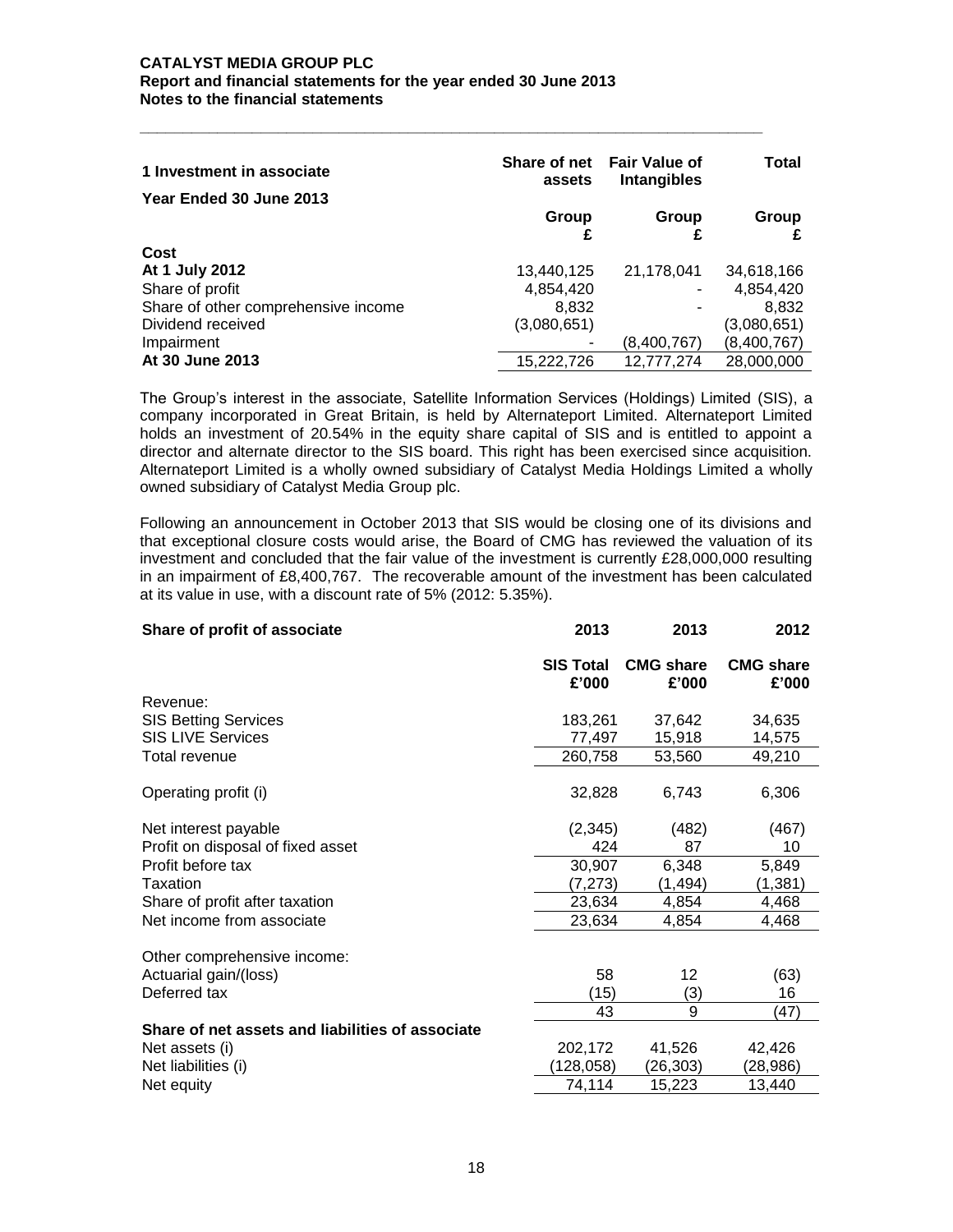#### **1 Investment in associate (continued)**

(i) The financial results for SIS are taken from its latest accounts to 31 March 2013, adjusted in order to align the accounting policies of SIS (whose accounts are prepared under UK GAAP) and CMG (whose accounts are prepared under International Financial Reporting Standards). Adjustments have been made in respect of the amortisation of goodwill and the recognition of the fair value of derivatives held by SIS as at the balance sheet date. The net cumulative effect of these adjustments is to increase the value of the investment in associate in the Group's financial statements by £2,697,000 (2012: £2,043,000).

**\_\_\_\_\_\_\_\_\_\_\_\_\_\_\_\_\_\_\_\_\_\_\_\_\_\_\_\_\_\_\_\_\_\_\_\_\_\_\_\_\_\_\_\_\_\_\_\_\_\_\_\_\_\_\_\_\_\_\_\_\_\_\_\_\_\_\_\_\_\_\_\_**

| Year Ended 30 June 2012             | Share of net<br>assets<br>Group | <b>Fair Value of</b><br>Intangibles<br>Group | Total<br>Group |
|-------------------------------------|---------------------------------|----------------------------------------------|----------------|
| Cost                                |                                 |                                              |                |
| At 1 July 2011                      | 11,484,684                      | 21,178,041                                   | 32,662,725     |
| Share of profit                     | 4,466,218                       | ٠                                            | 4,466,218      |
| Share of other comprehensive income | (46, 420)                       | ۰                                            | (46, 420)      |
| Dividend received                   | (2,464,357)                     | ٠                                            | (2,464,357)    |
| At 30 June 2012                     | 13,440,125                      | 21.178.041                                   | 34,618,166     |

#### **2 Revenue**

An analysis of the Group's revenue is as follows:

|                                  | 2013   | 2012   |
|----------------------------------|--------|--------|
| Business administrative services | 25,000 | 25,000 |
| <b>Total revenue</b>             | 25,000 | 25,000 |

#### **3 Segmental analysis**

The Directors have determined the Group's operating segments based on the management information that is reviewed in order to strategically operate the business.

The Group operates in one segment; business administrative services. Business administrative services focuses on managing the strategic investment in Satellite Information Services (Holdings) Limited (SIS), including the provision of non-executive director services to SIS and the management of overheads.

Segmental performance is assessed based on the segment result after results of equity accounted investments, impairment charges, financial income, financial costs and before taxation expense.

The Company derives more than 10% of its revenues from SIS. All segmental revenues, profits or losses, assets and liabilities are attributable to UK operations.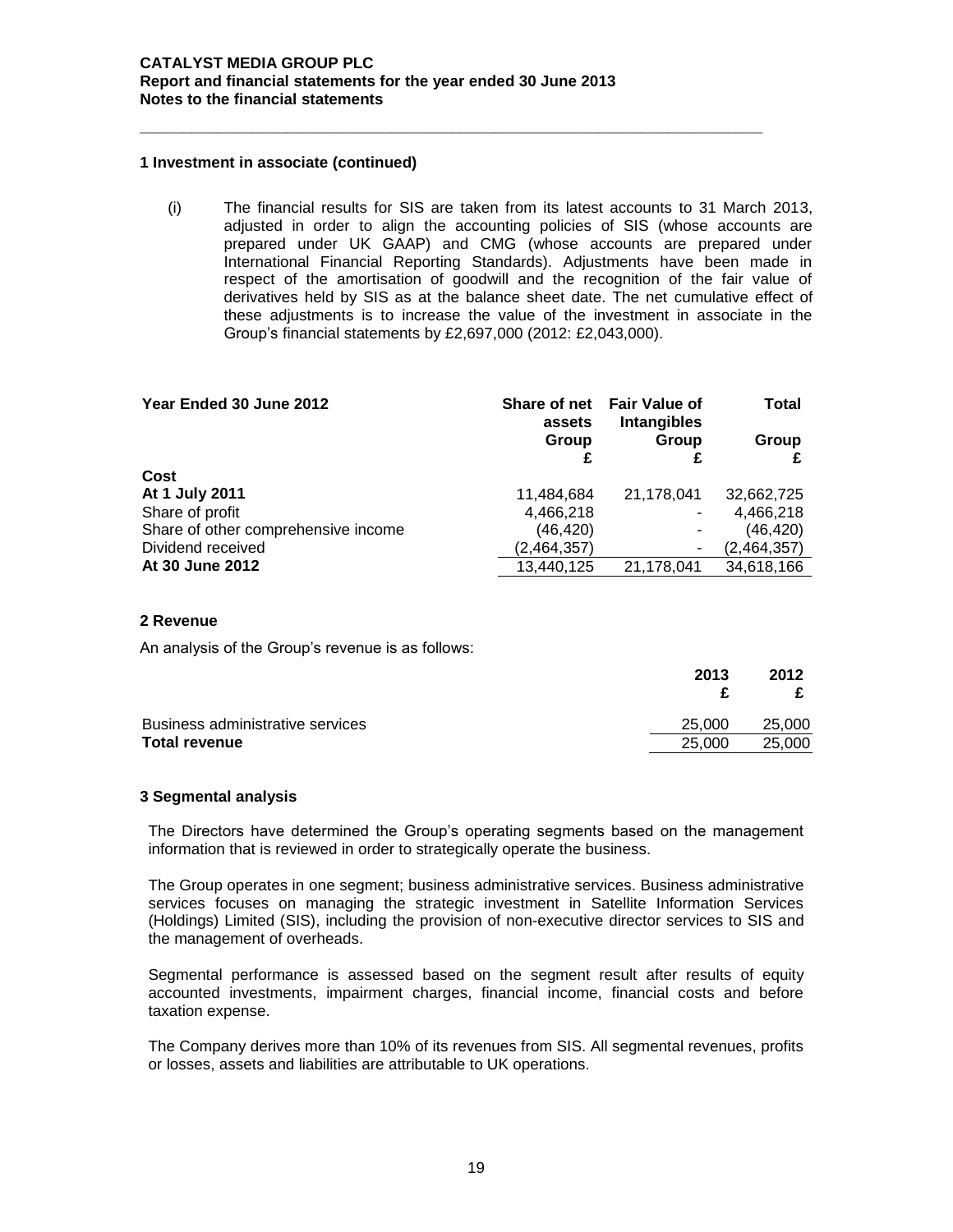**\_\_\_\_\_\_\_\_\_\_\_\_\_\_\_\_\_\_\_\_\_\_\_\_\_\_\_\_\_\_\_\_\_\_\_\_\_\_\_\_\_\_\_\_\_\_\_\_\_\_\_\_\_\_\_\_\_\_\_\_\_\_\_\_\_\_\_\_\_\_\_\_**

## **3 Segmental analysis (continued)**

| Year ended 30 June 2013                             | <b>Business</b><br>administrative<br>services<br>(including SIS<br>investment) | <b>Total (per</b><br>consolidated<br>financial<br>statements) |
|-----------------------------------------------------|--------------------------------------------------------------------------------|---------------------------------------------------------------|
|                                                     | £                                                                              | £                                                             |
| <b>Segment revenue</b>                              | 25,000                                                                         | 25,000                                                        |
| <b>Operating loss</b>                               | (122, 698)                                                                     | (122, 698)                                                    |
| Financial income                                    | 10,763                                                                         | 10,763                                                        |
| <b>Financial costs</b>                              | (20)                                                                           | (20)                                                          |
| Share of profit of associate (note 1)               | 4,854,420                                                                      | 4,854,420                                                     |
| Impairment of associate                             | (8,400,767)                                                                    | (8,400,767)                                                   |
| Segment loss                                        | (3,658,302)                                                                    | (3,658,302)                                                   |
| Tax                                                 | 25,836                                                                         | 25,836                                                        |
| Share of other comprehensive income                 | 8,832                                                                          | 8,832                                                         |
| of associate                                        |                                                                                |                                                               |
| Consolidated loss for the year                      | (3,623,634)                                                                    | (3,623,634)                                                   |
| Segment assets                                      | 28,632,448                                                                     | 28,632,448                                                    |
| Segment liabilities                                 | (41, 399)                                                                      | (41,3 <u>99)</u>                                              |
| Net assets                                          | 28,591,049                                                                     | 28,591,049                                                    |
| Year ended 30 June 2012                             | <b>Business</b><br>administrative<br>services                                  | <b>Total (per</b><br>consolidated<br>financial                |
|                                                     | (including SIS<br>investment)                                                  | statements)                                                   |
|                                                     | £                                                                              | £                                                             |
| <b>Segment revenue</b>                              | 25,000                                                                         | 25,000                                                        |
| <b>Operating loss</b>                               | (141, 682)                                                                     | (141, 682)                                                    |
| Financial income                                    | 3,069                                                                          | 3,069                                                         |
| <b>Financial costs</b>                              | (27, 846)                                                                      | (27, 846)                                                     |
| Share of profit of associate (note 1)               | 4,466,218                                                                      | 4,466,218                                                     |
| Segment profit / (loss)                             | 4,299,759                                                                      | 4,299,759                                                     |
| Tax                                                 | 41,700                                                                         | 41,700                                                        |
| Share of other comprehensive income<br>of associate | (46, 420)                                                                      | (46, 420)                                                     |
| Consolidated profit for the year                    | 4,295,039                                                                      | 4,295,039                                                     |
| Segment assets                                      | 36,124,914                                                                     | 36,124,914                                                    |
| Segment liabilities                                 | (39,837)                                                                       | (39,837)                                                      |
| Net assets                                          | 36,085,077                                                                     | 36,085,077                                                    |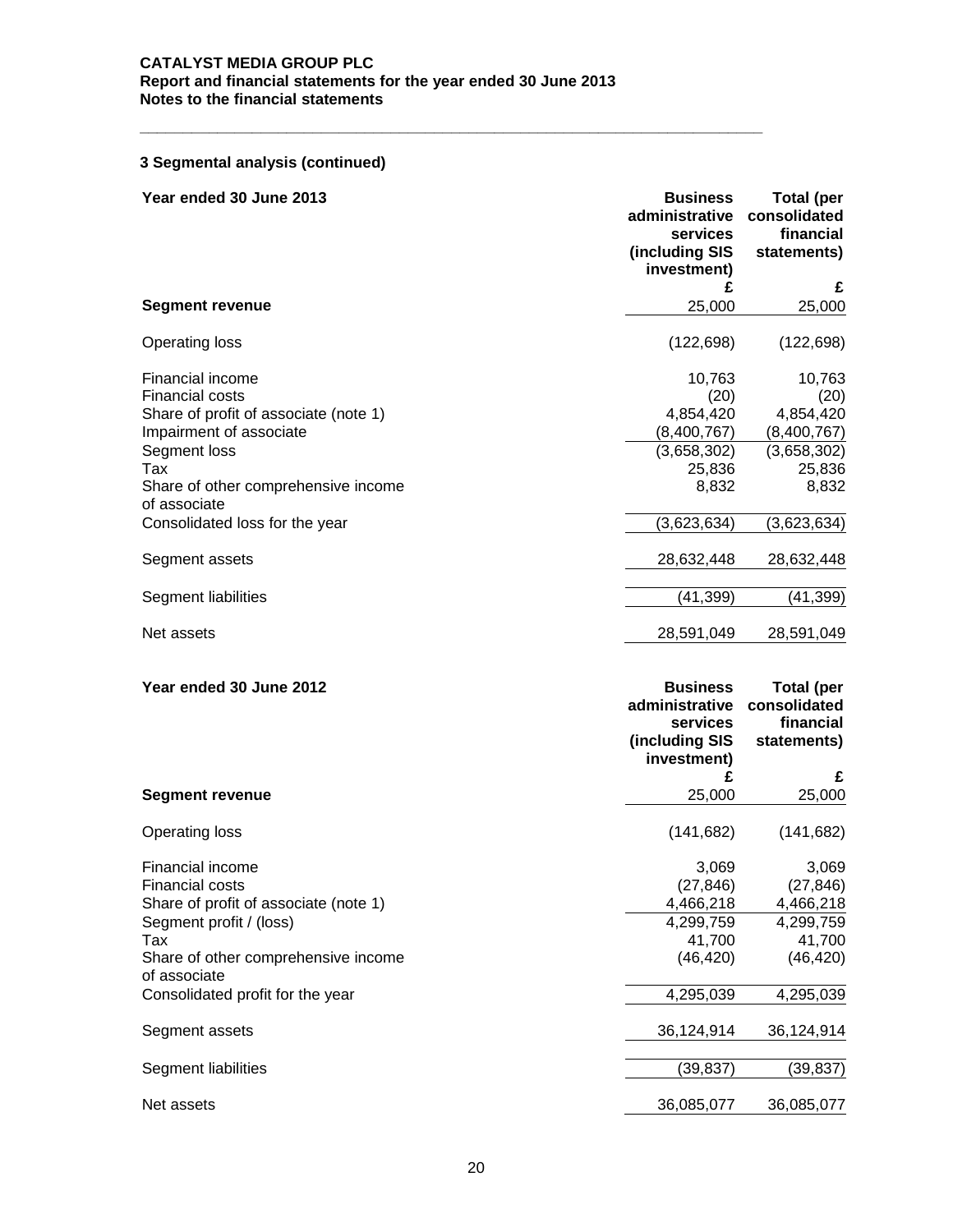#### **4 Operating loss (Group)**

|                                                                                          | 2013<br>£ | 2012   |
|------------------------------------------------------------------------------------------|-----------|--------|
| Operating loss for the year is stated after charging:<br>Auditors' remuneration (note 7) | 9,500     | 24,981 |
| <b>Operating loss (Company)</b>                                                          |           |        |
|                                                                                          | 2013<br>£ | 2012   |
| Operating loss for the year is stated after charging:<br>Auditors remuneration (note 7)  | 5,000     | 5,000  |

**\_\_\_\_\_\_\_\_\_\_\_\_\_\_\_\_\_\_\_\_\_\_\_\_\_\_\_\_\_\_\_\_\_\_\_\_\_\_\_\_\_\_\_\_\_\_\_\_\_\_\_\_\_\_\_\_\_\_\_\_\_\_\_\_\_\_\_\_\_\_\_\_**

## **5 Staff numbers and costs (Group and Company)**

There were no staff other than the non-executive directors during the current and prior year.

#### **6 Directors' emoluments (Group and Company)**

Directors' emoluments for the year that each individual served as a director were as follows:

|                                                                  | 2013<br>£ | 2012   |
|------------------------------------------------------------------|-----------|--------|
| Salaries and fees                                                | 46,531    | 47,500 |
|                                                                  |           |        |
| 7 Auditors' remuneration                                         |           |        |
|                                                                  | 2013      | 2012   |
|                                                                  | £         |        |
| Fees payable for the audit of the Group's financial statements   | 7,000     | 19,981 |
| Fees payable for the audit of the Company's financial statements | 2,500     | 5,000  |
|                                                                  | 9,500     | 24,981 |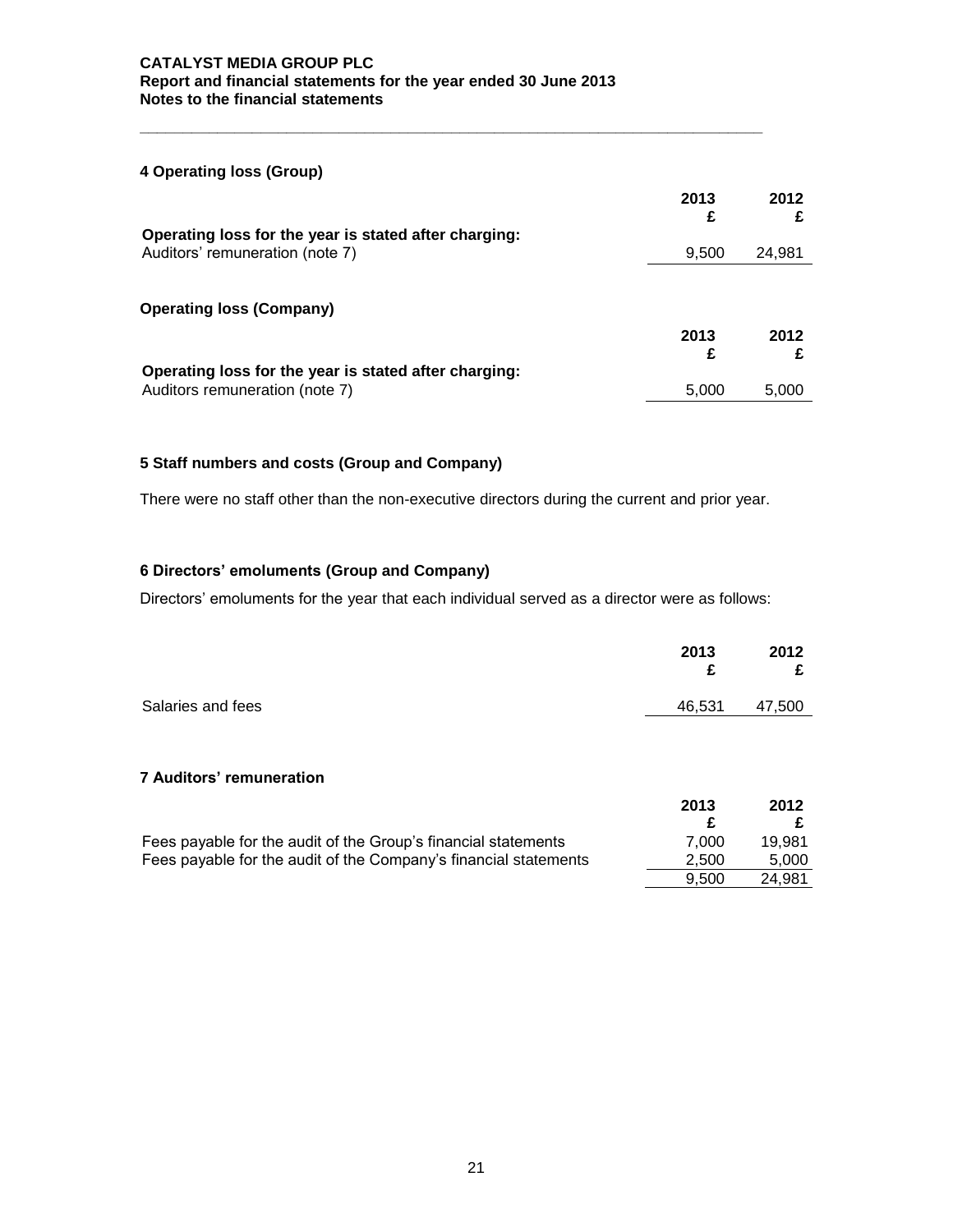| 8 Financial income                                                                         | 2013<br>Group<br>£ | 2012<br>Group<br>£         | 2013<br>Company<br>£    | 2012<br>Company<br>£    |
|--------------------------------------------------------------------------------------------|--------------------|----------------------------|-------------------------|-------------------------|
| Interest receivable                                                                        | 10,763             | 3,069                      | 10,763                  | 3,069                   |
| 9 Financial costs                                                                          | 2013<br>Group<br>£ | 2012<br>Group<br>£         | 2013<br>Company<br>£    | 2012<br>Company<br>£    |
| Interest payable<br>Amortisation of borrowing costs                                        | 20<br>20           | 11,647<br>16,199<br>27,846 | 20<br>20                | 430<br>430              |
| 10 Taxation (Group)                                                                        |                    |                            | 2013<br>£               | 2012<br>£               |
| Current tax<br>Over provision in respect of prior periods<br>Total tax credit for the year |                    |                            | 25,600<br>236<br>25,836 | 41,550<br>150<br>41,700 |
|                                                                                            |                    |                            |                         |                         |

**\_\_\_\_\_\_\_\_\_\_\_\_\_\_\_\_\_\_\_\_\_\_\_\_\_\_\_\_\_\_\_\_\_\_\_\_\_\_\_\_\_\_\_\_\_\_\_\_\_\_\_\_\_\_\_\_\_\_\_\_\_\_\_\_\_\_\_\_\_\_\_\_**

The difference between the total tax credit shown above and the amount calculated by applying the standard rate of UK corporation tax to the profit before tax is as follows:

#### *Factors affecting tax charge for the year*

The tax assessed for the year is lower than the standard rate of corporation tax in the UK of 23.75% (2012 – 25.4%). The standard tax rate reduced from 24% to 23% as of April 2013.

|                                                                                                                                       | 2013                      | 2012                                                   |
|---------------------------------------------------------------------------------------------------------------------------------------|---------------------------|--------------------------------------------------------|
|                                                                                                                                       | £                         | £                                                      |
| (Loss) / profit before tax                                                                                                            | (3,658,302)               | 4.299.759                                              |
| Tax on loss at standard rate of $23.75\%$ (2012 –<br>25.4%)                                                                           | (868, 847)                | 1.092.139                                              |
| Expenses not deductible for tax purposes<br>Income not taxable<br>(Over) / under provision in respect of prior periods<br>Other items | 1,996,412<br>236<br>(719) | 738<br>$(1, 152, 918)$ $(1, 134, 419)$<br>150<br>(308) |
| Current tax credit                                                                                                                    | (25,836)                  | (41,700)                                               |

#### *Factors that may affect the future tax charge*

Deferred tax has not been provided in respect of timing differences relating primarily to revenue losses and management expenses as there is insufficient evidence that the benefit of the losses will be recovered. The amount of the asset not recognised is £1,025,900 (2012: £1,026,100). The above deferred tax asset has been calculated based on a UK tax rate of 23% (2012: 23%) as applicable at 30 June 2013.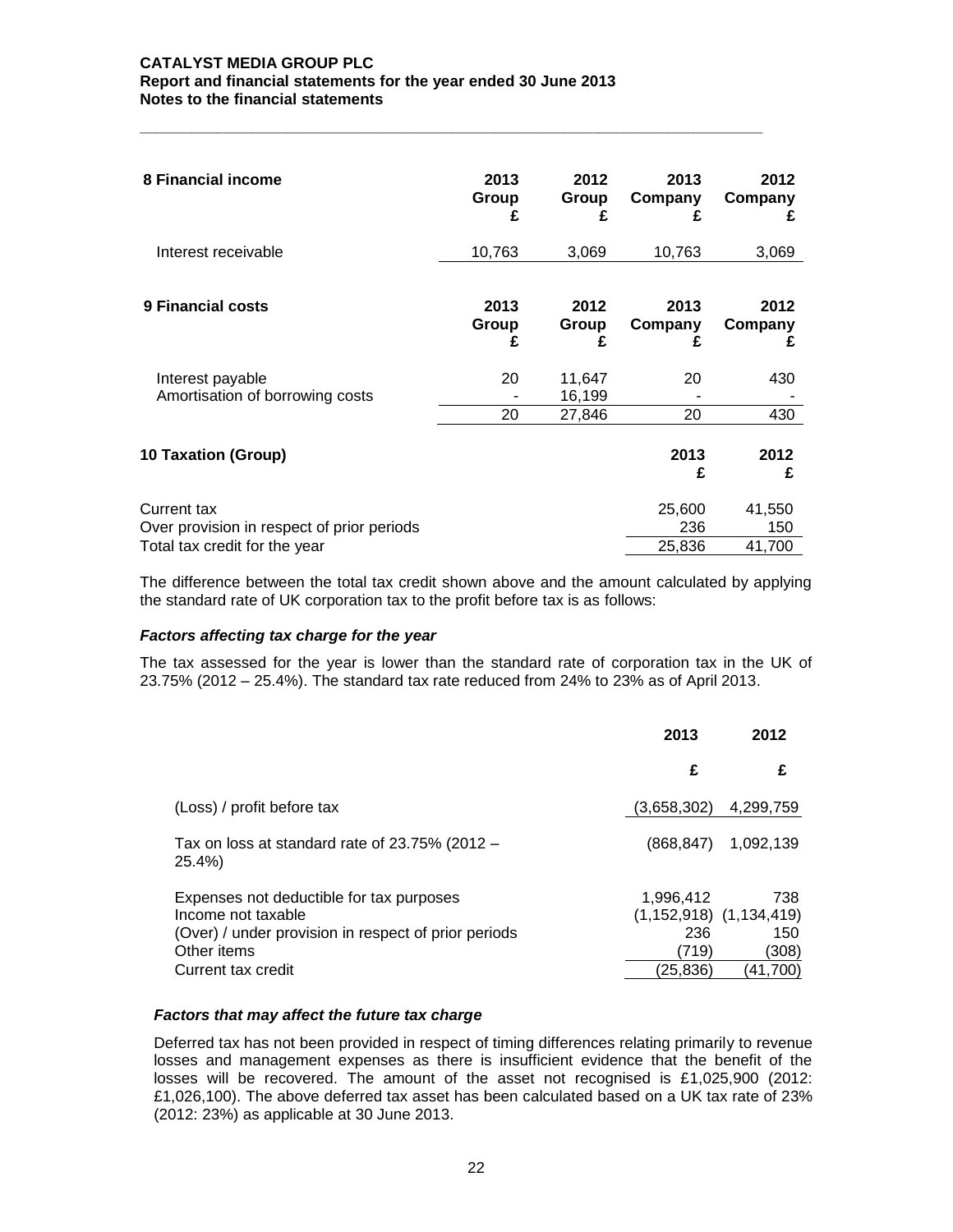#### **11 Loss / earnings per share (diluted and undiluted)**

The calculation of the basic and diluted loss/earnings per share is based upon the net (loss)/profit after tax and minority interests attributable to ordinary shareholders of (£3,632,466) (2012: profit £4,341,459) and a weighted average number of shares in issue for the period of 27,790,159 (2012: 28,143,197).

**\_\_\_\_\_\_\_\_\_\_\_\_\_\_\_\_\_\_\_\_\_\_\_\_\_\_\_\_\_\_\_\_\_\_\_\_\_\_\_\_\_\_\_\_\_\_\_\_\_\_\_\_\_\_\_\_\_\_\_\_\_\_\_\_\_\_\_\_\_\_\_\_**

Reconciliation of shares in issue:

|                                               | Year ended<br>30 June<br>2013 | Year ended<br><b>30 June</b><br>2012 |
|-----------------------------------------------|-------------------------------|--------------------------------------|
| Issued ordinary shares at 1 July 2012         | 28.143.197                    | 28.143.197                           |
| Effect of cancelled ordinary shares (note 17) | (353,038)                     |                                      |
| Weighted average number of ordinary shares    | 27,790,159                    | 28,143,197                           |

#### **12 Intangible assets**

| Year Ended 30 June 2013                            | <b>Development</b>       |                              |                         |
|----------------------------------------------------|--------------------------|------------------------------|-------------------------|
| Group                                              | expenditure<br>2013<br>£ | <b>Licences</b><br>2013<br>£ | Total<br>2013<br>£      |
| Cost                                               |                          |                              |                         |
| At 1 July 2012 and 30 June 2013                    | 152,747                  | 350,000                      | 502,747                 |
| Amortisation                                       |                          |                              |                         |
| At 1 July 2012 and 30 June 2013                    | (152, 747)               | (350,000)                    | (502, 747)              |
| Net book value<br>At 30 June 2012 and 30 June 2013 |                          |                              |                         |
| Year Ended 30 June 2013                            |                          |                              | <b>Licences</b><br>2013 |
| Company                                            |                          |                              | £                       |
| Cost                                               |                          |                              |                         |
| At 1 July 2012 and 30 June 2013                    |                          |                              | 350,000                 |
| Amortisation                                       |                          |                              |                         |
| At 1 July 2012 and 30 June 2013                    |                          |                              | (350,000)               |
| Net book value<br>At 30 June 2012 and 30 June 2013 |                          |                              |                         |

In accordance with IAS 38 and as described in note 24 to financial statements the Directors assess intangible assets at each reporting date for impairment.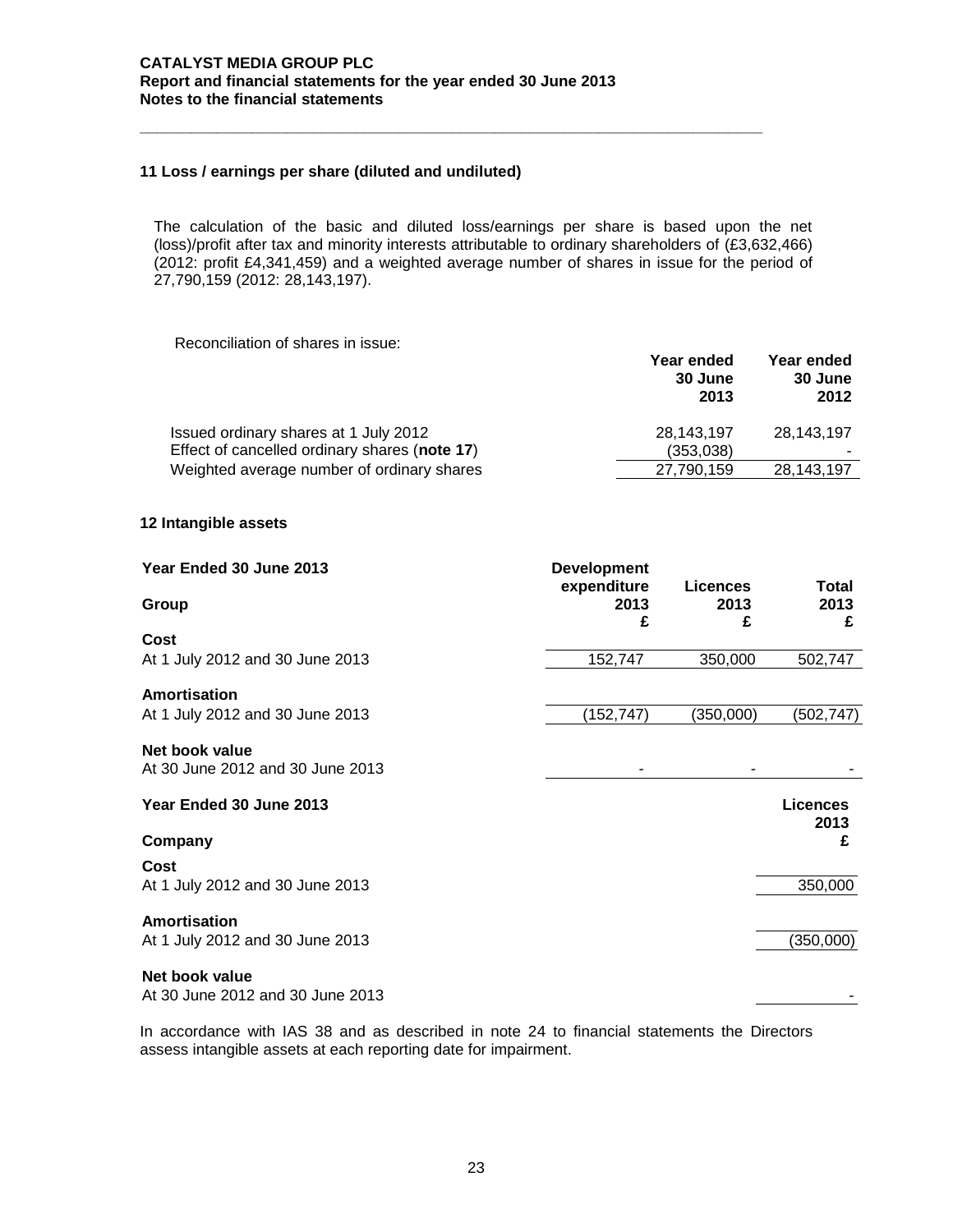**\_\_\_\_\_\_\_\_\_\_\_\_\_\_\_\_\_\_\_\_\_\_\_\_\_\_\_\_\_\_\_\_\_\_\_\_\_\_\_\_\_\_\_\_\_\_\_\_\_\_\_\_\_\_\_\_\_\_\_\_\_\_\_\_\_\_\_\_\_\_\_\_**

## **12 Intangible assets (continued)**

| Year Ended 30 June 2012 | <b>Development</b>  |                  |               |
|-------------------------|---------------------|------------------|---------------|
| Group                   | expenditure<br>2012 | Licences<br>2012 | Total<br>2012 |
|                         | £                   | £                | £             |
| Cost                    |                     |                  |               |
| At 1 July 2011          | 152.747             | 950,000          | 1,102,747     |
| Disposal                |                     | (600,000)        | (600,000)     |
| At 30 June 2012         | 152,747             | 350,000          | 502,747       |
| Amortisation            |                     |                  |               |
| At 1 July 2011          | (152, 747)          | (950,000)        | (1, 102, 747) |
| Disposal                |                     | 600,000          | 600,000       |
| At 30 June 2012         | (152,747)           | (350,000)        | (502, 747)    |
| Not hook volus          |                     |                  |               |

**Net book value**

**At 30 June 2012** - - -

# **Year Ended 30 June 2012**

| Company         | <b>Licences</b><br>2012<br>£ |
|-----------------|------------------------------|
| <b>Cost</b>     |                              |
| At 1 July 2011  | 950,000                      |
| Disposal        | (600,000)                    |
| At 30 June 2012 | 350,000                      |
| Amortisation    |                              |
| At 1 July 2011  | (950,000)                    |
| Disposal        | 600,000                      |
| At 30 June 2012 | (350,000)                    |
| Net book value  |                              |
| At 30 June 2012 |                              |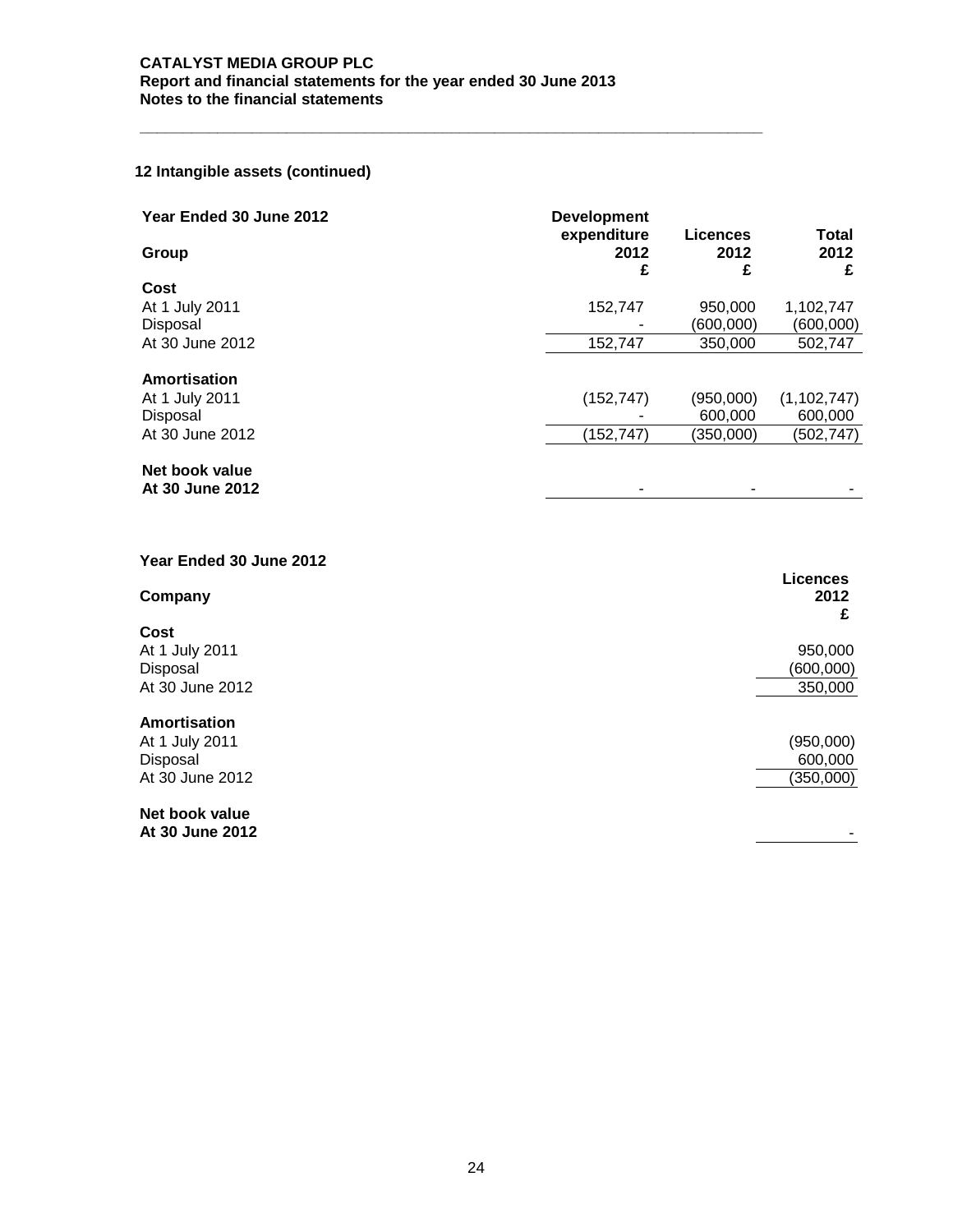| <b>Shares in</b><br><b>subsidiaries</b> |
|-----------------------------------------|
| £                                       |
| 17,908,626                              |
| (1, 158, 625)                           |
| 16,750,001                              |
|                                         |

**\_\_\_\_\_\_\_\_\_\_\_\_\_\_\_\_\_\_\_\_\_\_\_\_\_\_\_\_\_\_\_\_\_\_\_\_\_\_\_\_\_\_\_\_\_\_\_\_\_\_\_\_\_\_\_\_\_\_\_\_\_\_\_\_\_\_\_\_\_\_\_\_**

Details of the investments are as follows:

|                                                                                | <b>Country of</b><br>incorporation<br>and operation Activity |                                                                       | Percentage<br>of ordinary<br>shares held (%) |
|--------------------------------------------------------------------------------|--------------------------------------------------------------|-----------------------------------------------------------------------|----------------------------------------------|
| Spoof.com Limited<br>Catalyst Media Holdings Limited<br>Alternateport Limited* | Great Britain<br>Great Britain<br>Great Britain              | Non trading<br><b>Investment Company</b><br><b>Investment Company</b> | 100<br>100<br>100                            |
| * A subsidiary of Catalyst Media Holdings Limited                              |                                                              |                                                                       |                                              |
| Year Ended 30 June 2012                                                        |                                                              |                                                                       | Shares in<br><b>subsidiaries</b><br>Company  |
| Cost<br>At 30 June 2011 and 30 June 2012                                       |                                                              |                                                                       | £<br>17,908,626                              |
| Provision for diminution in value<br>At 30 June 2011 and 30 June 2012          |                                                              |                                                                       | (1, 158, 625)                                |

# **Net book value**

At 30 June 2011 and 30 June 2012 16,750,001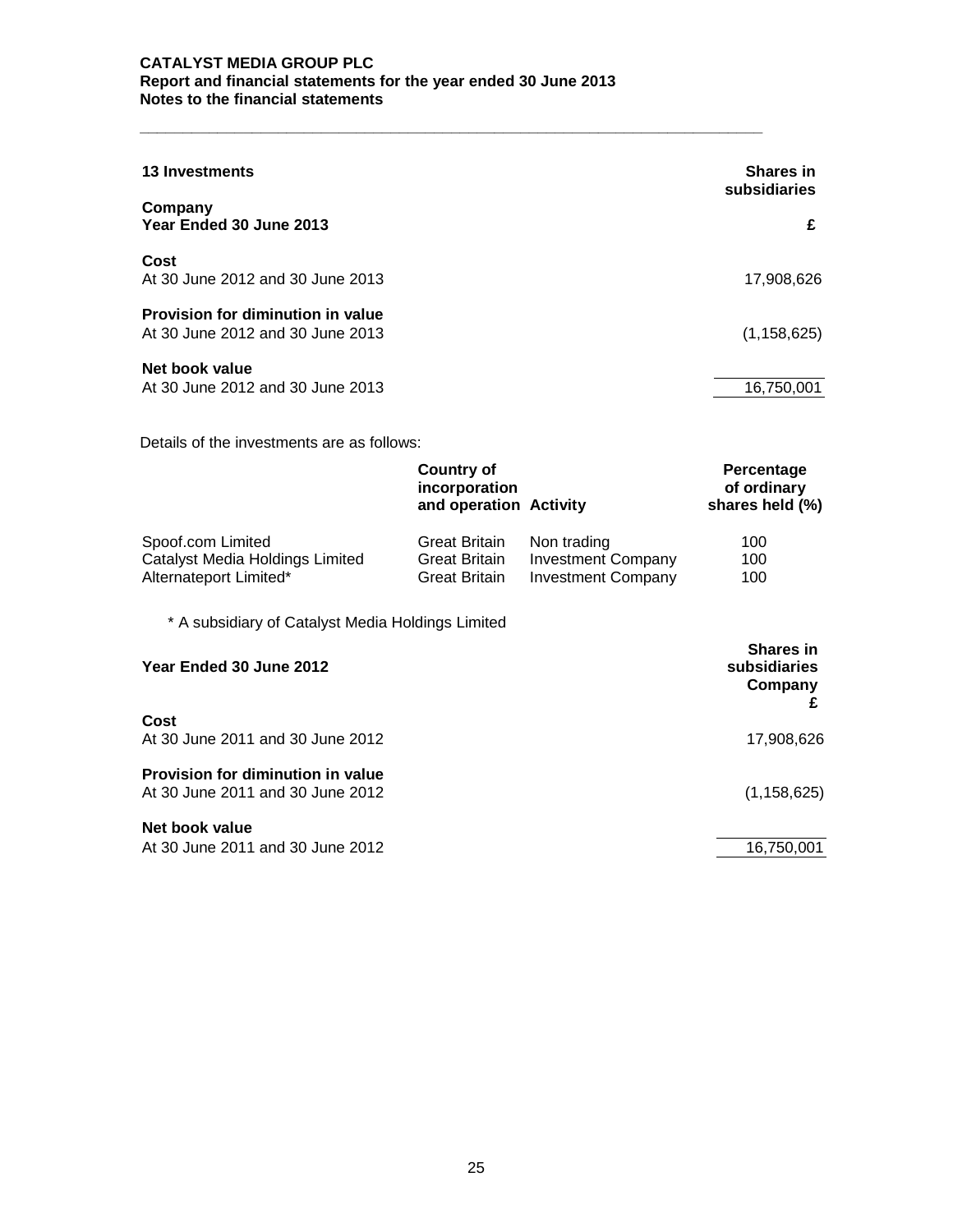| 14 Trade and other receivables  | 2013<br>Group | 2012<br>Group | 2013<br>Company | 2012<br>Company |
|---------------------------------|---------------|---------------|-----------------|-----------------|
| Amounts owed by Group companies |               |               | 3,028,326       | 3,028,341       |
| Prepayments                     | 6.250         | 9.245         | 6.250           | 9.245           |
| Other debtors                   | 3.243         | 5.267         | 3.243           | 5,268           |
|                                 | 9.493         | 14.512        | 3,037,819       | 3,042,854       |

**\_\_\_\_\_\_\_\_\_\_\_\_\_\_\_\_\_\_\_\_\_\_\_\_\_\_\_\_\_\_\_\_\_\_\_\_\_\_\_\_\_\_\_\_\_\_\_\_\_\_\_\_\_\_\_\_\_\_\_\_\_\_\_\_\_\_\_\_\_\_\_\_**

| <b>15 Corporation tax receivable</b> | 2013<br>Group<br>£ | 2012<br>Group<br>£ | 2013<br>Company<br>£ | 2012<br>Company |
|--------------------------------------|--------------------|--------------------|----------------------|-----------------|
| Consortium relief receivable         | 192                | 10,927             | 192                  | 10,927          |
| 16 Cash and cash equivalents         | 2013<br>Group      | 2012<br>Group      | 2013<br>Company<br>£ | 2012<br>Company |
| Cash at bank                         | 622,763            | 1,481,309          | 622,773              | 1,481,284       |
| Cash and cash equivalents            | 622,763            | 1,481,309          | 622,773              | 1,481,284       |

Cash and cash equivalents comprise cash only.

| 17 Share capital                            | 2013<br>Group<br>and<br>Company | 2012<br>Group<br>and<br>Company |
|---------------------------------------------|---------------------------------|---------------------------------|
| Authorised:                                 |                                 |                                 |
| 65,711,223 ordinary shares of 10 pence each | 6,571,122                       | 6,571,122                       |
|                                             | 6,571,122                       | 6,571,122                       |
| Allotted, issued and fully paid:            |                                 |                                 |
| 27,645,673 ordinary shares of 10 pence each | 2,764,567                       | 2,814,319                       |
|                                             | 2,764,567                       | 2,814,319                       |
|                                             |                                 |                                 |

On 15 October 2012, the Group cancelled, from Treasury, 497,524 ordinary shares with a nominal value of £49,752. An amount equivalent to the nominal value of the shares cancelled has been credited to the capital redemption reserve.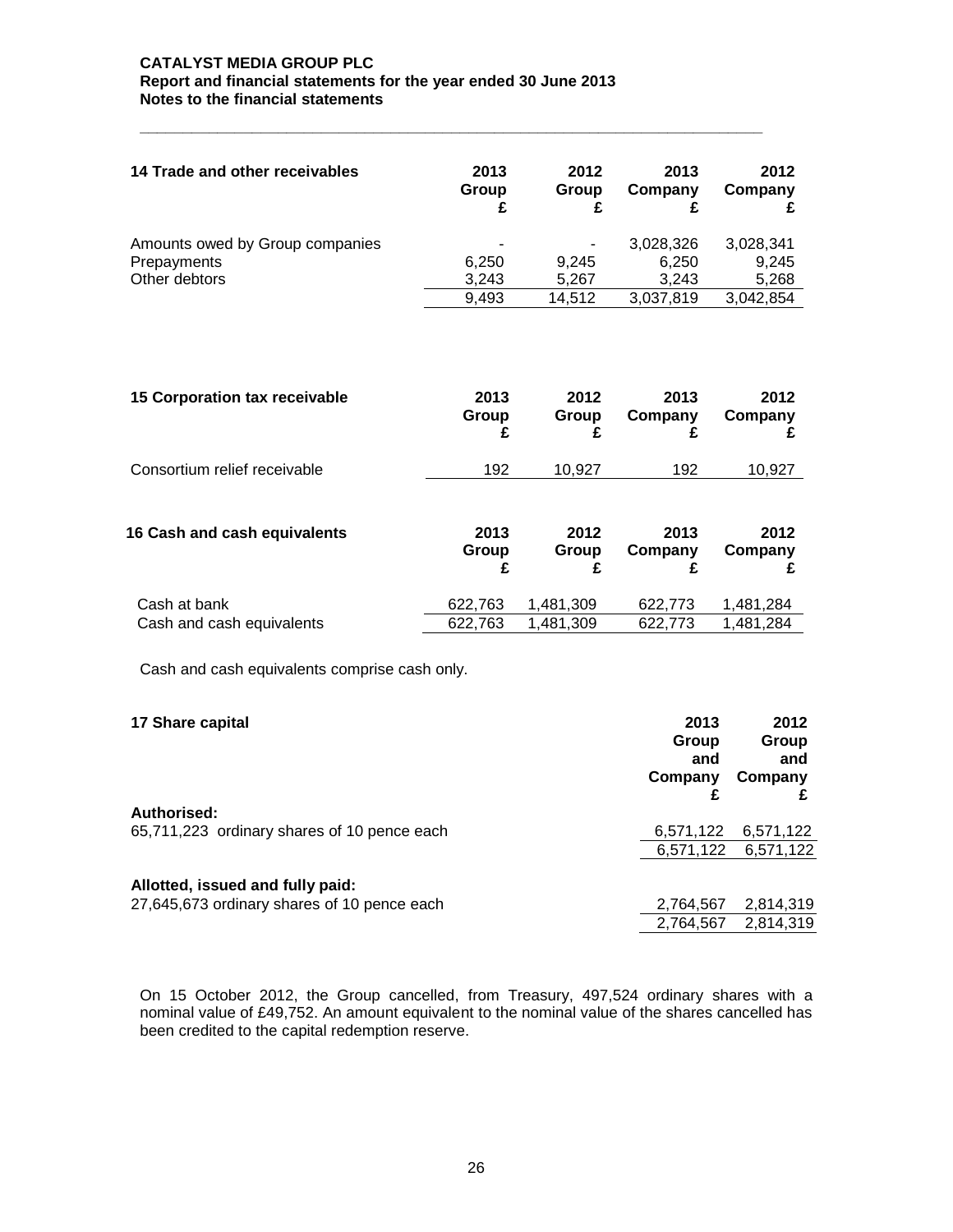## **18 Interest-bearing cash balances**

#### **Effective interest rates and repricing analysis**

In respect of income-earning financial assets, the following table indicates their effective average interest rates in the year to 30 June 2013.

**\_\_\_\_\_\_\_\_\_\_\_\_\_\_\_\_\_\_\_\_\_\_\_\_\_\_\_\_\_\_\_\_\_\_\_\_\_\_\_\_\_\_\_\_\_\_\_\_\_\_\_\_\_\_\_\_\_\_\_\_\_\_\_\_\_\_\_\_\_\_\_\_**

|                                 | <b>Effective</b><br>interest rate | Group<br>Total<br>£<br>2013          | Group<br><b>Current</b><br>£<br>2013   |
|---------------------------------|-----------------------------------|--------------------------------------|----------------------------------------|
| Cash at bank and other deposits | 0.9%                              | 622,763                              | 622,763                                |
|                                 | <b>Effective</b><br>interest rate | Company<br><b>Total</b><br>£<br>2013 | Company<br><b>Current</b><br>£<br>2013 |
| Cash at bank and other deposits | $0.9\%$                           | 622,773                              | 622,773                                |

| 19 Trade and other payables    | 2013<br>Group | 2012<br>Group | 2013<br>Company | 2012<br>Company |
|--------------------------------|---------------|---------------|-----------------|-----------------|
| Trade payables                 | 4.524         | 4.628         | 4.524           | 4,628           |
| Amounts due to Group companies | ۰             | ٠             | 550             | 550             |
| Accruals and deferred income   | 36,875        | 35,209        | 36.875          | 35,209          |
|                                | 41,399        | 39,837        | 41.949          | 40,387          |
|                                |               |               |                 |                 |

Trade payables are all due within one year.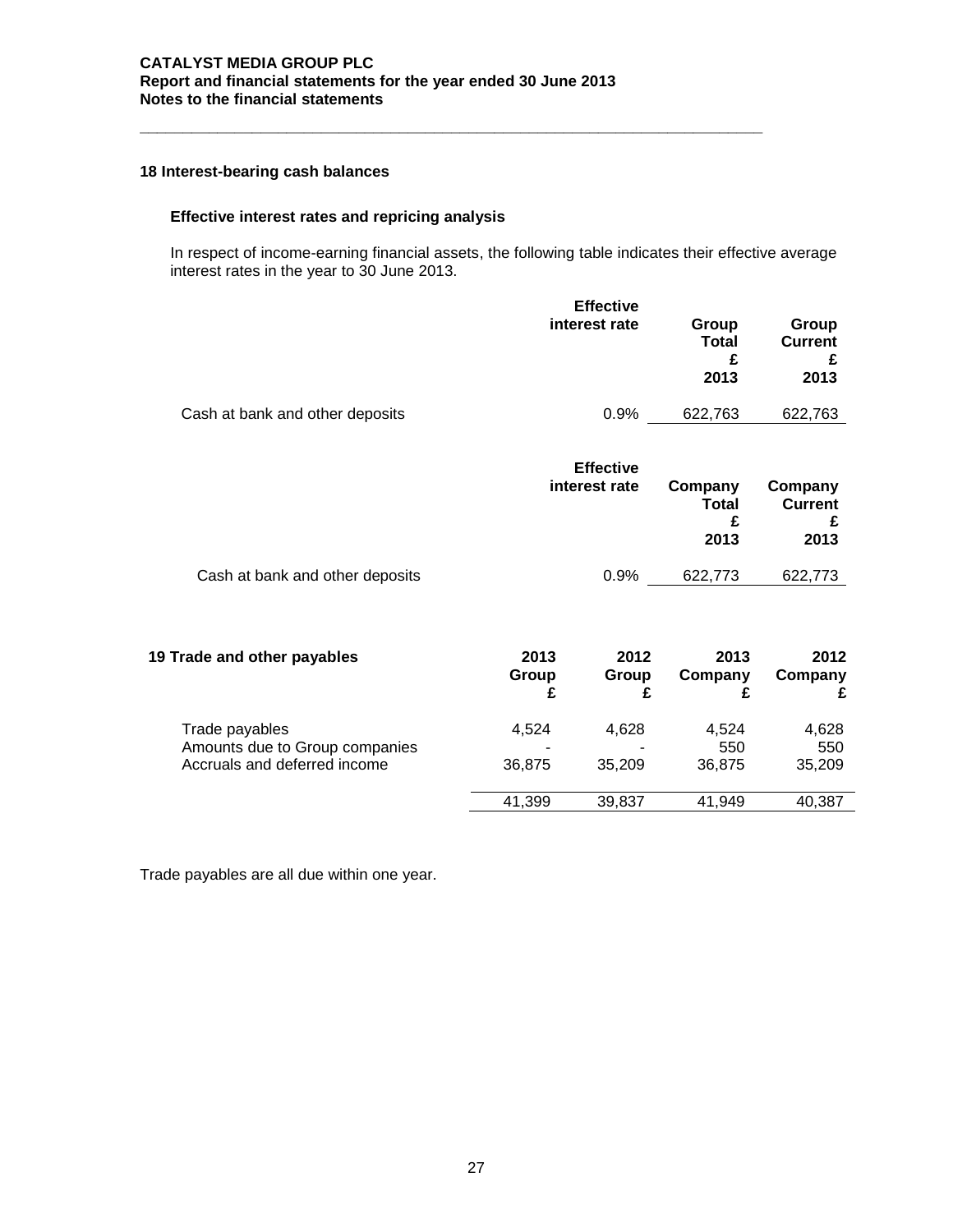#### **20 Financial instruments**

In common with other businesses, the Group and Company (the 'Group') is exposed to risks that arise from its use of financial instruments. This note describes the Group's objectives, policies and processes for managing those risks and the methods used to measure them. Further quantitative information in respect of these risks is presented throughout these financial statements.

The significant accounting policies regarding financial instruments are disclosed in note 24.

**\_\_\_\_\_\_\_\_\_\_\_\_\_\_\_\_\_\_\_\_\_\_\_\_\_\_\_\_\_\_\_\_\_\_\_\_\_\_\_\_\_\_\_\_\_\_\_\_\_\_\_\_\_\_\_\_\_\_\_\_\_\_\_\_\_\_\_\_\_\_\_\_**

There have been no substantive changes in the Group's exposure to financial instrument risks, its objectives, policies and processes for managing those risks or the methods used to measure them from previous periods unless otherwise stated in this note.

#### *Principal financial instruments*

The principal financial instruments used by the Group, from which financial instrument risk arises, are as follows:

| Group                                            | 2013<br>£ | 2012<br>£ |
|--------------------------------------------------|-----------|-----------|
| <b>Financial assets</b>                          |           |           |
| Loans and receivables                            |           |           |
| Trade and other receivables                      | 9,493     | 14,512    |
| Cash and cash equivalents                        | 622,763   | 1,481,309 |
| <b>Financial liabilities</b>                     |           |           |
| Financial liabilities measured at amortised cost |           |           |
| Trade and other payables                         | (41,399)  | (39,837)  |
|                                                  |           |           |
| Company                                          | 2013<br>£ | 2012<br>£ |
| <b>Financial assets</b>                          |           |           |
| Loans and receivables                            |           |           |
| Trade and other receivables                      | 9,493     | 14,513    |
| Cash and cash equivalents                        | 622,773   | 1,481,284 |
| <b>Financial liabilities</b>                     |           |           |
| Financial liabilities measured at amortised cost |           |           |
| Trade and other payables                         | (41,949)  | (40,387)  |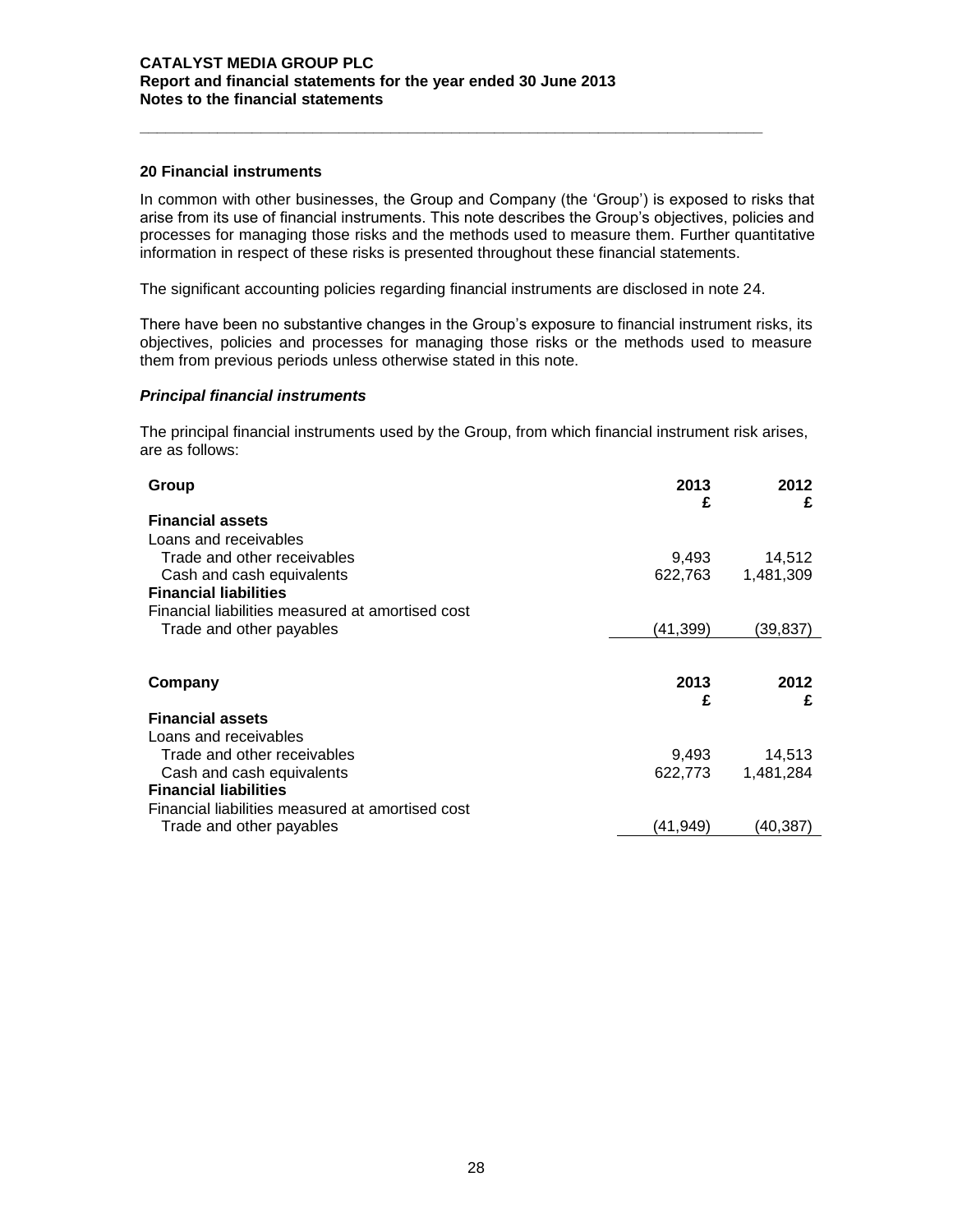#### **20 Financial instruments (continued)**

#### *General objectives, policies and processes*

The overall objective of the Board is to set policies that seek to reduce risk as far as possible without unduly affecting the Group's flexibility. Further details regarding these policies are set out below:

**\_\_\_\_\_\_\_\_\_\_\_\_\_\_\_\_\_\_\_\_\_\_\_\_\_\_\_\_\_\_\_\_\_\_\_\_\_\_\_\_\_\_\_\_\_\_\_\_\_\_\_\_\_\_\_\_\_\_\_\_\_\_\_\_\_\_\_\_\_\_\_\_**

#### *Credit risk*

Credit risk with cash and cash equivalents is reduced by placing funds with banks with high credit ratings.

#### *Liquidity risk*

Liquidity risk arises from the Group's and Company's management of working capital. There is a risk that the Group will encounter difficulty in meeting its financial obligations as they fall due.

The Group's policy is to ensure that it will always have sufficient cash to allow it to meet its liabilities when they become due. The principal liabilities of the Group and Company arise in respect of administrative expenditure and trade and other payables. Trade and other payables are all payable within three months.

The Board receives cash flow projections on a regular basis as well as information on cash balances.

| <b>Fair value of financial liabilities</b> | 2013             | 2012             |
|--------------------------------------------|------------------|------------------|
| Trade and other payables                   | 41.399<br>41.399 | 39,837<br>39.837 |
|                                            |                  |                  |

The fair value of trade and other payables is equal to the book values.

#### *Capital*

The Group considers its capital to comprise its ordinary share capital, capital redemption reserve, merger reserve and the retained profit. In managing its capital, the Group's objectives are to provide a return for its equity shareholders through distributions and capital growth. Going forward the Group will seek to maintain sufficient funding base to enable the Group to meet its working capital needs.

Details of the Group and Company capital are disclosed in the Group and Company statement of changes in equity.

There have been no other significant changes to the Group's management objectives, policies and processes in the period nor has there been any change in what the Group considers to be capital.

#### *Currency risk*

The Group and the Company are not exposed to any significant currency risk.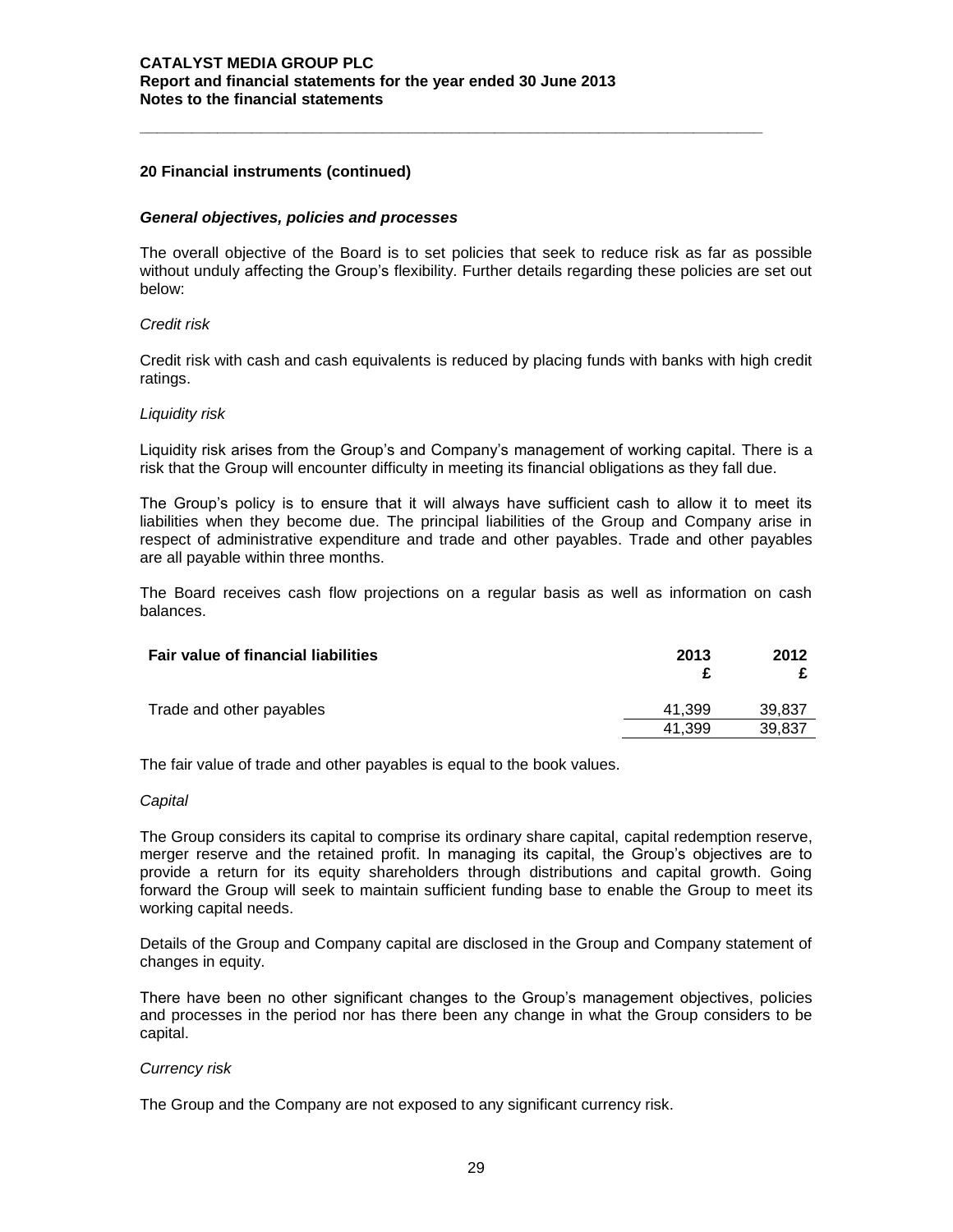#### **21 Capital commitments**

There were no capital commitments outstanding at 30 June 2013 for the Group or the Company.

**\_\_\_\_\_\_\_\_\_\_\_\_\_\_\_\_\_\_\_\_\_\_\_\_\_\_\_\_\_\_\_\_\_\_\_\_\_\_\_\_\_\_\_\_\_\_\_\_\_\_\_\_\_\_\_\_\_\_\_\_\_\_\_\_\_\_\_\_\_\_\_\_**

#### **22 Ultimate Controlling party**

There was no ultimate controlling party in the current or prior year.

#### **23 Related party transactions**

During the year, SIS paid the Group £25,000 (2012: £25,000) in respect of fees for the services of the directors. In addition SIS paid the Group £33,687 (2012: £41,659) in respect of consortium relief payments.

Christopher Mills is a director of Northern Atlantic Value LLP (NAV) and Oryx International Growth Fund Limited (together known as NASCIT). NAV has an interest in 3,500,000 ordinary shares of the company which represented 12.44% of the total issued share capital of the Company.

Melvin Lawson, and his associated companies, has an interest in 3,615,486 ordinary shares of the company, representing 12.85% of the total issued share capital of the Company.

Mark Hawtin has an interest in 2,010,117 ordinary shares of the company, representing 7.14% of the total issued share capital of the Company.

Michael Rosenberg has an interest in 10,520 ordinary shares of the company, representing 0.04% of the total issued share capital of the Company.

|                 | Compensation                    |                                              |                                    |                    |
|-----------------|---------------------------------|----------------------------------------------|------------------------------------|--------------------|
|                 | Salary and<br>fees<br>2013<br>£ | <b>Other</b><br><b>benefits</b><br>2013<br>£ | for loss of<br>office<br>2013<br>£ | Total<br>2013<br>£ |
| M Rosenberg OBE | 16,531                          |                                              |                                    | 16,531             |
| M Hawtin        | 10,000                          | -                                            |                                    | 10,000             |
| C Mills         | 10,000                          |                                              |                                    | 10,000             |
| M Lawson        | 10,000                          |                                              |                                    | 10,000             |
|                 | 46,531                          |                                              |                                    | 46,531             |

|                 | Compensation                    |                                       |                                    |                    |  |
|-----------------|---------------------------------|---------------------------------------|------------------------------------|--------------------|--|
|                 | Salary and<br>fees<br>2012<br>£ | <b>Other</b><br>benefits<br>2012<br>£ | for loss of<br>office<br>2012<br>£ | Total<br>2012<br>£ |  |
| M Rosenberg OBE | 17,500                          |                                       | ۰                                  | 17,500             |  |
| M Hawtin        | 10,000                          |                                       |                                    | 10,000             |  |
| C Mills         | 10,000                          |                                       |                                    | 10,000             |  |
| M Lawson        | 10,000                          |                                       |                                    | 10,000             |  |
|                 | 47,500                          |                                       |                                    | 47,500             |  |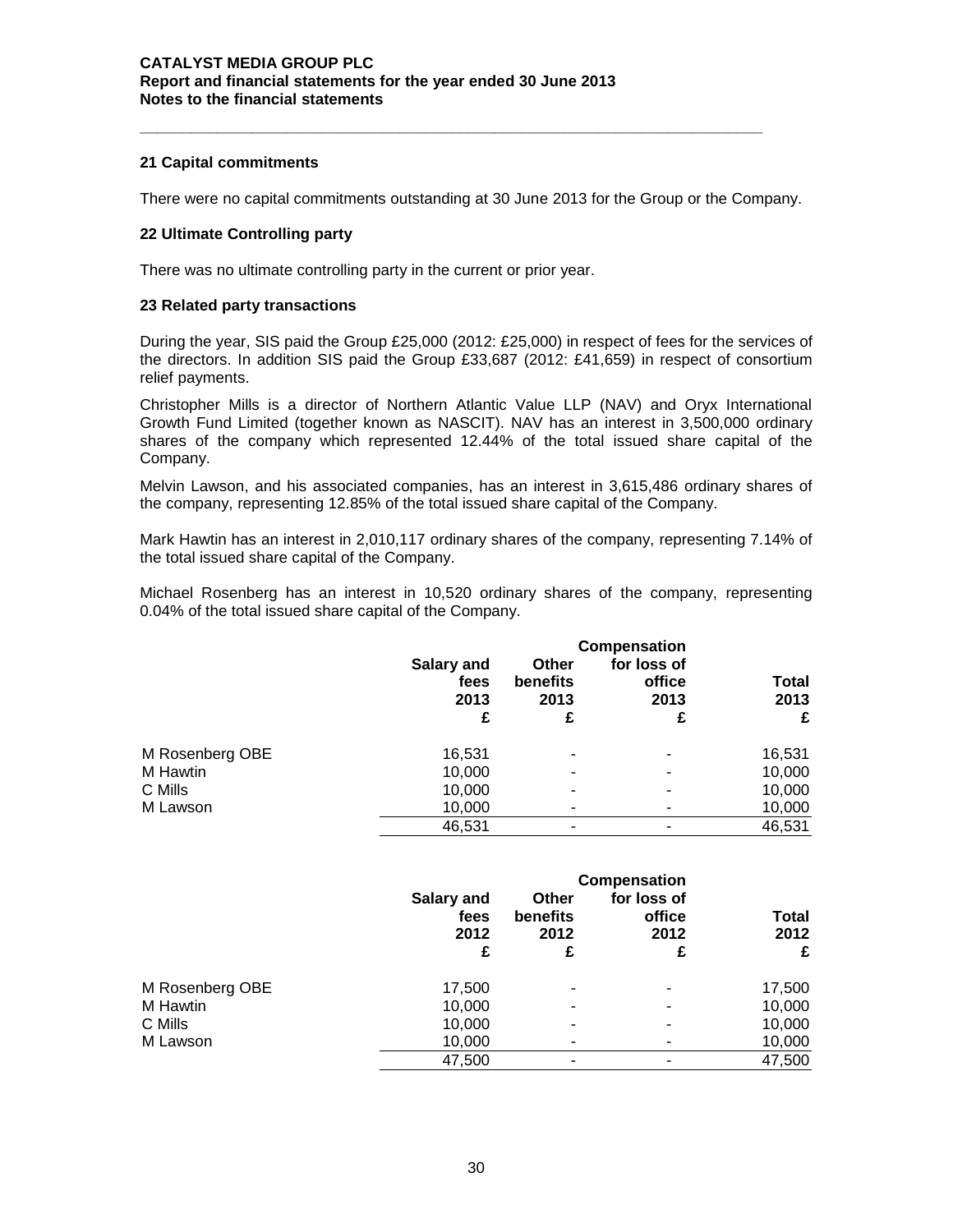#### **24 Basis of preparation and significant accounting policies**

These consolidated financial statements of Catalyst Media Group plc have been prepared in accordance with accepted International Financial Reporting Standards (IFRSs), International Accounting Standards (IAS) and International Financial Reporting Interpretations Committee (IFRIC) interpretations (collectively "IFRSs") as adopted for use in the European Union and as issued by the International Accounting Standards Board and with those parts of the Companies Act 2006 applicable to companies reporting under IFRS. The accounting policies listed below include those applicable to SIS, given its materiality to the Group as a whole.

**\_\_\_\_\_\_\_\_\_\_\_\_\_\_\_\_\_\_\_\_\_\_\_\_\_\_\_\_\_\_\_\_\_\_\_\_\_\_\_\_\_\_\_\_\_\_\_\_\_\_\_\_\_\_\_\_\_\_\_\_\_\_\_\_\_\_\_\_\_\_\_\_**

Catalyst Media Group plc is a publicly limited company registered in England and Wales where it is domiciled for tax purposes.

The financial statements are prepared under the historical cost convention.

#### **Companies Act s408 exemption**

The Company has taken advantage of the exemptions allowed under section 408 of the Companies Act 2006 and has not presented its own income statement in these financial statements. The Group profit for the year included a profit on ordinary activities after tax of £2,994,551 (2012: £1,714,413) in respect of the Company which is dealt with in the financial statements of the Parent Company.

#### **New financial reporting requirements**

The Group has applied the following new financial reporting standards for the first time in preparing its financial statements for the period ended 30 June 2013. The impact on the Group financial statements is set out below:

IAS 1 is effective for financial periods beginning on or after 1 July 2012. This amendment revises the way other comprehensive income is presented.

IAS 12 is effective for financial periods beginning on or after 1 January 2012. This amendment provides a presumption in relation to deferred tax that the recovery of the carrying amount of an asset measured at fair value will, normally, be through sale.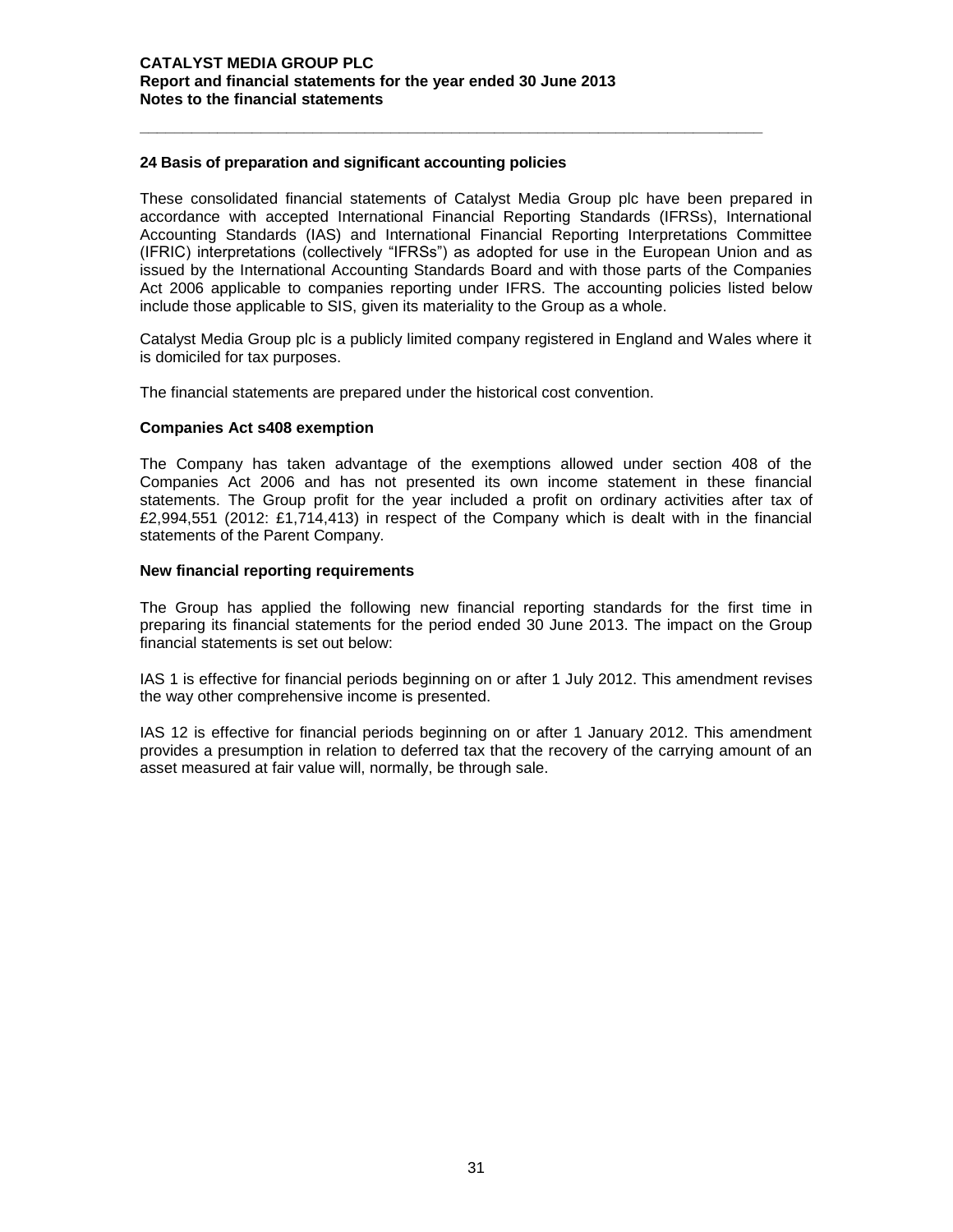#### **24 Basis of preparation and significant accounting policies (continued)**

#### **Standards, interpretations and amendments to published standards not yet effective**

**\_\_\_\_\_\_\_\_\_\_\_\_\_\_\_\_\_\_\_\_\_\_\_\_\_\_\_\_\_\_\_\_\_\_\_\_\_\_\_\_\_\_\_\_\_\_\_\_\_\_\_\_\_\_\_\_\_\_\_\_\_\_\_\_\_\_\_\_\_\_\_\_**

At the date of authorisation of these consolidated financial statements, the IASB and IFRIC have issued the following standards and interpretations which are effective for annual accounting periods beginning on or after the stated effective date. These standards and interpretations are not effective for and have not been applied in the preparation of these consolidated financial statements:

- **IFRS 7: Financial Instruments Disclosures (Amended 2011) (Revised 2010) (effective as of 1** January 2013 and 1 January 2015)
- **IFRS 9: Financial Instruments (effective as of 1 January 2015)**
- IFRS 10: Consolidated Financial Statements (effective as of 1 January 2013)
- **IFRS 11: Joint Arrangements (effective as of 1 January 2013)**
- IFRS 12: Disclosure of Interests in Other Entities (effective as of 1 January 2013)
- **FRICE 13: Fair Value Measurement (effective as of 1 January 2013)**
- IAS 19: Employee Benefits (effective as of 1 January 2013)
- **IAS 27: Separate Financial Statements (2011) (effective as of 1 January 2013)**
- **IAS 28: Investments in Associates and Joint Ventures (effective as of 1 January 2013)**
- **IFM 1988** 12: Financial Instrument: Presentation (effective as of 1 January 2014)

The Directors anticipate that the adoption of these standards and interpretations will not have a material impact on the Group's financial statements in the period of initial adoption.

#### **Basis of consolidation**

The consolidated financial statements include the results of the Company and all of its subsidiary undertakings. A subsidiary is an entity controlled, directly or indirectly, by the Company. Control is the power to govern the financial and operating policies of the entity so as to obtain benefits from its activities.

The financial statements of subsidiaries are included in the consolidated financial statements from the date that control commences until the date that control ceases. The results of subsidiaries have been included from the date of acquisition using the merger method of accounting or the acquisition method of accounting as appropriate.

The consolidated financial statements present the results of the Company and its subsidiaries ("the Group") as if they formed a single entity. Inter-company transactions and balances between Group companies are therefore eliminated in full.

#### **Investments in subsidiaries**

Fixed asset investments in subsidiary undertakings are shown at cost. The cost of acquisition includes directly attributable professional fees and other expenses incurred in connection with the acquisition.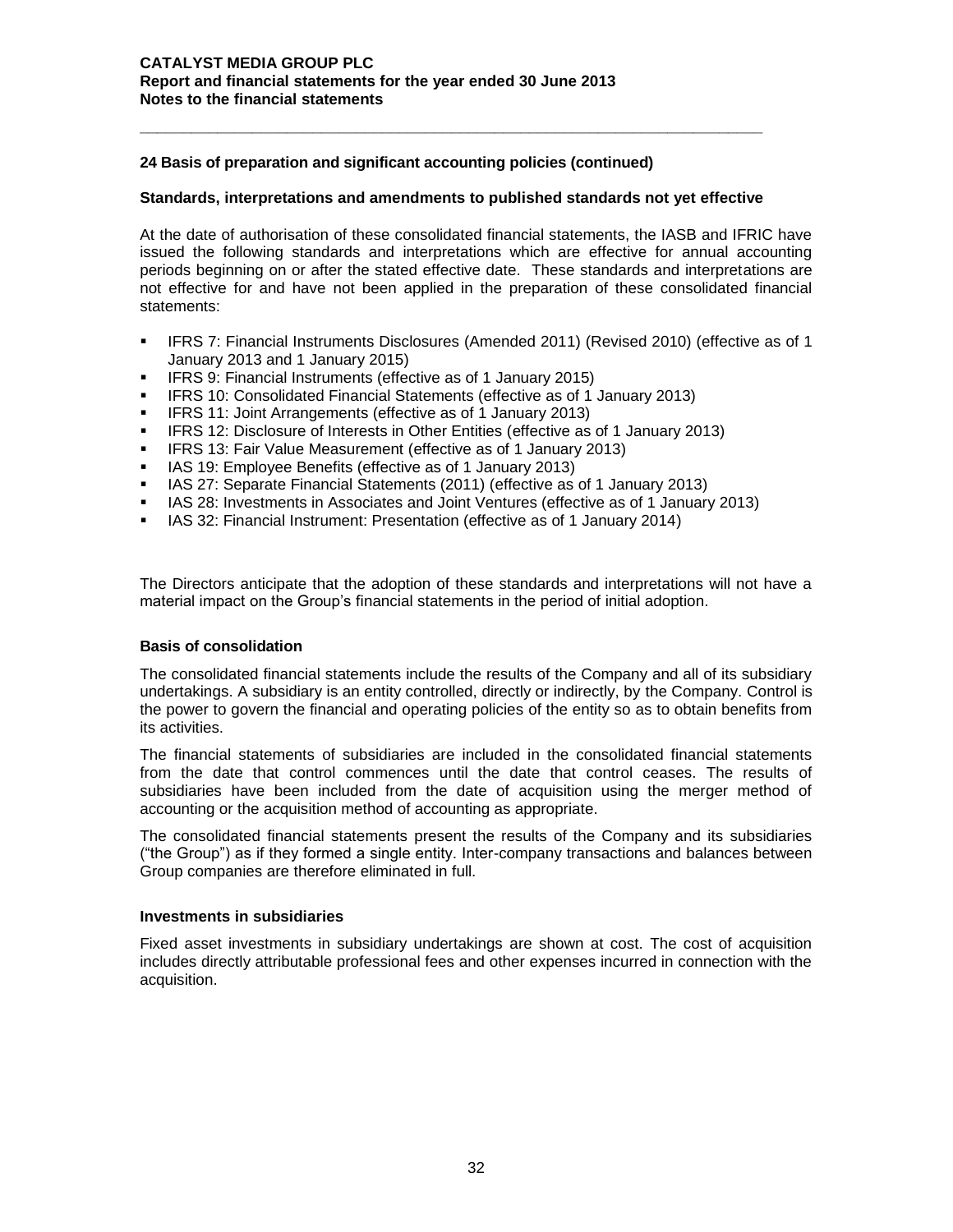#### **24 Basis of preparation and significant accounting policies (continued)**

#### **Intangible assets**

Intangible assets acquired separately are measured on initial recognition at cost. The cost of intangible assets acquired in a business combination is fair value as at the date of acquisition. Following initial recognition, intangible assets are carried at cost less any accumulated amortisation and any accumulated impairment losses. Internally generated intangible assets, excluding capitalised development costs, are not capitalised and expenditure is reflected in profit or loss in the period in which the expenditure is incurred.

**\_\_\_\_\_\_\_\_\_\_\_\_\_\_\_\_\_\_\_\_\_\_\_\_\_\_\_\_\_\_\_\_\_\_\_\_\_\_\_\_\_\_\_\_\_\_\_\_\_\_\_\_\_\_\_\_\_\_\_\_\_\_\_\_\_\_\_\_\_\_\_\_**

Intangible assets have useful lives that are finite and are subject to an annual impairment review.

Gains or losses arising from derecognition of an intangible asset are measured as the difference between the net disposal proceeds and the carrying amount of the asset and are recognised in profit or loss when the asset is derecognised.

#### **Development expenditure**

Research costs are expensed as incurred. Development expenditure on an individual project is recognised as an intangible asset when the Group can demonstrate the technical feasibility of completing the intangible asset so that it will be available for use or sale, its intention to complete and its ability to use or sell the asset, how the asset will generate future economic benefits, the availability of resources to complete the asset and the ability to measure reliably the expenditure during development.

Following initial recognition of the development expenditure as an asset, the cost model is applied requiring the asset to be carried at cost less any accumulated amortisation and accumulated impairment losses. Amortisation of the asset begins when development is complete and the asset is available for use. It is amortised over the period of expected future benefit. During the period of development, the asset is tested for impairment annually.

#### **Licences**

Licence rights acquired are amortised over the period of the licence to exploit such rights, typically five to ten years. Licences acquired during the period do not start to run until the products to which they relate to are used. Provision is made for any impairment in value, and that is reviewed on an annual basis.

#### **Investment in associate**

The Group's investment in its associate is accounted for using the equity method of accounting. An associate is an entity in which the Group has significant influence and which is neither a subsidiary nor a joint venture. Under the equity method, the investment in the associate is carried in the balance sheet at cost plus post-acquisition changes in the Group's share of net assets of the associate. Goodwill relating to the associate is included in the carrying amount of the investment and is not amortised. The consolidated statement of comprehensive income reflects the share of the results of operations of the associate. Where there has been a change recognised directly in the equity of the associate, the Group recognises its share of any changes and discloses this, when applicable, in the statement of changes in equity. Profits and losses resulting from transactions between the Group and the associate are eliminated to the extent of the interest in the associate.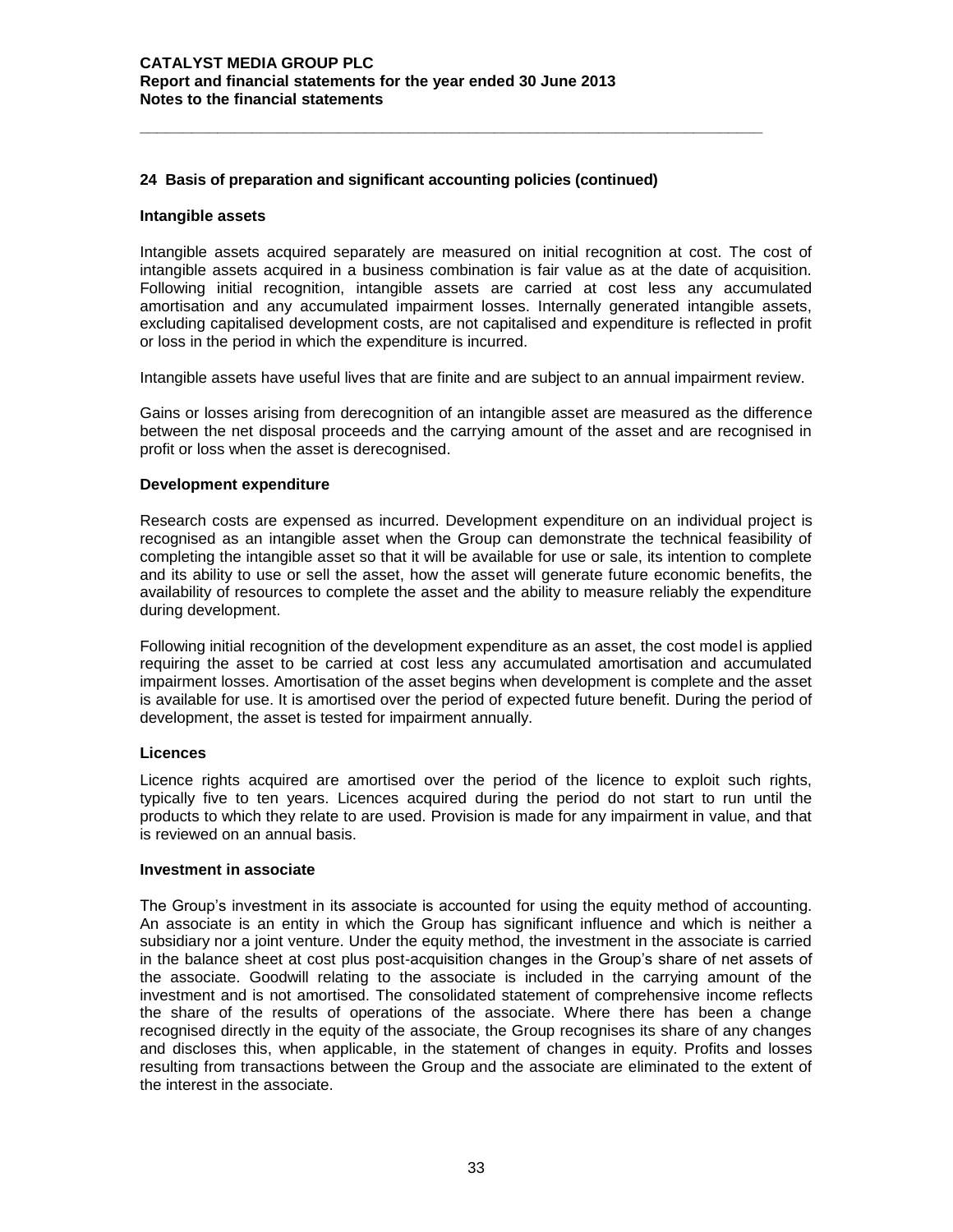#### **24 Basis of preparation and significant accounting policies (continued)**

The financial statements of the associate are prepared either for the same reporting period as the parent company or a period not greater than three months different to the reporting period. Where necessary, adjustments are made to bring the accounting policies of associates in line with those of the Group.

**\_\_\_\_\_\_\_\_\_\_\_\_\_\_\_\_\_\_\_\_\_\_\_\_\_\_\_\_\_\_\_\_\_\_\_\_\_\_\_\_\_\_\_\_\_\_\_\_\_\_\_\_\_\_\_\_\_\_\_\_\_\_\_\_\_\_\_\_\_\_\_\_**

#### **Impairment of non-financial assets**

The Group assesses at each reporting date whether there is an indication that an asset may be impaired. If any such indication exists, or when annual impairment testing for an asset is required, the Group estimates the asset's recoverable amount. An asset's recoverable amount is the higher of an asset's or cash-generating unit's fair value less costs to sell and its value in use and is determined for an individual asset, unless the asset does not generate cash inflows that are largely independent of those from other assets or groups of assets. Where the carrying amount of an asset exceeds its recoverable amount, the asset is considered impaired and is written down to its recoverable amount. In assessing value in use, the estimated future cash flows are discounted to their present value using a pre-tax discount rate that reflects current market assessments of the time value of money and the risks specific to the asset. In determining fair value less costs to sell, an appropriate valuation model is used. These calculations are corroborated by valuation multiples, quoted share prices for publicly traded subsidiaries or other available fair value indicators.

Impairment losses are recognised in profit or loss in those expense categories consistent with the function of the impaired asset, except for property previously revalued where the revaluation was taken to equity. In this case the impairment is also recognised in equity up to the amount of any previous revaluation. For assets excluding goodwill, an assessment is made at each reporting date as to whether there is any indication that previously recognised impairment losses may no longer exist or may have decreased. If such indication exists, the Group makes an estimate of recoverable amount. A previously recognised impairment loss is reversed only if there has been a change in the estimates used to determine the asset's recoverable amount since the last impairment loss was recognised. If that is the case the carrying amount of the asset is increased to its recoverable amount. That increased amount cannot exceed the carrying amount that would have been determined, net of depreciation, had no impairment loss been recognised for the asset in prior years. Such reversal is recognised in profit or loss unless the asset is carried at revalued amount, in which case the reversal is treated as a revaluation increase.

The following criteria are also applied in assessing impairment of specific assets:

#### *Associates*

After application of the equity method, the Group determines whether it is necessary to recognise an additional impairment loss of the Group's investment in its associates. The Group determines at each balance sheet date whether there is any objective evidence that the investment in associate is impaired. If this is the case the Group calculates the amount of impairment as being the difference between the recoverable amount (being the higher of fair value less costs to sell and value in use) and carrying amount of the associate and recognises the amount in profit or loss.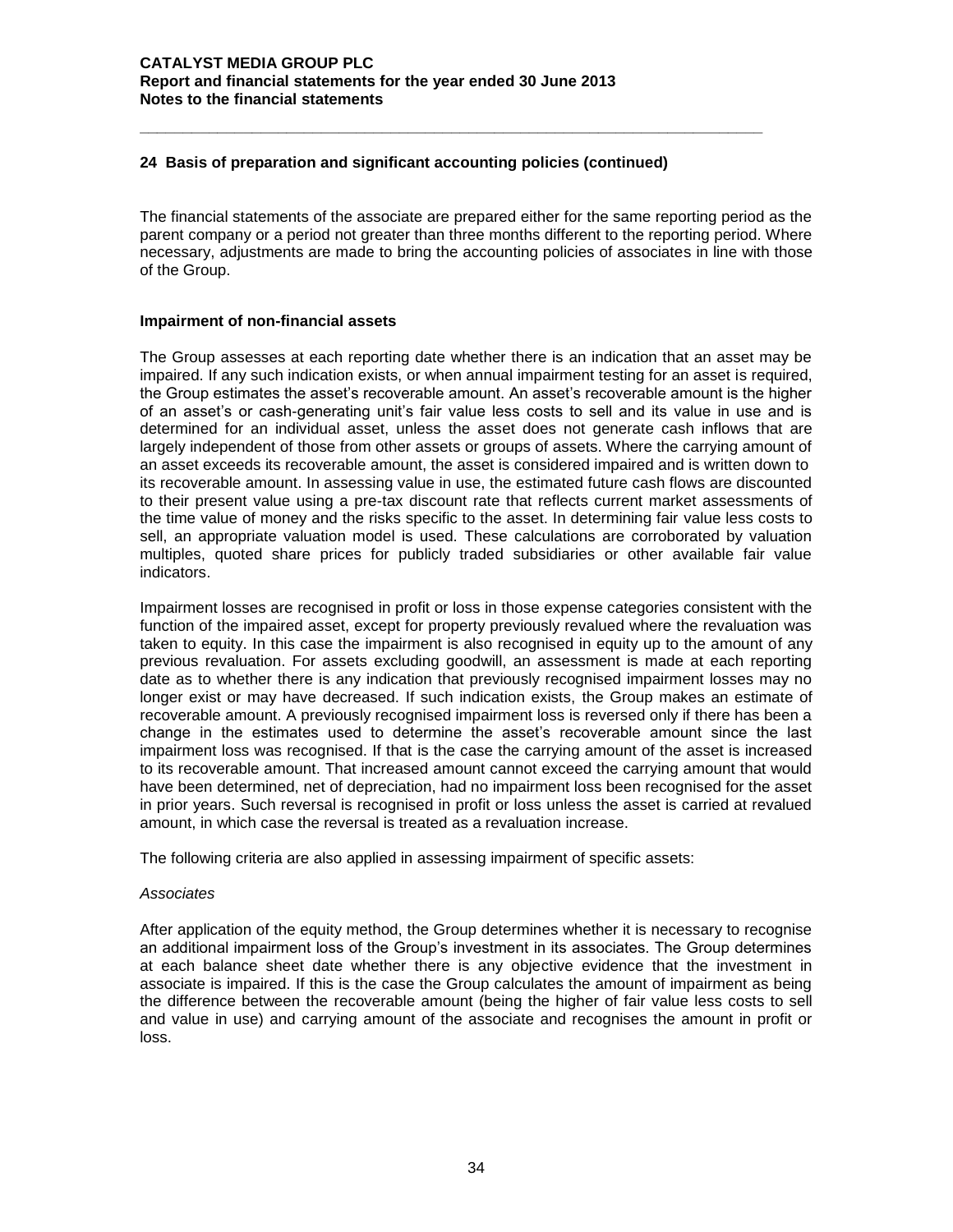#### **24 Basis of preparation and significant accounting policies (continued)**

#### **Financial instruments**

#### *Financial assets*

The Group classifies its financial assets into one of the categories discussed below, depending on the purpose for which the asset was acquired.

**\_\_\_\_\_\_\_\_\_\_\_\_\_\_\_\_\_\_\_\_\_\_\_\_\_\_\_\_\_\_\_\_\_\_\_\_\_\_\_\_\_\_\_\_\_\_\_\_\_\_\_\_\_\_\_\_\_\_\_\_\_\_\_\_\_\_\_\_\_\_\_\_**

#### *Loans and receivables*

*Cash and cash equivalents:* These include cash in hand, deposits held at call with banks and bank overdrafts.

*Trade and other receivables:* These include amounts due to the group and prepayments and accrued income.

#### *Financial liabilities*

The Group classifies its financial liabilities as:

*Financial liabilities measured at amortised cost.* The Group's financial liabilities at amortised cost include trade payables and other financial liabilities.

*Trade and other payables:* These are initially recognised at fair-value and then carried at amortised cost. These arise from the receipt of goods and services.

#### **Revenue**

Revenue is recognised to the extent that it is probable that the economic benefits will flow to the Group and the revenue can be reliably measured. Revenue is measured at the fair value of the consideration received, excluding discounts, rebates, and other sales taxes or duty. Revenue arising from the provision of services is recognised when and to the extent that the Group obtains the right to consideration in exchange for the performance of its contractual obligations.

#### **Taxation**

Tax expense or taxation recoverable represents the sum of the tax currently payable or recoverable and deferred tax.

The tax currently payable is based on taxable profit for the year. Taxable profit differs from profit as reported in the income statement because it excludes items of income or expense that are taxable or deductible in other years and it further excludes items that are never taxable or deductible. The Group's liability for current tax is calculated using tax rates that have been enacted or substantively enacted by the statement of financial position date.

Tax recoverable comprises amounts receivable in respect of consortium tax relief arising from the surrender of taxable losses to the Group's associated undertaking.

Deferred tax is recognised on differences between the carrying amounts of assets and liabilities in the financial statements and the corresponding tax bases used in the computation of taxable profit, and are accounted for using the balance sheet liability method. Deferred tax liabilities are generally recognised for all taxable temporary differences and deferred tax assets are recognised to the extent that it is probable that taxable profits will be available against which deductible temporary differences can be utilised.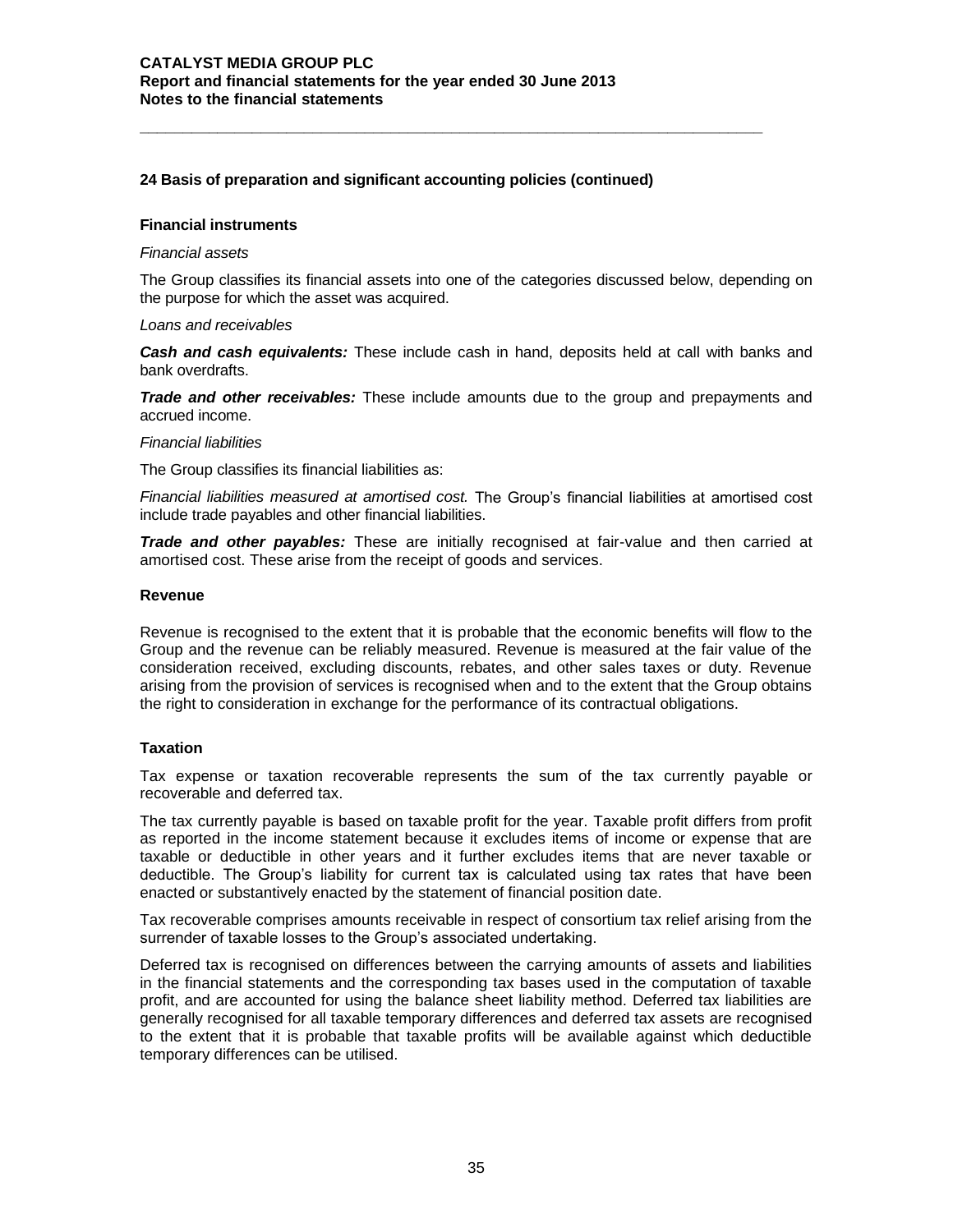#### **24 Basis of preparation and significant accounting policies (continued)**

The carrying amount of deferred tax assets is reviewed at each balance sheet date and reduced to the extent that it is no longer probable that sufficient taxable profits will be available to allow all or part of the asset to be recovered. Deferred tax is calculated at the tax rates that are expected to apply in the period when the liability is settled or the asset realised. Deferred tax is charged or credited to the income statement, except when it relates to items charged or credited directly to equity, in which case the deferred tax is also dealt with in equity.

**\_\_\_\_\_\_\_\_\_\_\_\_\_\_\_\_\_\_\_\_\_\_\_\_\_\_\_\_\_\_\_\_\_\_\_\_\_\_\_\_\_\_\_\_\_\_\_\_\_\_\_\_\_\_\_\_\_\_\_\_\_\_\_\_\_\_\_\_\_\_\_\_**

Deferred tax assets and liabilities are offset when the Group has a legally enforceable right to offset current tax assets and liabilities and the deferred tax assets and liabilities relate to taxes levied by the same tax authority on either the same taxable Group company or different Group entities which intend to settle current tax assets and liabilities on a net basis, or to realise the assets and settle the liabilities simultaneously, in each future period in which significant amounts of deferred tax assets or liabilities are expected to be settled or recovered.

#### **Operating profit and loss**

Operating profit and loss comprises revenues less cost of sales and administrative expenses, including exceptional expenditures where relevant. Operating profit and loss attributed to discontinued operations is included as part of the net result of these operations and is disclosed separately.

#### **Pension scheme arrangements**

The Group's associate operates a defined benefit pension scheme in accordance with the following accounting policy. However the Group itself does not operate a pension scheme.

For any defined benefit pension scheme in operation, the Group would require contributions to be made to separately administered funds.

#### **Critical accounting estimates and judgements**

The Group makes estimates and assumptions concerning the future, which by definition will seldom result in actual results that match the accounting estimate. The estimates and assumptions that have a significant risk of causing a material adjustment to the carrying amount of assets and liabilities within the next financial year are discussed below.

#### *(i) Impairment of intangible assets*

The value of intangible assets is considered by the directors at the end of each reporting period. Impairments are recognised on the bases outlined in note 24 to the accounts.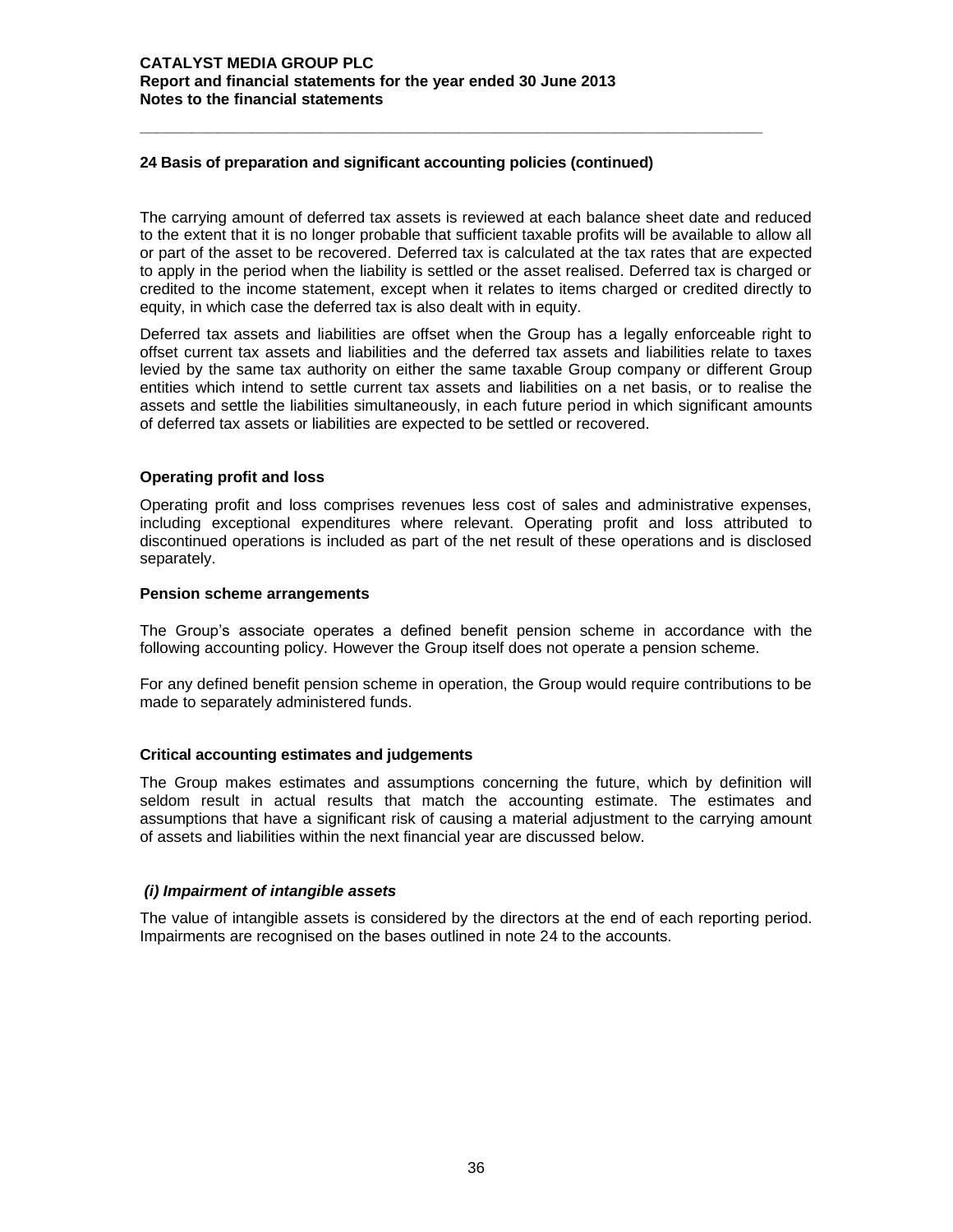#### **CATALYST MEDIA GROUP PLC Report and financial statements for the year ended 30 June 2013 Consolidated statement of changes in equity**

| Attributable to equity holders of the Group                                                                     |                                |                                |                                                |                                 |                                   |                                 |
|-----------------------------------------------------------------------------------------------------------------|--------------------------------|--------------------------------|------------------------------------------------|---------------------------------|-----------------------------------|---------------------------------|
| 30 June 2013                                                                                                    | <b>Share</b><br><b>Capital</b> | <b>Share</b><br><b>Premium</b> | <b>Capital</b><br><b>Redemption</b><br>reserve | <b>Merger</b><br><b>Reserve</b> | <b>Retained</b><br><b>Profits</b> | Total<br>shareholders<br>equity |
|                                                                                                                 | £                              | £                              | £                                              | £                               | £                                 | £                               |
| At 1 July 2012                                                                                                  | 2,814,319                      |                                |                                                | 2,402,674                       | 30,868,084                        | 36,085,077                      |
| Loss for the year<br>Other comprehensive income:<br>Share of other comprehensive                                |                                |                                |                                                | $\overline{\phantom{a}}$        | (3,632,466)                       | (3,632,466)                     |
| income of associate                                                                                             |                                |                                |                                                |                                 | 8,832                             | 8,832                           |
| Total comprehensive loss for<br>the period<br>Dividends paid during the year<br><b>Cancellation of Treasury</b> |                                |                                |                                                |                                 | (3,623,634)<br>(3,870,394)        | (3,623,634)<br>(3,870,394)      |
| shares                                                                                                          | (49, 752)                      |                                | 49,752                                         |                                 |                                   |                                 |
| At 30 June 2013                                                                                                 | 2,764,567                      | $\blacksquare$                 | 49,752                                         | 2,402,674                       | 23,374,056                        | 28,591,049                      |
|                                                                                                                 |                                |                                |                                                |                                 |                                   |                                 |

On 12 October 2012 the Group paid a dividend to shareholders of £1,935,197 which amounted to 7 pence per ordinary share. This was followed by a further dividend paid on 3 May 2013 of £1,935,197 which amounted to 7 pence per ordinary share.

**\_\_\_\_\_\_\_\_\_\_\_\_\_\_\_\_\_\_\_\_\_\_\_\_\_\_\_\_\_\_\_\_\_\_\_\_\_\_\_\_\_\_\_\_\_\_\_\_\_\_\_\_\_\_\_\_\_\_\_\_\_\_\_\_\_\_\_\_\_\_\_\_\_\_\_\_\_\_\_\_\_\_\_\_\_\_\_\_\_\_\_\_\_\_\_\_\_\_\_\_\_\_\_\_\_\_\_\_\_\_\_\_\_\_\_\_**

On 15 October 2012, the Group cancelled, from Treasury, 497,524 ordinary shares.

The notes on pages 18 to 36 form part of these financial statements.

| Share capital              | Amount subscribed for shares at nominal value.                      |
|----------------------------|---------------------------------------------------------------------|
| Share premium              | Amount subscribed for share capital in excess of nominal value.     |
| Capital redemption reserve | Amounts arising from the purchase by the group of its own shares    |
| Merger reserve             | Amounts arising from the merger of subsidiary investments.          |
| <b>Retained profits</b>    | Cumulative profit of the Group attributable to equity shareholders. |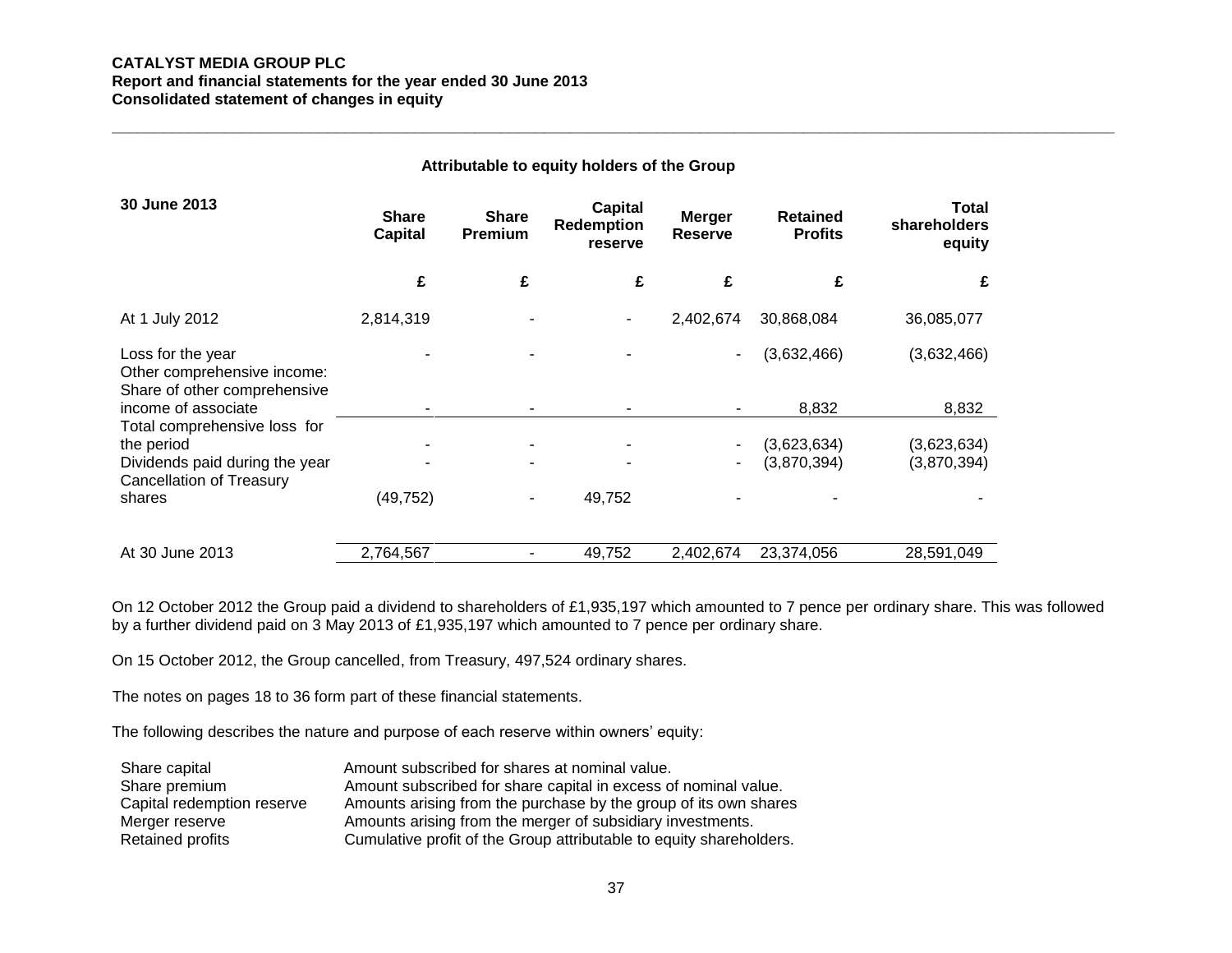#### **CATALYST MEDIA GROUP PLC Report and financial statements for the year ended 30 June 2013 Consolidated statement of changes in equity**

|                                                                                                         | Attributable to equity holders of the Group |                                |                                 |                                   |                                 |
|---------------------------------------------------------------------------------------------------------|---------------------------------------------|--------------------------------|---------------------------------|-----------------------------------|---------------------------------|
| 30 June 2012                                                                                            | <b>Share</b><br>Capital                     | <b>Share</b><br><b>Premium</b> | <b>Merger</b><br><b>Reserve</b> | <b>Retained</b><br><b>Profits</b> | Total<br>shareholders<br>equity |
|                                                                                                         | £                                           | £                              | £                               | £                                 | £                               |
| At 1 July 2011                                                                                          | 2,814,319                                   |                                | 2,402,674                       | 26,826,782                        | 32,043,775                      |
| Shares repurchase<br>Profit for the year<br>Other comprehensive income:<br>Share of other comprehensive |                                             |                                |                                 | (253, 737)<br>4,341,459           | (253, 737)<br>4,341,459         |
| income of associate                                                                                     |                                             |                                |                                 | (46, 420)                         | (46, 420)                       |
| Total comprehensive income<br>for the period                                                            |                                             |                                |                                 | 4,041,302                         | 4,041,302                       |
| At 30 June 2012                                                                                         | 2,814,319                                   |                                | 2.402.674                       | 30,868,084                        | 36,085,077                      |

On 23 December 2011, the Group purchased in the market 497,524 ordinary shares at a price of 51p per ordinary share. The purchase was made out of distributable reserves and the shares were held in Treasury by the Group.

**\_\_\_\_\_\_\_\_\_\_\_\_\_\_\_\_\_\_\_\_\_\_\_\_\_\_\_\_\_\_\_\_\_\_\_\_\_\_\_\_\_\_\_\_\_\_\_\_\_\_\_\_\_\_\_\_\_\_\_\_\_\_\_\_\_\_\_\_\_\_\_\_\_\_\_\_\_\_\_\_\_\_\_\_\_\_\_\_\_\_\_\_\_\_\_\_\_\_\_\_\_\_\_\_\_\_\_\_\_\_\_\_\_\_\_\_**

The notes on pages 18 to 36 form part of these financial statements.

| Share capital    | Amount subscribed for shares at nominal value.                      |
|------------------|---------------------------------------------------------------------|
| Share premium    | Amount subscribed for share capital in excess of nominal value.     |
| Merger reserve   | Amounts arising from the merger of subsidiary investments.          |
| Retained profits | Cumulative profit of the Group attributable to equity shareholders. |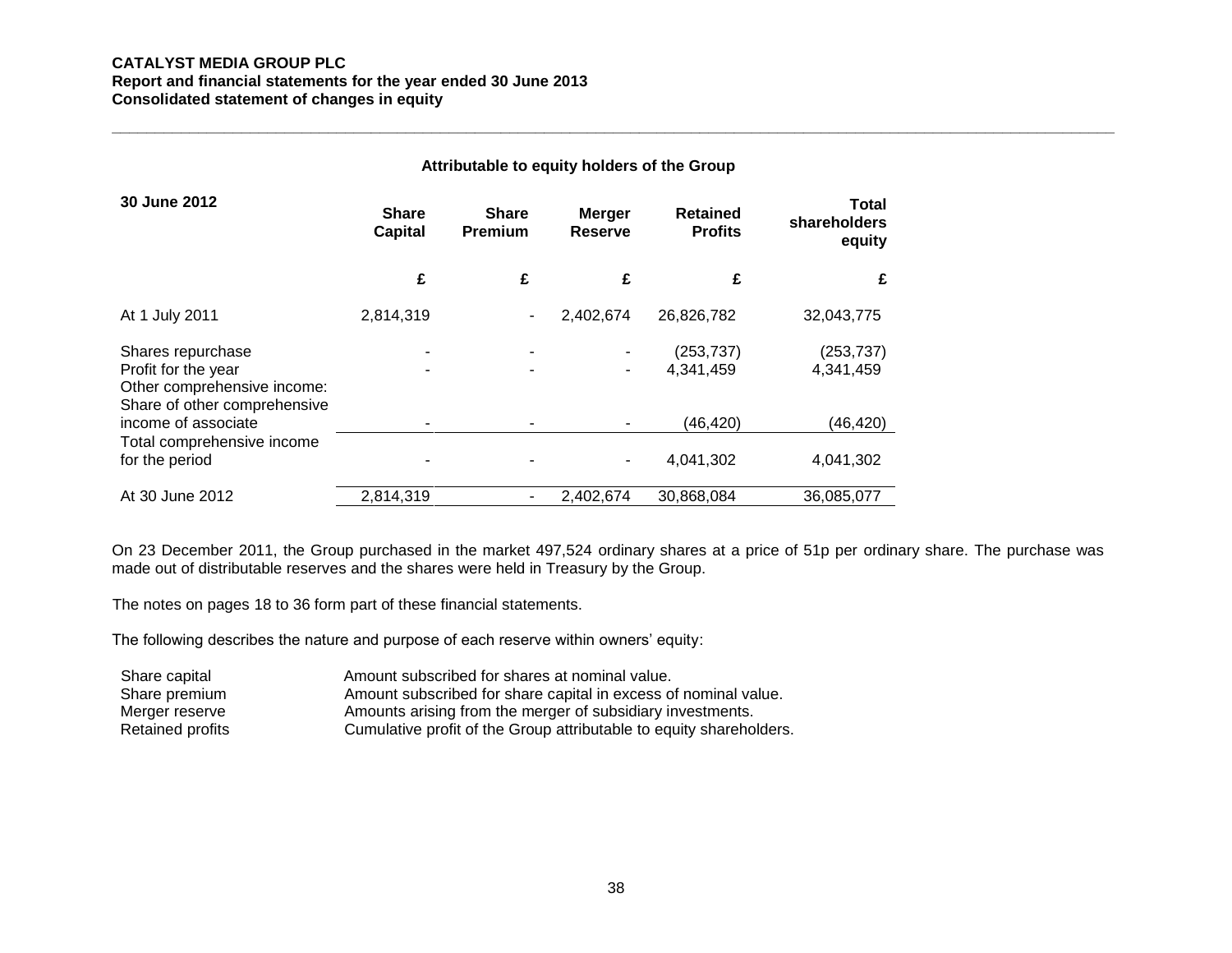#### **CATALYST MEDIA GROUP PLC Report and financial statements for the year ended 30 June 2013 Company statement of changes in equity**

|                                                                                                                 |                                |                         | Attributable to equity holders of the Company |                                 |                                   |                                        |
|-----------------------------------------------------------------------------------------------------------------|--------------------------------|-------------------------|-----------------------------------------------|---------------------------------|-----------------------------------|----------------------------------------|
| 30 June 2013                                                                                                    | <b>Share</b><br><b>Capital</b> | <b>Share</b><br>Premium | Capital<br>redemption<br><b>Reserve</b>       | <b>Merger</b><br><b>Reserve</b> | <b>Retained</b><br><b>Profits</b> | <b>Total</b><br>shareholders<br>equity |
|                                                                                                                 | £                              | £                       | £                                             | £                               | £                                 | £                                      |
| At 1 July 2012                                                                                                  | 2,814,319                      |                         |                                               | 2,912,060                       | 15,518,300                        | 21,244,679                             |
| Profit for the year                                                                                             |                                |                         |                                               | ۰                               | 2,994,551                         | 2,994,551                              |
| Total comprehensive income for<br>the year<br>Dividends paid during the year<br>Cancellation of Treasury shares | (49,752)                       | ۰                       | 49,752                                        | $\blacksquare$                  | 2,994,551<br>(3,870,394)          | 2,994,551<br>(3,870,394)               |
| At 30 June 2013                                                                                                 | 2,764,567                      | ۰                       | 49.752                                        | 2,912,060                       | 14,642,457                        | 20,368,836                             |

On 12 October 2012, the Company paid a dividend of £1,935,197 to shareholders which amounted to 7 pence per ordinary share. This was followed by a further dividend paid on 3 May 2013 of £1,935,197 which amounted to 7 pence per share.

**\_\_\_\_\_\_\_\_\_\_\_\_\_\_\_\_\_\_\_\_\_\_\_\_\_\_\_\_\_\_\_\_\_\_\_\_\_\_\_\_\_\_\_\_\_\_\_\_\_\_\_\_\_\_\_\_\_\_\_\_\_\_\_\_\_\_\_\_\_\_\_\_\_\_\_\_\_\_\_\_\_\_\_\_\_\_\_\_\_\_\_\_\_\_\_\_\_\_\_\_\_\_\_\_\_\_\_\_\_\_\_\_\_\_\_\_**

On 15 October 2012, the Company cancelled, from Treasury, 497,524 ordinary shares.

The notes on pages 18 to 36 form part of these financial statements.

| Share capital              | Amount subscribed for shares at nominal value.                        |
|----------------------------|-----------------------------------------------------------------------|
| Share premium              | Amount subscribed for share capital in excess of nominal value.       |
| Capital redemption reserve | Amounts arising from the purchase by the group of its own shares      |
| Merger reserve             | Amounts arising from the merger of subsidiary investments.            |
| <b>Retained profits</b>    | Cumulative profit of the Company attributable to equity shareholders. |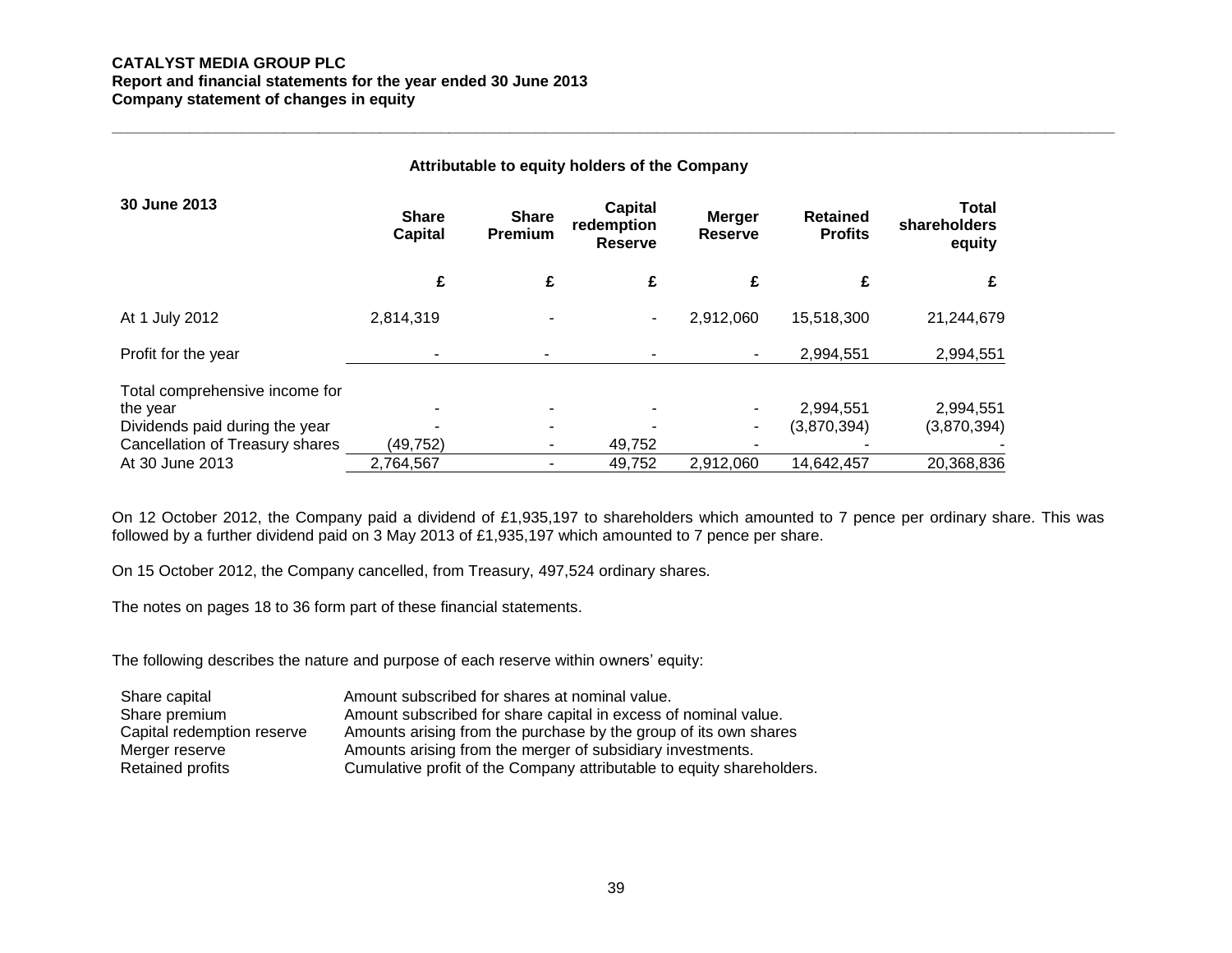#### **CATALYST MEDIA GROUP PLC Report and financial statements for the year ended 30 June 2013 Company statement of changes in equity**

|                                         | Attributable to equity holders of the Company |                                |                                 |                                   |                                        |  |
|-----------------------------------------|-----------------------------------------------|--------------------------------|---------------------------------|-----------------------------------|----------------------------------------|--|
| 30 June 2012                            | <b>Share</b><br><b>Capital</b>                | <b>Share</b><br><b>Premium</b> | <b>Merger</b><br><b>Reserve</b> | <b>Retained</b><br><b>Profits</b> | <b>Total</b><br>shareholders<br>equity |  |
|                                         | £                                             | £                              | £                               | £                                 | £                                      |  |
| At 1 July 2011                          | 2,814,319                                     |                                | 2,912,060                       | 14,057,624                        | 19,784,003                             |  |
| Profit for the year<br>Share repurchase | $\overline{\phantom{0}}$                      | $\overline{\phantom{0}}$       | ٠<br>۰.                         | 1,714,413<br>(253, 737)           | 1,714,413<br>(253, 737)                |  |
| Total comprehensive income for the year |                                               | ٠                              | ۰.                              | 1,460,676                         | 1,460,676                              |  |
| At 30 June 2012                         | 2,814,319                                     |                                | 2,912,060                       | 15,518,300                        | 21,244,679                             |  |

On 23 December 2011 the Company repurchased 497,524 of its ordinary shares at £0.51 per ordinary share and £253,737 was credited to the profit and loss account reserve.

**\_\_\_\_\_\_\_\_\_\_\_\_\_\_\_\_\_\_\_\_\_\_\_\_\_\_\_\_\_\_\_\_\_\_\_\_\_\_\_\_\_\_\_\_\_\_\_\_\_\_\_\_\_\_\_\_\_\_\_\_\_\_\_\_\_\_\_\_\_\_\_\_\_\_\_\_\_\_\_\_\_\_\_\_\_\_\_\_\_\_\_\_\_\_\_\_\_\_\_\_\_\_\_\_\_\_\_\_\_\_\_\_\_\_\_\_**

The notes on pages 18 to 36 form part of these financial statements.

| Share capital    | Amount subscribed for shares at nominal value.                        |
|------------------|-----------------------------------------------------------------------|
| Share premium    | Amount subscribed for share capital in excess of nominal value.       |
| Merger reserve   | Amounts arising from the merger of subsidiary investments.            |
| Retained profits | Cumulative profit of the Company attributable to equity shareholders. |